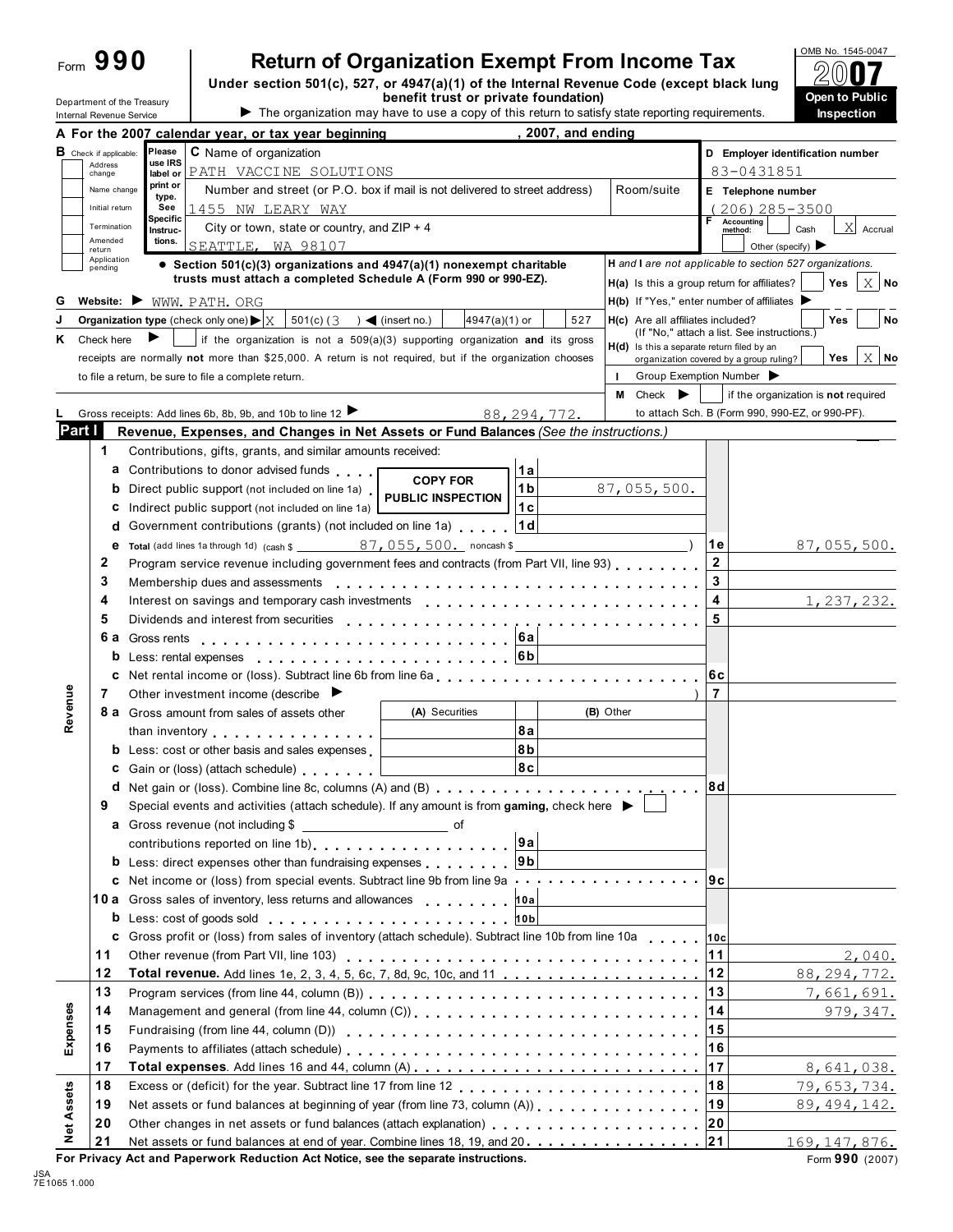|            |                                                                                                                                                                                                                                                                                                   |     |             |             |                | organizations and section 4947(a)(1) nonexempt charitable trusts but optional for others. (See the instructions.) |
|------------|---------------------------------------------------------------------------------------------------------------------------------------------------------------------------------------------------------------------------------------------------------------------------------------------------|-----|-------------|-------------|----------------|-------------------------------------------------------------------------------------------------------------------|
|            | <b>Functional Expenses</b><br>Do not include amounts reported on line<br>6b, 8b, 9b, 10b, or 16 of Part I.                                                                                                                                                                                        |     | (A) Total   | (B) Program | (C) Management | (D) Fundraising                                                                                                   |
|            |                                                                                                                                                                                                                                                                                                   |     |             | services    | and general    |                                                                                                                   |
|            | 22a Grants paid from donor advised funds (attach schedule)                                                                                                                                                                                                                                        |     |             |             |                |                                                                                                                   |
| (cash \$   | noncash \$<br>If this amount includes foreign grants.                                                                                                                                                                                                                                             | 22a |             |             |                |                                                                                                                   |
|            | check here <b>change of the change of the change of the change of the change of the change of the change of the change of the change of the change of the change of the change of the change of the change of the change of the </b><br><b>22b</b> Other grants and allocations (attach schedule) |     |             |             |                |                                                                                                                   |
|            |                                                                                                                                                                                                                                                                                                   |     |             |             |                |                                                                                                                   |
| (cash \$   | noncash \$<br>If this amount includes foreign grants,                                                                                                                                                                                                                                             | 22b |             |             |                |                                                                                                                   |
| 23         | check here with the check here with the check of the check of the check of the check of the check of the check<br>Specific assistance to individuals                                                                                                                                              |     |             |             |                |                                                                                                                   |
|            | (attach schedule) expansion and the set of the set of the set of the set of the set of the set of the set of the set of the set of the set of the set of the set of the set of the set of the set of the set of the set of the                                                                    | 23  |             |             |                |                                                                                                                   |
|            | 24 Benefits paid to or for members                                                                                                                                                                                                                                                                |     |             |             |                |                                                                                                                   |
|            | (attach schedule) expansion of the set of the set of the set of the set of the set of the set of the set of the set of the set of the set of the set of the set of the set of the set of the set of the set of the set of the                                                                     | 24  |             |             |                |                                                                                                                   |
|            | 25a Compensation of current officers,                                                                                                                                                                                                                                                             |     |             |             |                |                                                                                                                   |
|            | directors, key employees, etc. listed in                                                                                                                                                                                                                                                          |     |             |             |                |                                                                                                                   |
|            | Part V-A<br>.                                                                                                                                                                                                                                                                                     | 25a | <b>NONE</b> |             |                |                                                                                                                   |
|            | <b>b</b> Compensation of former officers,                                                                                                                                                                                                                                                         |     |             |             |                |                                                                                                                   |
|            | directors, key employees, etc. listed in                                                                                                                                                                                                                                                          |     |             |             |                |                                                                                                                   |
|            | Part V-B                                                                                                                                                                                                                                                                                          | 25b |             |             |                |                                                                                                                   |
|            | .<br>C Compensation and other distributions, not includ-                                                                                                                                                                                                                                          |     |             |             |                |                                                                                                                   |
|            | ed above, to disqualified persons (as defined                                                                                                                                                                                                                                                     |     |             |             |                |                                                                                                                   |
|            | under section 4958(f)(1)) and persons described                                                                                                                                                                                                                                                   |     |             |             |                |                                                                                                                   |
|            | in section $4958(c)(3)(B)$<br>26 Salaries and wages of employees not                                                                                                                                                                                                                              | 25c |             |             |                |                                                                                                                   |
|            | included on lines 25a, b, and c                                                                                                                                                                                                                                                                   |     |             |             |                |                                                                                                                   |
| 27 Pension | plan contributions not                                                                                                                                                                                                                                                                            | 26  |             |             |                |                                                                                                                   |
|            | included on lines 25a, b, and c                                                                                                                                                                                                                                                                   |     |             |             |                |                                                                                                                   |
|            | 28 Employee benefits not included on                                                                                                                                                                                                                                                              | 27  |             |             |                |                                                                                                                   |
|            |                                                                                                                                                                                                                                                                                                   |     |             |             |                |                                                                                                                   |
|            | lines $25a - 27$                                                                                                                                                                                                                                                                                  | 28  |             |             |                |                                                                                                                   |
|            | 29 Payroll taxes                                                                                                                                                                                                                                                                                  | 29  |             |             |                |                                                                                                                   |
|            | 30 Professional fundraising fees                                                                                                                                                                                                                                                                  | 30  |             |             |                |                                                                                                                   |
|            | 31 Accounting fees                                                                                                                                                                                                                                                                                | 31  |             |             |                |                                                                                                                   |
| 32         | Legal fees entertainment and the set of the set of the set of the set of the set of the set of the set of the                                                                                                                                                                                     | 32  |             |             |                |                                                                                                                   |
| 33         | Supplies Supplies Supplies                                                                                                                                                                                                                                                                        | 33  |             |             |                |                                                                                                                   |
| 34         | Telephone                                                                                                                                                                                                                                                                                         | 34  |             |             |                |                                                                                                                   |
|            | 35 Postage and shipping                                                                                                                                                                                                                                                                           | 35  |             |             |                |                                                                                                                   |
|            | 36 Occupancy                                                                                                                                                                                                                                                                                      | 36  |             |             |                |                                                                                                                   |
|            | 37 Equipment rental and maintenance                                                                                                                                                                                                                                                               | 37  |             |             |                |                                                                                                                   |
|            | 38 Printing and publications                                                                                                                                                                                                                                                                      | 38  |             |             |                |                                                                                                                   |
|            | 39 Travel                                                                                                                                                                                                                                                                                         | 39  |             |             |                |                                                                                                                   |
|            | 40 Conferences, conventions, and meetings                                                                                                                                                                                                                                                         | 40  |             |             |                |                                                                                                                   |
|            | 41 Interest                                                                                                                                                                                                                                                                                       | 41  |             |             |                |                                                                                                                   |
|            | 42 Depreciation, depletion, etc. (attach schedule)                                                                                                                                                                                                                                                | 42  |             |             |                |                                                                                                                   |
|            | 43 Other expenses not covered above (itemize):                                                                                                                                                                                                                                                    |     |             |             |                |                                                                                                                   |
|            | a STMT-2 _____________________                                                                                                                                                                                                                                                                    | 43a | 8,641,038.  | 7,661,691.  | 979,347.       |                                                                                                                   |
| b          | _________________________                                                                                                                                                                                                                                                                         | 43b |             |             |                |                                                                                                                   |
| C          | ____________________________                                                                                                                                                                                                                                                                      | 43c |             |             |                |                                                                                                                   |
| d          | -------------------------                                                                                                                                                                                                                                                                         | 43d |             |             |                |                                                                                                                   |
| е          | _________________________                                                                                                                                                                                                                                                                         | 43e |             |             |                |                                                                                                                   |
|            | _________________________                                                                                                                                                                                                                                                                         | 43f |             |             |                |                                                                                                                   |
| g          |                                                                                                                                                                                                                                                                                                   | 43g |             |             |                |                                                                                                                   |
|            | 44 Total functional expenses. Add lines 22a<br>through 43g. (Organizations completing<br>columns (B)-(D), carry these totals to lines                                                                                                                                                             |     | 8,641,038.  |             |                |                                                                                                                   |
|            |                                                                                                                                                                                                                                                                                                   |     |             | 7,661,691.  | 979, 347.      |                                                                                                                   |

Form 990 (2007) Page **2** 83-0431851

(iii) the amount allocated to Management and general \$  $\qquad \qquad$  ; and (iv) the amount allocated to Fundraising \$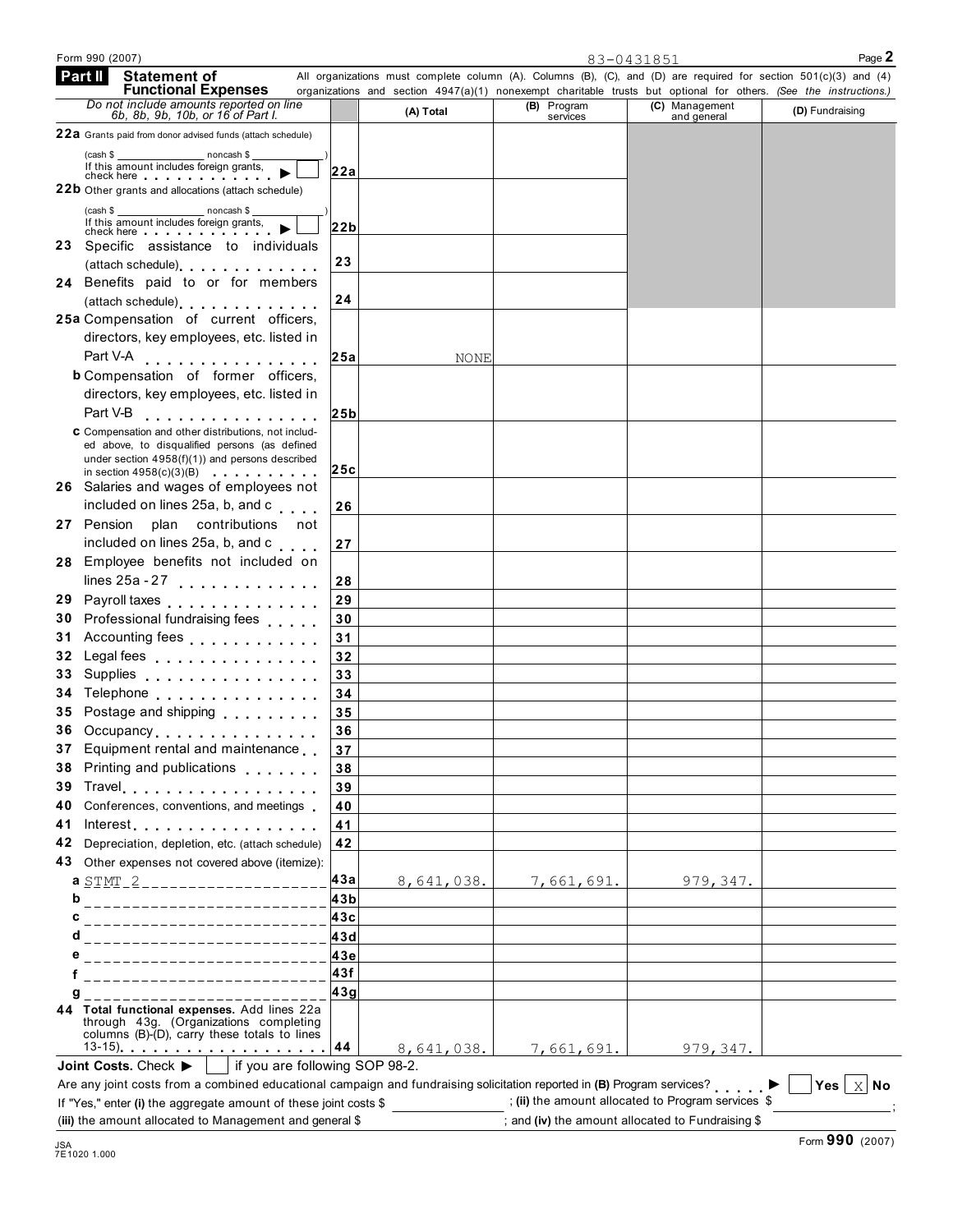|   | Form 990 (2007)                                                               |                                                                                                                                                                                                                                                                                                                                                                                                        |                                                                                                                                                   |
|---|-------------------------------------------------------------------------------|--------------------------------------------------------------------------------------------------------------------------------------------------------------------------------------------------------------------------------------------------------------------------------------------------------------------------------------------------------------------------------------------------------|---------------------------------------------------------------------------------------------------------------------------------------------------|
|   | Part III Statement of Program Service Accomplishments (See the instructions.) | 83-0431851                                                                                                                                                                                                                                                                                                                                                                                             | Page 3                                                                                                                                            |
|   | programs and accomplishments.                                                 | Form 990 is available for public inspection and, for some people, serves as the primary or sole source of information about a<br>particular organization. How the public perceives an organization in such cases may be determined by the information presented<br>on its return. Therefore, please make sure the return is complete and accurate and fully describes, in Part III, the organization's |                                                                                                                                                   |
|   | What is the organization's primary exempt purpose? SEE STATEMENT 3            | All organizations must describe their exempt purpose achievements in a clear and concise manner. State the number<br>of clients served, publications issued, etc. Discuss achievements that are not measurable. (Section 501(c)(3) and (4)<br>organizations and 4947(a)(1) nonexempt charitable trusts must also enter the amount of grants and allocations to others.)                                | <b>Program Service</b><br><b>Expenses</b><br>(Required for 501(c)(3) and<br>$(4)$ orgs., and $4947(a)(1)$<br>trusts; but optional for<br>others.) |
| a | SEE STATEMENT 4                                                               |                                                                                                                                                                                                                                                                                                                                                                                                        |                                                                                                                                                   |
|   |                                                                               |                                                                                                                                                                                                                                                                                                                                                                                                        |                                                                                                                                                   |
|   | (Grants and allocations \$                                                    | ) If this amount includes foreign grants, check here ▶                                                                                                                                                                                                                                                                                                                                                 | 7,661,691.                                                                                                                                        |
| b |                                                                               |                                                                                                                                                                                                                                                                                                                                                                                                        |                                                                                                                                                   |
|   | (Grants and allocations \$                                                    | ) If this amount includes foreign grants, check here                                                                                                                                                                                                                                                                                                                                                   |                                                                                                                                                   |
| C |                                                                               |                                                                                                                                                                                                                                                                                                                                                                                                        |                                                                                                                                                   |
|   | (Grants and allocations \$                                                    | ) If this amount includes foreign grants, check here ▶                                                                                                                                                                                                                                                                                                                                                 |                                                                                                                                                   |
| d |                                                                               |                                                                                                                                                                                                                                                                                                                                                                                                        |                                                                                                                                                   |

| (Grants and allocations \$                 | If this amount includes foreign grants, check here $\blacktriangleright$                                       |            |
|--------------------------------------------|----------------------------------------------------------------------------------------------------------------|------------|
| e Other program services (attach schedule) |                                                                                                                |            |
| (Grants and allocations \$                 | If this amount includes foreign grants, check here $\blacktriangleright$                                       |            |
|                                            | f Total of Program Service Expenses (should equal line 44, column (B), Program services) $\blacktriangleright$ | 7,661,691. |
|                                            |                                                                                                                |            |

Form **990** (2007)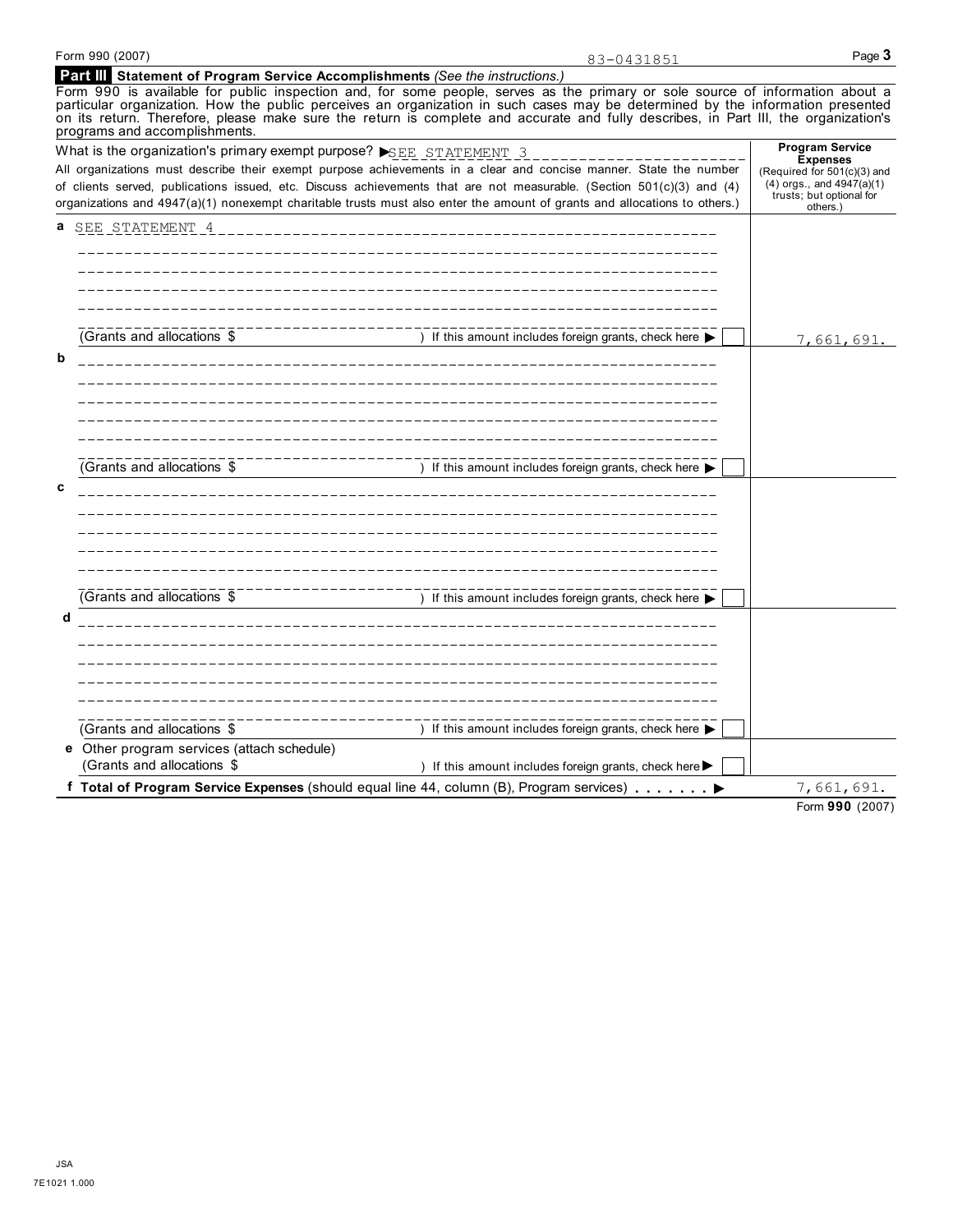| Form 990 (2007) |                                               |
|-----------------|-----------------------------------------------|
| I Part IV I     | <b>Balance Sheets</b> (See the instructions.) |

|                             |          | Note: Where required, attached schedules and amounts within the description<br>column should be for end-of-year amounts only.                                                                                                                                                                                                                                                                                                                                                                                                                                                                                                                                                                                                                                                                                                                                                                                                                                                                                                                                                                                                                                                                                                                                                                                                                                                                                                                                                                                                                                                                                                                                                                                                                                                                                                                                                                                                                                                                                                                                                                                                                                                                                                                                                                                                                                                                               |                                          | (A)<br>Beginning of year |                 | (B)<br>End of year    |
|-----------------------------|----------|-------------------------------------------------------------------------------------------------------------------------------------------------------------------------------------------------------------------------------------------------------------------------------------------------------------------------------------------------------------------------------------------------------------------------------------------------------------------------------------------------------------------------------------------------------------------------------------------------------------------------------------------------------------------------------------------------------------------------------------------------------------------------------------------------------------------------------------------------------------------------------------------------------------------------------------------------------------------------------------------------------------------------------------------------------------------------------------------------------------------------------------------------------------------------------------------------------------------------------------------------------------------------------------------------------------------------------------------------------------------------------------------------------------------------------------------------------------------------------------------------------------------------------------------------------------------------------------------------------------------------------------------------------------------------------------------------------------------------------------------------------------------------------------------------------------------------------------------------------------------------------------------------------------------------------------------------------------------------------------------------------------------------------------------------------------------------------------------------------------------------------------------------------------------------------------------------------------------------------------------------------------------------------------------------------------------------------------------------------------------------------------------------------------|------------------------------------------|--------------------------|-----------------|-----------------------|
|                             | 45       |                                                                                                                                                                                                                                                                                                                                                                                                                                                                                                                                                                                                                                                                                                                                                                                                                                                                                                                                                                                                                                                                                                                                                                                                                                                                                                                                                                                                                                                                                                                                                                                                                                                                                                                                                                                                                                                                                                                                                                                                                                                                                                                                                                                                                                                                                                                                                                                                             | <u> 1980 - Johann Barbara, martxa al</u> |                          | 45              |                       |
|                             | 46       |                                                                                                                                                                                                                                                                                                                                                                                                                                                                                                                                                                                                                                                                                                                                                                                                                                                                                                                                                                                                                                                                                                                                                                                                                                                                                                                                                                                                                                                                                                                                                                                                                                                                                                                                                                                                                                                                                                                                                                                                                                                                                                                                                                                                                                                                                                                                                                                                             |                                          | 22, 104, 647.            | 46              | 45, 904, 845.         |
|                             |          |                                                                                                                                                                                                                                                                                                                                                                                                                                                                                                                                                                                                                                                                                                                                                                                                                                                                                                                                                                                                                                                                                                                                                                                                                                                                                                                                                                                                                                                                                                                                                                                                                                                                                                                                                                                                                                                                                                                                                                                                                                                                                                                                                                                                                                                                                                                                                                                                             |                                          |                          |                 |                       |
|                             |          |                                                                                                                                                                                                                                                                                                                                                                                                                                                                                                                                                                                                                                                                                                                                                                                                                                                                                                                                                                                                                                                                                                                                                                                                                                                                                                                                                                                                                                                                                                                                                                                                                                                                                                                                                                                                                                                                                                                                                                                                                                                                                                                                                                                                                                                                                                                                                                                                             |                                          |                          |                 |                       |
|                             |          | <b>b</b> Less: allowance for doubtful accounts $ 47b $                                                                                                                                                                                                                                                                                                                                                                                                                                                                                                                                                                                                                                                                                                                                                                                                                                                                                                                                                                                                                                                                                                                                                                                                                                                                                                                                                                                                                                                                                                                                                                                                                                                                                                                                                                                                                                                                                                                                                                                                                                                                                                                                                                                                                                                                                                                                                      | NONE                                     | 94,897. <b>47c</b>       |                 | 190,733.              |
|                             |          |                                                                                                                                                                                                                                                                                                                                                                                                                                                                                                                                                                                                                                                                                                                                                                                                                                                                                                                                                                                                                                                                                                                                                                                                                                                                                                                                                                                                                                                                                                                                                                                                                                                                                                                                                                                                                                                                                                                                                                                                                                                                                                                                                                                                                                                                                                                                                                                                             |                                          |                          |                 |                       |
|                             |          |                                                                                                                                                                                                                                                                                                                                                                                                                                                                                                                                                                                                                                                                                                                                                                                                                                                                                                                                                                                                                                                                                                                                                                                                                                                                                                                                                                                                                                                                                                                                                                                                                                                                                                                                                                                                                                                                                                                                                                                                                                                                                                                                                                                                                                                                                                                                                                                                             |                                          |                          |                 |                       |
|                             |          |                                                                                                                                                                                                                                                                                                                                                                                                                                                                                                                                                                                                                                                                                                                                                                                                                                                                                                                                                                                                                                                                                                                                                                                                                                                                                                                                                                                                                                                                                                                                                                                                                                                                                                                                                                                                                                                                                                                                                                                                                                                                                                                                                                                                                                                                                                                                                                                                             |                                          |                          | 48c             |                       |
|                             |          |                                                                                                                                                                                                                                                                                                                                                                                                                                                                                                                                                                                                                                                                                                                                                                                                                                                                                                                                                                                                                                                                                                                                                                                                                                                                                                                                                                                                                                                                                                                                                                                                                                                                                                                                                                                                                                                                                                                                                                                                                                                                                                                                                                                                                                                                                                                                                                                                             |                                          |                          |                 | 125,580,937.          |
|                             |          |                                                                                                                                                                                                                                                                                                                                                                                                                                                                                                                                                                                                                                                                                                                                                                                                                                                                                                                                                                                                                                                                                                                                                                                                                                                                                                                                                                                                                                                                                                                                                                                                                                                                                                                                                                                                                                                                                                                                                                                                                                                                                                                                                                                                                                                                                                                                                                                                             |                                          |                          |                 |                       |
|                             |          |                                                                                                                                                                                                                                                                                                                                                                                                                                                                                                                                                                                                                                                                                                                                                                                                                                                                                                                                                                                                                                                                                                                                                                                                                                                                                                                                                                                                                                                                                                                                                                                                                                                                                                                                                                                                                                                                                                                                                                                                                                                                                                                                                                                                                                                                                                                                                                                                             |                                          |                          | 50a             |                       |
|                             |          |                                                                                                                                                                                                                                                                                                                                                                                                                                                                                                                                                                                                                                                                                                                                                                                                                                                                                                                                                                                                                                                                                                                                                                                                                                                                                                                                                                                                                                                                                                                                                                                                                                                                                                                                                                                                                                                                                                                                                                                                                                                                                                                                                                                                                                                                                                                                                                                                             |                                          |                          |                 |                       |
|                             |          |                                                                                                                                                                                                                                                                                                                                                                                                                                                                                                                                                                                                                                                                                                                                                                                                                                                                                                                                                                                                                                                                                                                                                                                                                                                                                                                                                                                                                                                                                                                                                                                                                                                                                                                                                                                                                                                                                                                                                                                                                                                                                                                                                                                                                                                                                                                                                                                                             |                                          |                          | 50 <sub>b</sub> |                       |
|                             |          | 51a Other notes and loans receivable (attach                                                                                                                                                                                                                                                                                                                                                                                                                                                                                                                                                                                                                                                                                                                                                                                                                                                                                                                                                                                                                                                                                                                                                                                                                                                                                                                                                                                                                                                                                                                                                                                                                                                                                                                                                                                                                                                                                                                                                                                                                                                                                                                                                                                                                                                                                                                                                                |                                          |                          |                 |                       |
| Assets                      |          |                                                                                                                                                                                                                                                                                                                                                                                                                                                                                                                                                                                                                                                                                                                                                                                                                                                                                                                                                                                                                                                                                                                                                                                                                                                                                                                                                                                                                                                                                                                                                                                                                                                                                                                                                                                                                                                                                                                                                                                                                                                                                                                                                                                                                                                                                                                                                                                                             |                                          |                          |                 |                       |
|                             |          |                                                                                                                                                                                                                                                                                                                                                                                                                                                                                                                                                                                                                                                                                                                                                                                                                                                                                                                                                                                                                                                                                                                                                                                                                                                                                                                                                                                                                                                                                                                                                                                                                                                                                                                                                                                                                                                                                                                                                                                                                                                                                                                                                                                                                                                                                                                                                                                                             |                                          |                          | 51c             |                       |
|                             |          |                                                                                                                                                                                                                                                                                                                                                                                                                                                                                                                                                                                                                                                                                                                                                                                                                                                                                                                                                                                                                                                                                                                                                                                                                                                                                                                                                                                                                                                                                                                                                                                                                                                                                                                                                                                                                                                                                                                                                                                                                                                                                                                                                                                                                                                                                                                                                                                                             |                                          |                          | 52              |                       |
|                             | 53       |                                                                                                                                                                                                                                                                                                                                                                                                                                                                                                                                                                                                                                                                                                                                                                                                                                                                                                                                                                                                                                                                                                                                                                                                                                                                                                                                                                                                                                                                                                                                                                                                                                                                                                                                                                                                                                                                                                                                                                                                                                                                                                                                                                                                                                                                                                                                                                                                             |                                          |                          | 53              |                       |
|                             |          |                                                                                                                                                                                                                                                                                                                                                                                                                                                                                                                                                                                                                                                                                                                                                                                                                                                                                                                                                                                                                                                                                                                                                                                                                                                                                                                                                                                                                                                                                                                                                                                                                                                                                                                                                                                                                                                                                                                                                                                                                                                                                                                                                                                                                                                                                                                                                                                                             | FMV                                      |                          | 54a             |                       |
|                             |          |                                                                                                                                                                                                                                                                                                                                                                                                                                                                                                                                                                                                                                                                                                                                                                                                                                                                                                                                                                                                                                                                                                                                                                                                                                                                                                                                                                                                                                                                                                                                                                                                                                                                                                                                                                                                                                                                                                                                                                                                                                                                                                                                                                                                                                                                                                                                                                                                             | Cost<br>FMV                              |                          | 54 <sub>b</sub> |                       |
|                             |          | <b>55a</b> Investments<br>- land, buildings,<br>and                                                                                                                                                                                                                                                                                                                                                                                                                                                                                                                                                                                                                                                                                                                                                                                                                                                                                                                                                                                                                                                                                                                                                                                                                                                                                                                                                                                                                                                                                                                                                                                                                                                                                                                                                                                                                                                                                                                                                                                                                                                                                                                                                                                                                                                                                                                                                         |                                          |                          |                 |                       |
|                             |          |                                                                                                                                                                                                                                                                                                                                                                                                                                                                                                                                                                                                                                                                                                                                                                                                                                                                                                                                                                                                                                                                                                                                                                                                                                                                                                                                                                                                                                                                                                                                                                                                                                                                                                                                                                                                                                                                                                                                                                                                                                                                                                                                                                                                                                                                                                                                                                                                             |                                          |                          |                 |                       |
|                             |          | <b>b</b> Less:                                                                                                                                                                                                                                                                                                                                                                                                                                                                                                                                                                                                                                                                                                                                                                                                                                                                                                                                                                                                                                                                                                                                                                                                                                                                                                                                                                                                                                                                                                                                                                                                                                                                                                                                                                                                                                                                                                                                                                                                                                                                                                                                                                                                                                                                                                                                                                                              |                                          |                          |                 |                       |
|                             |          |                                                                                                                                                                                                                                                                                                                                                                                                                                                                                                                                                                                                                                                                                                                                                                                                                                                                                                                                                                                                                                                                                                                                                                                                                                                                                                                                                                                                                                                                                                                                                                                                                                                                                                                                                                                                                                                                                                                                                                                                                                                                                                                                                                                                                                                                                                                                                                                                             |                                          |                          |                 |                       |
|                             |          |                                                                                                                                                                                                                                                                                                                                                                                                                                                                                                                                                                                                                                                                                                                                                                                                                                                                                                                                                                                                                                                                                                                                                                                                                                                                                                                                                                                                                                                                                                                                                                                                                                                                                                                                                                                                                                                                                                                                                                                                                                                                                                                                                                                                                                                                                                                                                                                                             |                                          |                          |                 |                       |
|                             |          |                                                                                                                                                                                                                                                                                                                                                                                                                                                                                                                                                                                                                                                                                                                                                                                                                                                                                                                                                                                                                                                                                                                                                                                                                                                                                                                                                                                                                                                                                                                                                                                                                                                                                                                                                                                                                                                                                                                                                                                                                                                                                                                                                                                                                                                                                                                                                                                                             |                                          |                          |                 |                       |
|                             |          | <b>b</b> Less:                                                                                                                                                                                                                                                                                                                                                                                                                                                                                                                                                                                                                                                                                                                                                                                                                                                                                                                                                                                                                                                                                                                                                                                                                                                                                                                                                                                                                                                                                                                                                                                                                                                                                                                                                                                                                                                                                                                                                                                                                                                                                                                                                                                                                                                                                                                                                                                              |                                          |                          |                 |                       |
|                             |          |                                                                                                                                                                                                                                                                                                                                                                                                                                                                                                                                                                                                                                                                                                                                                                                                                                                                                                                                                                                                                                                                                                                                                                                                                                                                                                                                                                                                                                                                                                                                                                                                                                                                                                                                                                                                                                                                                                                                                                                                                                                                                                                                                                                                                                                                                                                                                                                                             |                                          |                          |                 |                       |
|                             | 58       |                                                                                                                                                                                                                                                                                                                                                                                                                                                                                                                                                                                                                                                                                                                                                                                                                                                                                                                                                                                                                                                                                                                                                                                                                                                                                                                                                                                                                                                                                                                                                                                                                                                                                                                                                                                                                                                                                                                                                                                                                                                                                                                                                                                                                                                                                                                                                                                                             |                                          |                          |                 |                       |
|                             |          |                                                                                                                                                                                                                                                                                                                                                                                                                                                                                                                                                                                                                                                                                                                                                                                                                                                                                                                                                                                                                                                                                                                                                                                                                                                                                                                                                                                                                                                                                                                                                                                                                                                                                                                                                                                                                                                                                                                                                                                                                                                                                                                                                                                                                                                                                                                                                                                                             |                                          |                          |                 |                       |
|                             | 59       |                                                                                                                                                                                                                                                                                                                                                                                                                                                                                                                                                                                                                                                                                                                                                                                                                                                                                                                                                                                                                                                                                                                                                                                                                                                                                                                                                                                                                                                                                                                                                                                                                                                                                                                                                                                                                                                                                                                                                                                                                                                                                                                                                                                                                                                                                                                                                                                                             |                                          |                          |                 | 171, 676, 515.        |
|                             | 60       |                                                                                                                                                                                                                                                                                                                                                                                                                                                                                                                                                                                                                                                                                                                                                                                                                                                                                                                                                                                                                                                                                                                                                                                                                                                                                                                                                                                                                                                                                                                                                                                                                                                                                                                                                                                                                                                                                                                                                                                                                                                                                                                                                                                                                                                                                                                                                                                                             |                                          |                          |                 | 2,528,639.            |
|                             | 61<br>62 |                                                                                                                                                                                                                                                                                                                                                                                                                                                                                                                                                                                                                                                                                                                                                                                                                                                                                                                                                                                                                                                                                                                                                                                                                                                                                                                                                                                                                                                                                                                                                                                                                                                                                                                                                                                                                                                                                                                                                                                                                                                                                                                                                                                                                                                                                                                                                                                                             |                                          |                          |                 |                       |
|                             | 63       |                                                                                                                                                                                                                                                                                                                                                                                                                                                                                                                                                                                                                                                                                                                                                                                                                                                                                                                                                                                                                                                                                                                                                                                                                                                                                                                                                                                                                                                                                                                                                                                                                                                                                                                                                                                                                                                                                                                                                                                                                                                                                                                                                                                                                                                                                                                                                                                                             |                                          |                          |                 |                       |
| ties                        |          |                                                                                                                                                                                                                                                                                                                                                                                                                                                                                                                                                                                                                                                                                                                                                                                                                                                                                                                                                                                                                                                                                                                                                                                                                                                                                                                                                                                                                                                                                                                                                                                                                                                                                                                                                                                                                                                                                                                                                                                                                                                                                                                                                                                                                                                                                                                                                                                                             |                                          |                          |                 |                       |
|                             |          |                                                                                                                                                                                                                                                                                                                                                                                                                                                                                                                                                                                                                                                                                                                                                                                                                                                                                                                                                                                                                                                                                                                                                                                                                                                                                                                                                                                                                                                                                                                                                                                                                                                                                                                                                                                                                                                                                                                                                                                                                                                                                                                                                                                                                                                                                                                                                                                                             |                                          |                          |                 |                       |
| Liabill                     |          |                                                                                                                                                                                                                                                                                                                                                                                                                                                                                                                                                                                                                                                                                                                                                                                                                                                                                                                                                                                                                                                                                                                                                                                                                                                                                                                                                                                                                                                                                                                                                                                                                                                                                                                                                                                                                                                                                                                                                                                                                                                                                                                                                                                                                                                                                                                                                                                                             |                                          |                          |                 |                       |
|                             | 65       |                                                                                                                                                                                                                                                                                                                                                                                                                                                                                                                                                                                                                                                                                                                                                                                                                                                                                                                                                                                                                                                                                                                                                                                                                                                                                                                                                                                                                                                                                                                                                                                                                                                                                                                                                                                                                                                                                                                                                                                                                                                                                                                                                                                                                                                                                                                                                                                                             |                                          |                          |                 |                       |
|                             |          |                                                                                                                                                                                                                                                                                                                                                                                                                                                                                                                                                                                                                                                                                                                                                                                                                                                                                                                                                                                                                                                                                                                                                                                                                                                                                                                                                                                                                                                                                                                                                                                                                                                                                                                                                                                                                                                                                                                                                                                                                                                                                                                                                                                                                                                                                                                                                                                                             |                                          |                          |                 |                       |
|                             | 66       | 48a Pledges receivable 48a<br><b>b</b> Less: allowance for doubtful accounts 48b<br>68, 420, 714.   49<br>50a Receivables from current and former officers, directors, trustees, and<br><b>b</b> Receivables from other disqualified persons (as defined under section<br>4958(f)(1)) and persons described in section 4958(c)(3)(B) (attach schedule)<br><b>b</b> Less: allowance for doubtful accounts   51b<br>Prepaid expenses and deferred charges<br>54a Investments - publicly-traded securities $\begin{array}{c} \bullet \end{array}$   Cost  <br><b>b</b> Investments - other securities (attach schedule) $\blacktriangleright$<br>equipment: basis expansion of the set of the set of the set of the set of the set of the set of the set of the<br>accumulated depreciation (attach<br>schedule) schedule 35b<br>55c<br>56<br>57a Land, buildings, and equipment: basis   57a<br>accumulated depreciation (attach)<br>57c<br>Other assets, including program-related investments<br>$\left($ describe $\blacktriangleright$<br>58<br>Total assets (must equal line 74). Add lines 45 through 58<br>90,620,258.<br>59<br>Accounts payable and accrued expenses entitled as a series of the series and accrued expenses<br>1, 126, 116.<br>60<br>61<br>62<br>Loans from officers, directors, trustees, and key employees (attach<br>63<br>schedule)<br>64a<br><b>b</b> Mortgages and other notes payable (attach schedule) <b>compared to a state of Mortgages</b> and other notes payable (attach schedule)<br>64b<br>Other liabilities (describe $\blacktriangleright$<br>65<br><u> 1980 - John Stein, amerikansk politiker (</u><br>1, 126, 116.<br>66<br>Organizations that follow SFAS 117, check here $\blacktriangleright$ $\mid$ $\text{X}$ and complete lines<br>67 through 69 and lines 73 and 74.<br>67<br>89, 494, 142.<br>68<br>69<br>Organizations that do not follow SFAS 117, check here ▶ □<br>and<br>Capital stock, trust principal, or current funds<br>70<br>Paid-in or capital surplus, or land, building, and equipment fund<br>71<br>Retained earnings, endowment, accumulated income, or other funds<br>72<br>Total net assets or fund balances. Add lines 67 through 69 or lines<br>70 through 72. (Column (A) must equal line 19 and column (B) must<br>89, 494, 142.<br>73<br>Total liabilities and net assets/fund balances. Add lines 66 and 73<br>$90,620,258.$ 74 | 2,528,639.                               |                          |                 |                       |
|                             |          |                                                                                                                                                                                                                                                                                                                                                                                                                                                                                                                                                                                                                                                                                                                                                                                                                                                                                                                                                                                                                                                                                                                                                                                                                                                                                                                                                                                                                                                                                                                                                                                                                                                                                                                                                                                                                                                                                                                                                                                                                                                                                                                                                                                                                                                                                                                                                                                                             |                                          |                          |                 |                       |
|                             |          |                                                                                                                                                                                                                                                                                                                                                                                                                                                                                                                                                                                                                                                                                                                                                                                                                                                                                                                                                                                                                                                                                                                                                                                                                                                                                                                                                                                                                                                                                                                                                                                                                                                                                                                                                                                                                                                                                                                                                                                                                                                                                                                                                                                                                                                                                                                                                                                                             |                                          |                          |                 |                       |
|                             | 67       | Unrestricted                                                                                                                                                                                                                                                                                                                                                                                                                                                                                                                                                                                                                                                                                                                                                                                                                                                                                                                                                                                                                                                                                                                                                                                                                                                                                                                                                                                                                                                                                                                                                                                                                                                                                                                                                                                                                                                                                                                                                                                                                                                                                                                                                                                                                                                                                                                                                                                                |                                          |                          |                 |                       |
|                             | 68       |                                                                                                                                                                                                                                                                                                                                                                                                                                                                                                                                                                                                                                                                                                                                                                                                                                                                                                                                                                                                                                                                                                                                                                                                                                                                                                                                                                                                                                                                                                                                                                                                                                                                                                                                                                                                                                                                                                                                                                                                                                                                                                                                                                                                                                                                                                                                                                                                             |                                          |                          |                 | 169, 147, 876.        |
| Net Assets or Fund Balances | 69       |                                                                                                                                                                                                                                                                                                                                                                                                                                                                                                                                                                                                                                                                                                                                                                                                                                                                                                                                                                                                                                                                                                                                                                                                                                                                                                                                                                                                                                                                                                                                                                                                                                                                                                                                                                                                                                                                                                                                                                                                                                                                                                                                                                                                                                                                                                                                                                                                             |                                          |                          |                 |                       |
|                             |          |                                                                                                                                                                                                                                                                                                                                                                                                                                                                                                                                                                                                                                                                                                                                                                                                                                                                                                                                                                                                                                                                                                                                                                                                                                                                                                                                                                                                                                                                                                                                                                                                                                                                                                                                                                                                                                                                                                                                                                                                                                                                                                                                                                                                                                                                                                                                                                                                             |                                          |                          |                 |                       |
|                             |          | complete lines 70 through 74.                                                                                                                                                                                                                                                                                                                                                                                                                                                                                                                                                                                                                                                                                                                                                                                                                                                                                                                                                                                                                                                                                                                                                                                                                                                                                                                                                                                                                                                                                                                                                                                                                                                                                                                                                                                                                                                                                                                                                                                                                                                                                                                                                                                                                                                                                                                                                                               |                                          |                          |                 |                       |
|                             | 70       |                                                                                                                                                                                                                                                                                                                                                                                                                                                                                                                                                                                                                                                                                                                                                                                                                                                                                                                                                                                                                                                                                                                                                                                                                                                                                                                                                                                                                                                                                                                                                                                                                                                                                                                                                                                                                                                                                                                                                                                                                                                                                                                                                                                                                                                                                                                                                                                                             |                                          |                          |                 |                       |
|                             | 71       |                                                                                                                                                                                                                                                                                                                                                                                                                                                                                                                                                                                                                                                                                                                                                                                                                                                                                                                                                                                                                                                                                                                                                                                                                                                                                                                                                                                                                                                                                                                                                                                                                                                                                                                                                                                                                                                                                                                                                                                                                                                                                                                                                                                                                                                                                                                                                                                                             |                                          |                          |                 |                       |
|                             | 72       |                                                                                                                                                                                                                                                                                                                                                                                                                                                                                                                                                                                                                                                                                                                                                                                                                                                                                                                                                                                                                                                                                                                                                                                                                                                                                                                                                                                                                                                                                                                                                                                                                                                                                                                                                                                                                                                                                                                                                                                                                                                                                                                                                                                                                                                                                                                                                                                                             |                                          |                          |                 |                       |
|                             | 73       |                                                                                                                                                                                                                                                                                                                                                                                                                                                                                                                                                                                                                                                                                                                                                                                                                                                                                                                                                                                                                                                                                                                                                                                                                                                                                                                                                                                                                                                                                                                                                                                                                                                                                                                                                                                                                                                                                                                                                                                                                                                                                                                                                                                                                                                                                                                                                                                                             |                                          |                          |                 |                       |
|                             |          |                                                                                                                                                                                                                                                                                                                                                                                                                                                                                                                                                                                                                                                                                                                                                                                                                                                                                                                                                                                                                                                                                                                                                                                                                                                                                                                                                                                                                                                                                                                                                                                                                                                                                                                                                                                                                                                                                                                                                                                                                                                                                                                                                                                                                                                                                                                                                                                                             |                                          |                          |                 |                       |
|                             |          |                                                                                                                                                                                                                                                                                                                                                                                                                                                                                                                                                                                                                                                                                                                                                                                                                                                                                                                                                                                                                                                                                                                                                                                                                                                                                                                                                                                                                                                                                                                                                                                                                                                                                                                                                                                                                                                                                                                                                                                                                                                                                                                                                                                                                                                                                                                                                                                                             |                                          |                          |                 | <u>169, 147, 876.</u> |
|                             | 74       |                                                                                                                                                                                                                                                                                                                                                                                                                                                                                                                                                                                                                                                                                                                                                                                                                                                                                                                                                                                                                                                                                                                                                                                                                                                                                                                                                                                                                                                                                                                                                                                                                                                                                                                                                                                                                                                                                                                                                                                                                                                                                                                                                                                                                                                                                                                                                                                                             |                                          |                          |                 | 171, 676, 515.        |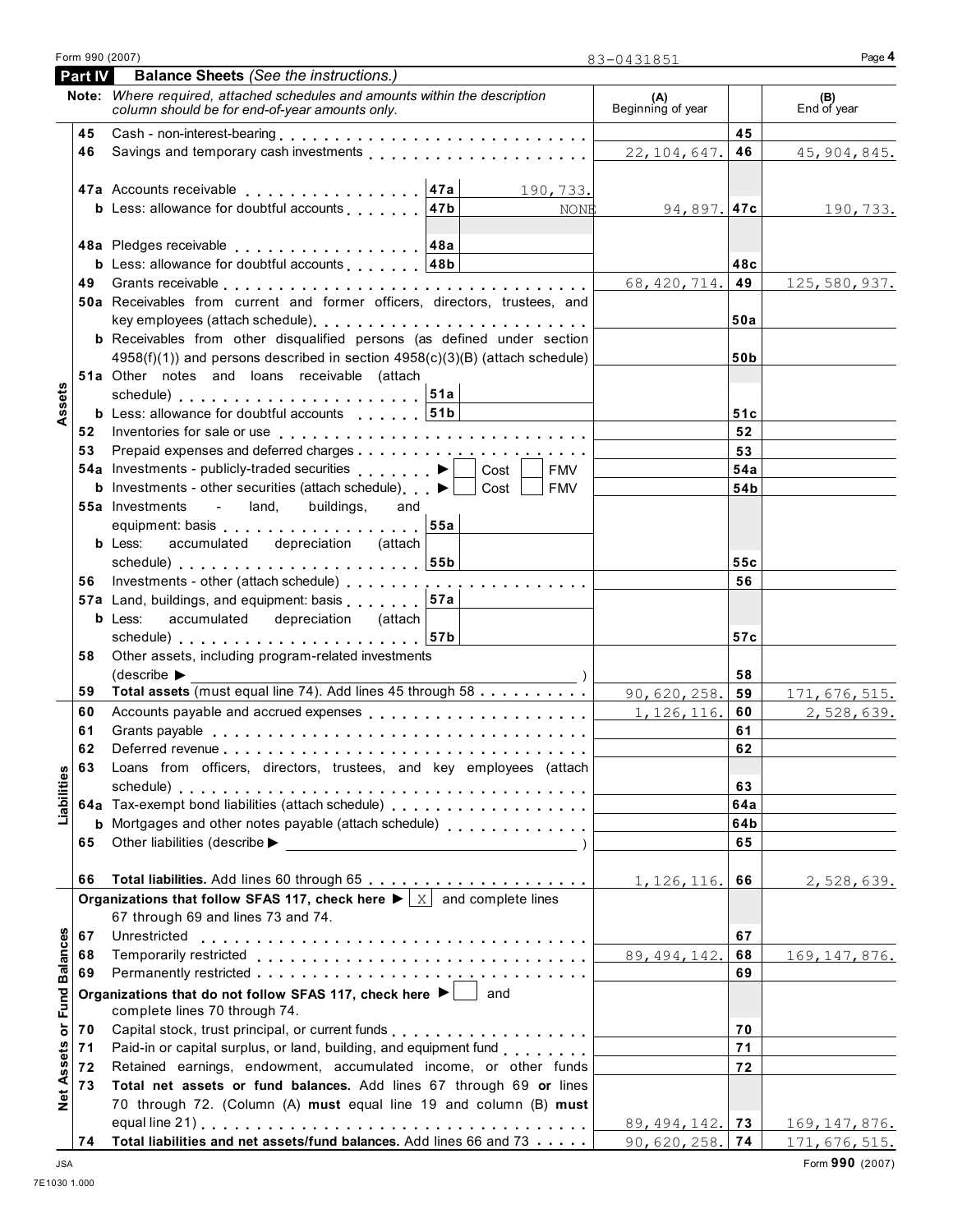| Form 990 (2007)  |                                                                                                                      |                                                 | 83-0431851       |                               |              | Page 5                     |
|------------------|----------------------------------------------------------------------------------------------------------------------|-------------------------------------------------|------------------|-------------------------------|--------------|----------------------------|
| <b>Part IV-A</b> | Reconciliation of Revenue per Audited Financial Statements With Revenue per Return (See the<br><i>instructions.)</i> |                                                 |                  |                               |              |                            |
| a                |                                                                                                                      |                                                 |                  |                               |              | $a$ 290, 972, 869.         |
| b                | Amounts included on line a but not on Part I, line 12:                                                               |                                                 |                  |                               |              |                            |
|                  |                                                                                                                      |                                                 | b1               |                               |              |                            |
| $\mathbf{2}$     |                                                                                                                      |                                                 | b2               |                               |              |                            |
| 3                |                                                                                                                      |                                                 | b3               |                               |              |                            |
| 4                |                                                                                                                      |                                                 |                  |                               |              |                            |
|                  |                                                                                                                      |                                                 |                  | $b4$ 202, 678, 097.           |              |                            |
|                  |                                                                                                                      |                                                 |                  |                               |              | $b$ 202,678,097.           |
| c                |                                                                                                                      |                                                 |                  |                               | C            | 88, 294, 772.              |
| d                | Amounts included on Part I, line 12, but not on line a:                                                              |                                                 |                  |                               |              |                            |
|                  | Investment expenses not included on Part I, line 6b                                                                  |                                                 | dd1              |                               |              |                            |
| 2                |                                                                                                                      |                                                 |                  |                               |              |                            |
|                  |                                                                                                                      |                                                 | d2               |                               |              |                            |
| е                |                                                                                                                      |                                                 |                  |                               | d            |                            |
| Part IV-B        | Reconciliation of Expenses per Audited Financial Statements With Expenses per Return                                 |                                                 |                  |                               |              | 88, 294, 772.              |
|                  |                                                                                                                      |                                                 |                  |                               |              | 152, 227, 278.             |
| a                |                                                                                                                      |                                                 |                  |                               | a            |                            |
| b                | Amounts included on line a but not on Part I, line 17:                                                               |                                                 | b1               |                               |              |                            |
| 1                |                                                                                                                      |                                                 | b2               |                               |              |                            |
| 2                |                                                                                                                      |                                                 | b3               |                               |              |                            |
| 3                | Other (specify): $-$ SEE STATEMENT 7 _______________________________                                                 |                                                 |                  |                               |              |                            |
| 4                |                                                                                                                      |                                                 | b4               | 143,586,240.                  |              |                            |
|                  |                                                                                                                      |                                                 |                  |                               |              | <b>b</b> $143, 586, 240$ . |
|                  |                                                                                                                      |                                                 |                  |                               | $\mathbf{c}$ | 8,641,038.                 |
| C<br>d           | Amounts included on Part I, line 17, but not on line a:                                                              |                                                 |                  |                               |              |                            |
| 1                |                                                                                                                      |                                                 | d1               |                               |              |                            |
| 2                |                                                                                                                      |                                                 |                  |                               |              |                            |
|                  |                                                                                                                      |                                                 | d2               |                               |              |                            |
|                  |                                                                                                                      |                                                 |                  |                               | d            |                            |
| е                |                                                                                                                      |                                                 |                  |                               | e            | 8,641,038.                 |
| Part V-A         | Current Officers, Directors, Trustees, and Key Employees (List each person who was an officer, director, trustee,    |                                                 |                  |                               |              |                            |
|                  | or key employee at any time during the year even if they were not compensated.) (See the instructions.)              |                                                 | (C) Compensation | (D) Contributions to employee |              | (E) Expense account        |
|                  | (A) Name and address                                                                                                 | Title and average hours per (If not paid, enter |                  | benefit plans & deferred      |              | and other allowances       |
|                  |                                                                                                                      | week devoted to position                        | -0-.)            | compensation plans            |              |                            |
|                  |                                                                                                                      |                                                 |                  |                               |              |                            |
|                  | SEE STATEMENT 8                                                                                                      |                                                 | NONE             |                               | NONE         | NONE                       |
|                  |                                                                                                                      |                                                 |                  |                               |              |                            |
|                  |                                                                                                                      |                                                 |                  |                               |              |                            |
|                  |                                                                                                                      |                                                 |                  |                               |              |                            |
|                  |                                                                                                                      |                                                 |                  |                               |              |                            |
|                  |                                                                                                                      |                                                 |                  |                               |              |                            |
|                  |                                                                                                                      |                                                 |                  |                               |              |                            |
|                  |                                                                                                                      |                                                 |                  |                               |              |                            |
|                  |                                                                                                                      |                                                 |                  |                               |              |                            |
|                  |                                                                                                                      |                                                 |                  |                               |              |                            |
|                  |                                                                                                                      |                                                 |                  |                               |              |                            |
|                  |                                                                                                                      |                                                 |                  |                               |              |                            |
|                  |                                                                                                                      |                                                 |                  |                               |              |                            |
|                  |                                                                                                                      |                                                 |                  |                               |              |                            |
|                  |                                                                                                                      |                                                 |                  |                               |              |                            |
|                  |                                                                                                                      |                                                 |                  |                               |              |                            |
|                  |                                                                                                                      |                                                 |                  |                               |              |                            |
|                  |                                                                                                                      |                                                 |                  |                               |              |                            |
|                  |                                                                                                                      |                                                 |                  |                               |              |                            |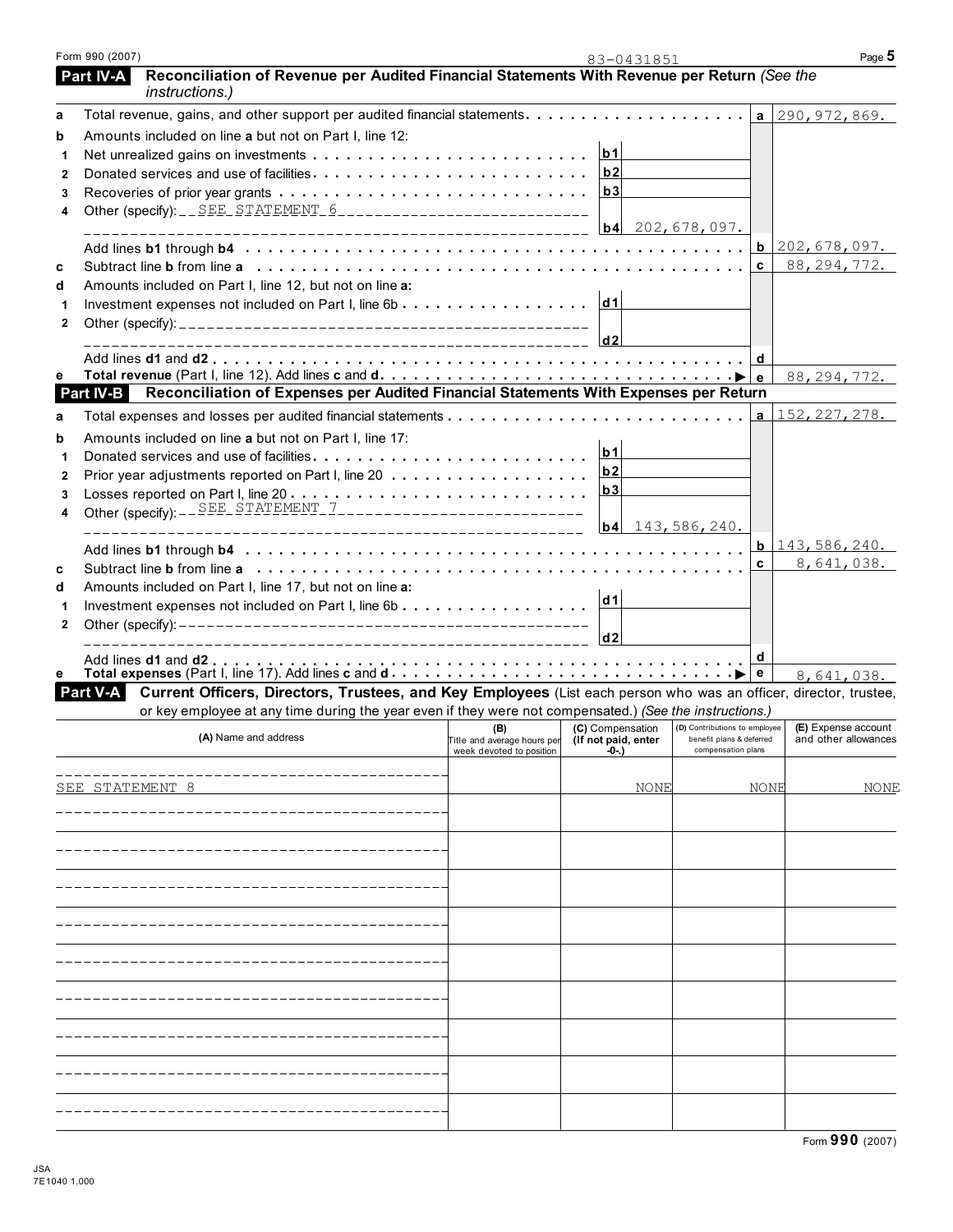| Form 990 (2007)<br>83-0431851                                                                                                                                                                                                                                                                                                                                                                                                                                                                                                                                                                     |                     |      | Page 6 |
|---------------------------------------------------------------------------------------------------------------------------------------------------------------------------------------------------------------------------------------------------------------------------------------------------------------------------------------------------------------------------------------------------------------------------------------------------------------------------------------------------------------------------------------------------------------------------------------------------|---------------------|------|--------|
| Part V-A Current Officers, Directors, Trustees, and Key Employees (continued)                                                                                                                                                                                                                                                                                                                                                                                                                                                                                                                     |                     | Yes⊺ | No     |
| 75a Enter the total number of officers, directors, and trustees permitted to vote on organization business at board                                                                                                                                                                                                                                                                                                                                                                                                                                                                               |                     |      |        |
| <b>b</b> Are any officers, directors, trustees, or key employees listed in Form 990, Part V-A, or highest compensated<br>employees listed in Schedule A, Part I, or highest compensated professional and other independent<br>contractors listed in Schedule A, Part II-A or II-B, related to each other through family or business<br>relationships? If "Yes," attach a statement that identifies the individuals and explains the relationship(s) $STMT - 1.0$ , 75b $\vert X$                                                                                                                  |                     |      |        |
| <b>c</b> Do any officers, directors, trustees, or key employees listed in Form 990, Part V-A, or highest<br>compensated employees listed in Schedule A, Part I, or highest compensated professional and other<br>independent contractors listed in Schedule A, Part II-A or II-B, receive compensation from any other<br>organizations, whether tax exempt or taxable, that are related to the organization? See the instructions for the definition of "related organization."<br>SEE STATEMENT 12.<br>If "Yes," attach a statement that includes the information described in the instructions. | 75c $\mid$ $\times$ |      |        |
| $\mathbf{A} \mathbf{B} \mathbf{C} = \mathbf{A} \mathbf{B} \mathbf{B} \mathbf{A} \mathbf{B} \mathbf{C} \mathbf{A} \mathbf{C} \mathbf{A} \mathbf{A} \mathbf{A} \mathbf{A} \mathbf{A} \mathbf{A} \mathbf{A} \mathbf{A} \mathbf{A} \mathbf{A} \mathbf{A} \mathbf{A} \mathbf{A} \mathbf{A} \mathbf{A} \mathbf{A} \mathbf{A} \mathbf{A} \mathbf{A} \mathbf{A} \mathbf{A} \mathbf{A} \mathbf{A} \mathbf{A} \mathbf{A} \mathbf$                                                                                                                                                                           |                     |      |        |

**Former Officers, Directors, Trustees, and Key Employees That Received Compensation or Other Benefits** (If any former officer, director, trustee, or key employee received compensation or other benefits (described below) during the year, list that person below and enter the amount of compensation or other benefits in the appropriate column. See the instructions.)  **Part V-B** 

|    | (A) Name and address                                                                                                                                                                                                                                                                                                                           | (B) Loans and Advances | (C) Compensation<br>(if not paid,<br>enter $-0$ - $)$ | (D) Contributions to employee<br>benefit plans & deferred<br>compensation plans |       | (E) Expense<br>account and other<br>allowances |    |
|----|------------------------------------------------------------------------------------------------------------------------------------------------------------------------------------------------------------------------------------------------------------------------------------------------------------------------------------------------|------------------------|-------------------------------------------------------|---------------------------------------------------------------------------------|-------|------------------------------------------------|----|
|    |                                                                                                                                                                                                                                                                                                                                                | $-0-$                  | $-0-$                                                 | $-0-$                                                                           | $-0-$ |                                                |    |
|    |                                                                                                                                                                                                                                                                                                                                                |                        |                                                       |                                                                                 |       |                                                |    |
|    |                                                                                                                                                                                                                                                                                                                                                |                        |                                                       |                                                                                 |       |                                                |    |
|    |                                                                                                                                                                                                                                                                                                                                                |                        |                                                       |                                                                                 |       |                                                |    |
|    |                                                                                                                                                                                                                                                                                                                                                |                        |                                                       |                                                                                 |       |                                                |    |
|    |                                                                                                                                                                                                                                                                                                                                                |                        |                                                       |                                                                                 |       |                                                |    |
|    |                                                                                                                                                                                                                                                                                                                                                |                        |                                                       |                                                                                 |       |                                                |    |
|    |                                                                                                                                                                                                                                                                                                                                                |                        |                                                       |                                                                                 |       |                                                |    |
|    |                                                                                                                                                                                                                                                                                                                                                |                        |                                                       |                                                                                 |       |                                                |    |
|    |                                                                                                                                                                                                                                                                                                                                                |                        |                                                       |                                                                                 |       |                                                |    |
|    | <b>Part V</b> Other Information (See the instructions.)                                                                                                                                                                                                                                                                                        |                        |                                                       |                                                                                 |       | Yes I                                          | No |
| 76 | Did the organization make a change in its activities or methods of conducting activities? If "Yes," attach a<br>detailed statement of each change enterpretation of the contract of the contract of each change of the contract of the contract of the contract of the contract of the contract of the contract of the contract of the contrac |                        |                                                       |                                                                                 | 76    |                                                | X  |
| 77 | Were any changes made in the organizing or governing documents but not reported to the IRS? STMT 14.<br>If "Yes," attach a conformed copy of the changes.                                                                                                                                                                                      |                        |                                                       |                                                                                 | 77    | X                                              |    |
|    | 78a Did the organization have unrelated business gross income of \$1,000 or more during the year covered by                                                                                                                                                                                                                                    |                        |                                                       |                                                                                 | 78a   |                                                | X  |
|    |                                                                                                                                                                                                                                                                                                                                                |                        |                                                       |                                                                                 | 78b   | N/R                                            |    |
|    | 79 Was there a liquidation, dissolution, termination, or substantial contraction during the year? If "Yes," attach                                                                                                                                                                                                                             |                        |                                                       |                                                                                 | 79    |                                                | Χ  |
|    | 80a Is the organization related (other than by association with a statewide or nationwide organization) through<br>common membership, governing bodies, trustees, officers, etc., to any other exempt or nonexempt                                                                                                                             |                        |                                                       |                                                                                 | 80a   | X                                              |    |
|    | <b>b</b> If "Yes," enter the name of the organization > _PROGRAM_FOR_APPROPRIATE_TECHNOLOGY                                                                                                                                                                                                                                                    |                        |                                                       |                                                                                 |       |                                                |    |
|    | TN HEALTH (PATH)__________________________ and check whether it is $\Box$ exempt or $\Box$<br>81a Enter direct and indirect political expenditures. (See line 81 instructions.) 81a                                                                                                                                                            |                        |                                                       | nonexempt                                                                       |       |                                                |    |
|    | <b>b</b> Did the organization file Form 1120-POL for this year? $\ldots$ , $\ldots$ , $\ldots$ , $\ldots$ , $\ldots$ , $\ldots$ , $\ldots$ , $\ldots$ , $\ldots$ , $\ldots$                                                                                                                                                                    |                        |                                                       |                                                                                 | 81b   |                                                | X  |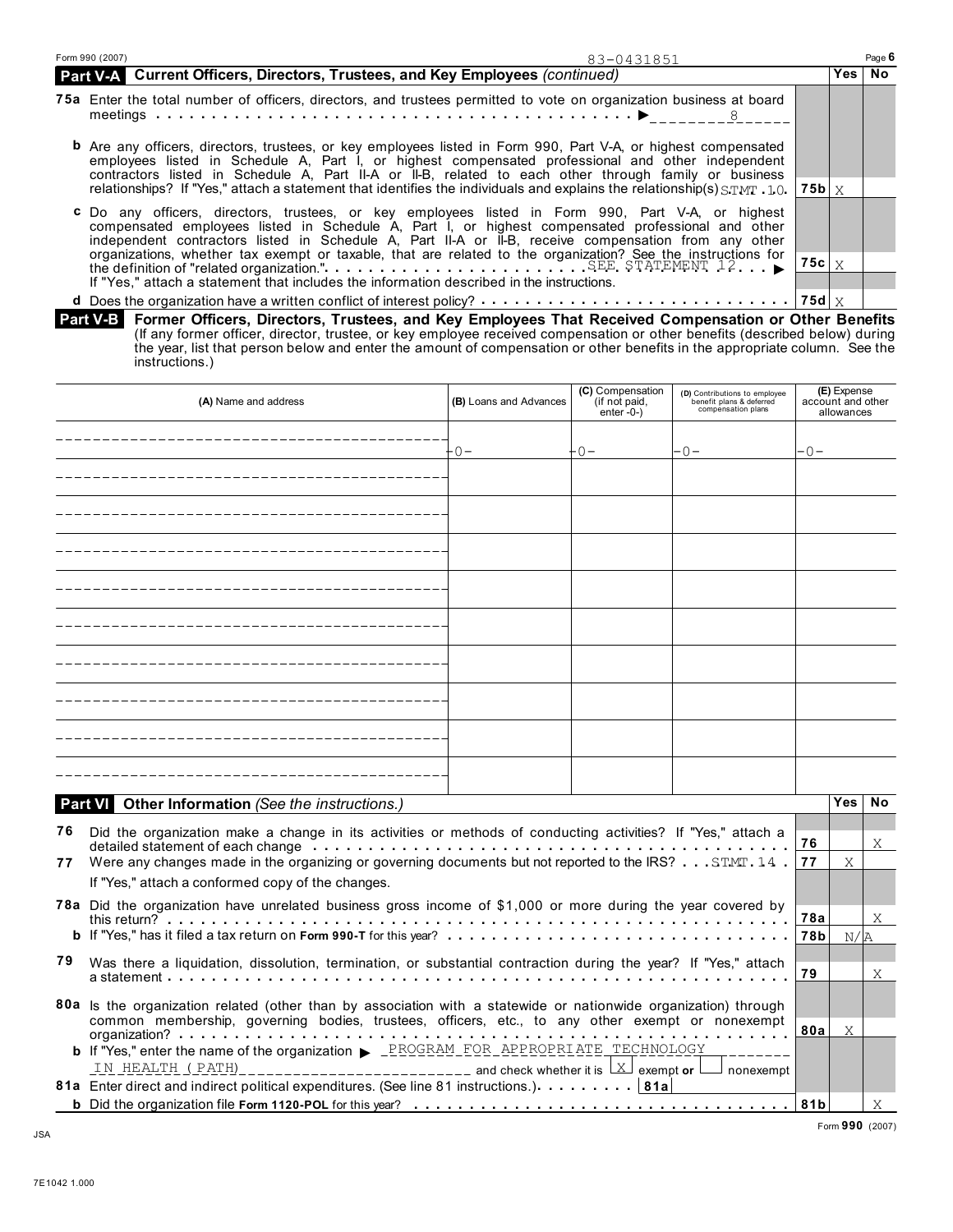| 83-0431851<br>Form 990 (2007)                                                                                                                                                                                                               |                 |        | Page 7 |
|---------------------------------------------------------------------------------------------------------------------------------------------------------------------------------------------------------------------------------------------|-----------------|--------|--------|
| <b>Part VI</b> Other Information (continued)                                                                                                                                                                                                |                 | Yes No |        |
| 82 a Did the organization receive donated services or the use of materials, equipment, or facilities at no charge                                                                                                                           |                 |        |        |
| or at substantially less than fair rental value?                                                                                                                                                                                            | 82a             |        | Χ      |
| b If "Yes," you may indicate the value of these items here. Do not include this amount                                                                                                                                                      |                 |        |        |
| as revenue in Part I or as an expense in Part II. (See instructions in Part III.) 82b   N/A                                                                                                                                                 |                 |        |        |
| 83 a Did the organization comply with the public inspection requirements for returns and exemption applications?                                                                                                                            | 83а             | X      |        |
| <b>b</b> Did the organization comply with the disclosure requirements relating to quid pro quo contributions?                                                                                                                               | 83b             | X      |        |
| 84 a Did the organization solicit any contributions or gifts that were not tax deductible?<br>and the content of the content of the content of the content of the content of the contributions of the the t                                 | 84a             | N/R    |        |
| b If "Yes," did the organization include with every solicitation an express statement that such contributions or                                                                                                                            |                 |        |        |
| gifts were not tax deductible?                                                                                                                                                                                                              | 84 b            |        |        |
| 85a 501(c)(4), (5), or (6). Were substantially all dues nondeductible by members?                                                                                                                                                           | 85a             | N/A    |        |
|                                                                                                                                                                                                                                             | 85b             | N/R    |        |
|                                                                                                                                                                                                                                             |                 | N/R    |        |
| If "Yes" was answered to either 85a or 85b, do not complete 85c through 85h below unless the organization                                                                                                                                   |                 |        |        |
| received a waiver for proxy tax owed for the prior year.                                                                                                                                                                                    |                 |        |        |
| 85c<br>N/A                                                                                                                                                                                                                                  |                 |        |        |
| 85d<br>N/A                                                                                                                                                                                                                                  |                 |        |        |
| e Aggregate nondeductible amount of section 6033(e)(1)(A) dues notices<br>85e<br>N/A                                                                                                                                                        |                 |        |        |
| f Taxable amount of lobbying and political expenditures (line 85d less 85e)<br>85f<br>N/A                                                                                                                                                   |                 |        |        |
|                                                                                                                                                                                                                                             | 85g             | N/A    |        |
| h If section 6033(e)(1)(A) dues notices were sent, does the organization agree to add the amount on line 85f                                                                                                                                |                 |        |        |
| to its reasonable estimate of dues allocable to nondeductible lobbying and political expenditures for the following tax year?                                                                                                               | 85h             | N/R    |        |
| <b>86a</b><br>86 501(c)(7) orgs. Enter: a Initiation fees and capital contributions included on line 12<br>N/A                                                                                                                              |                 |        |        |
| 86b<br>N/A                                                                                                                                                                                                                                  |                 |        |        |
| 87 501(c)(12) orgs. Enter: a Gross income from members or shareholders<br>87a<br>N/A                                                                                                                                                        |                 |        |        |
| <b>b</b> Gross income from other sources. (Do not net amounts due or paid to other                                                                                                                                                          |                 |        |        |
| sources against amounts due or received from them.) <b>According to the set of the set of the set of the set of the set of the set of the set of set of set of set of set of set of set of set of set of set of set of set of se</b><br>N/A |                 |        |        |
| 88 a At any time during the year, did the organization own a 50% or greater interest in a taxable corporation or                                                                                                                            |                 |        |        |
| partnership, or an entity disregarded as separate from the organization under Regulations sections                                                                                                                                          |                 |        |        |
|                                                                                                                                                                                                                                             | 88a             |        | X      |
| <b>b</b> At any time during the year, did the organization, directly or indirectly, own a controlled entity within the                                                                                                                      |                 |        |        |
|                                                                                                                                                                                                                                             | 88b             |        | Χ      |
| 89 a 501(c)(3) organizations. Enter: Amount of tax imposed on the organization during the year under:                                                                                                                                       |                 |        |        |
| NONE ; section 4912 $\triangleright$ NONE ; section 4955 $\triangleright$<br>section 4911 $\blacktriangleright$<br>NONE                                                                                                                     |                 |        |        |
| <b>b</b> $501(c)(3)$ and $501(c)(4)$ orgs. Did the organization engage in any section 4958 excess benefit transaction                                                                                                                       |                 |        |        |
| during the year or did it become aware of an excess benefit transaction from a prior year? If "Yes," attach                                                                                                                                 |                 |        |        |
|                                                                                                                                                                                                                                             | 89b             |        | Χ      |
|                                                                                                                                                                                                                                             |                 |        |        |
| c Enter: Amount of tax imposed on the organization managers or disqualified persons during the year under                                                                                                                                   |                 |        |        |
| NONE<br>sections 4912, 4955, and 4958 $\ldots \ldots \ldots \ldots \ldots \ldots \ldots \ldots \ldots \ldots \ldots$                                                                                                                        |                 |        |        |
| NONE                                                                                                                                                                                                                                        |                 |        |        |
| e All organizations. At any time during the tax year, was the organization a party to a prohibited tax shelter                                                                                                                              |                 |        |        |
|                                                                                                                                                                                                                                             | 89e             |        | Χ      |
| f All organizations. Did the organization acquire a direct or indirect interest in any applicable insurance contract?                                                                                                                       | 89f             |        | Χ      |
| supporting<br>sponsoring<br>organizations<br>maintaining<br>advised<br>g For<br>organizations<br>and<br>donor<br>funds.<br>Did<br>the                                                                                                       |                 |        |        |
| supporting organization, or a fund maintained by a sponsoring organization, have excess business holdings                                                                                                                                   |                 |        |        |
|                                                                                                                                                                                                                                             | 89g             | N/A    |        |
| 90 a List the states with which a copy of this return is filed > WASHINGTON                                                                                                                                                                 |                 |        |        |
| <b>b</b> Number of employees employed in the pay period that includes March 12, 2007 (See instructions.)                                                                                                                                    | 90b $\vert$ 0   |        |        |
| 91 a The books are in care of MARLOW KEE                                                                                                                                                                                                    |                 |        |        |
| $ZIP + 4$ 98107<br>Located at $\triangleright$ 1455 NE LEARY WAY SEATTLE, WA                                                                                                                                                                |                 |        |        |
|                                                                                                                                                                                                                                             |                 |        |        |
| <b>b</b> At any time during the calendar year, did the organization have an interest in or a signature or other authority over                                                                                                              |                 | Yes No |        |
| a financial account in a foreign country (such as a bank account, securities account, or other financial account)?                                                                                                                          | 91 <sub>b</sub> |        | Χ      |
|                                                                                                                                                                                                                                             |                 |        |        |
| See the instructions for exceptions and filing requirements for Form TD F 90-22.1, Report of Foreign Bank                                                                                                                                   |                 |        |        |
| and Financial Accounts.                                                                                                                                                                                                                     |                 |        |        |

Form **990** (2007)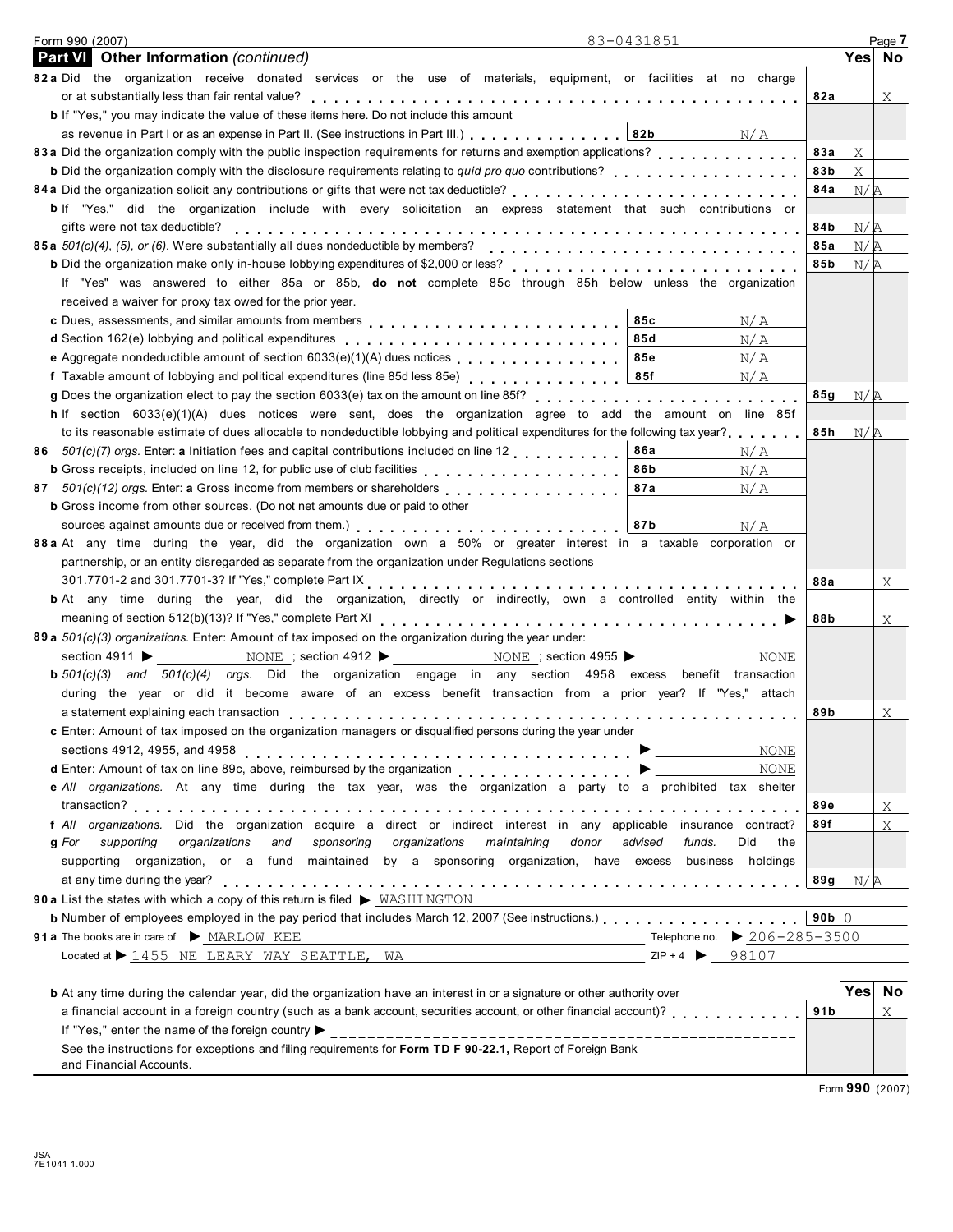| <b>Part VI</b><br>Other Information (continued)                                                                                                                                                                                                                                                                                              |                          |                                     |                             | 83-0431851                           |              |                                     | Yes   No                        |
|----------------------------------------------------------------------------------------------------------------------------------------------------------------------------------------------------------------------------------------------------------------------------------------------------------------------------------------------|--------------------------|-------------------------------------|-----------------------------|--------------------------------------|--------------|-------------------------------------|---------------------------------|
| c At any time during the calendar year, did the organization maintain an office outside of the United States?                                                                                                                                                                                                                                |                          |                                     |                             |                                      |              |                                     | X                               |
| If "Yes," enter the name of the foreign country ▶                                                                                                                                                                                                                                                                                            |                          |                                     |                             |                                      |              |                                     |                                 |
| 92 Section 4947(a)(1) nonexempt charitable trusts filing Form 990 in lieu of Form 1041 - Check here                                                                                                                                                                                                                                          |                          |                                     |                             |                                      |              |                                     |                                 |
| and enter the amount of tax-exempt interest received or accrued during the tax year $\ldots$ , $\blacktriangleright$ 92<br>Analysis of Income-Producing Activities (See the instructions.)<br><b>Part VII</b>                                                                                                                                |                          |                                     |                             |                                      |              |                                     | N/A                             |
| Note: Enter gross amounts unless otherwise                                                                                                                                                                                                                                                                                                   |                          | Unrelated business income           |                             | Excluded by section 512, 513, or 514 |              | (E)                                 |                                 |
| indicated.                                                                                                                                                                                                                                                                                                                                   | (A)                      | (B)                                 | (C)                         | (D)                                  |              | Related or                          |                                 |
| 93 Program service revenue:                                                                                                                                                                                                                                                                                                                  | Business code            | Amount                              | Exclusion code              | Amount                               |              | exempt function<br>income           |                                 |
| $a \overline{\phantom{a}}$                                                                                                                                                                                                                                                                                                                   |                          |                                     |                             |                                      |              |                                     |                                 |
| b $\qquad \qquad$ $\qquad$ $\qquad$ $\qquad$ $\qquad$ $\qquad$ $\qquad$ $\qquad$ $\qquad$ $\qquad$ $\qquad$ $\qquad$ $\qquad$ $\qquad$ $\qquad$ $\qquad$ $\qquad$ $\qquad$ $\qquad$ $\qquad$ $\qquad$ $\qquad$ $\qquad$ $\qquad$ $\qquad$ $\qquad$ $\qquad$ $\qquad$ $\qquad$ $\qquad$ $\qquad$ $\qquad$ $\qquad$ $\qquad$ $\qquad$ $\qquad$ |                          |                                     |                             |                                      |              |                                     |                                 |
| $c \overline{\phantom{a}}$                                                                                                                                                                                                                                                                                                                   |                          |                                     |                             |                                      |              |                                     |                                 |
| $d \overline{\phantom{a} \phantom{a} \phantom{a}}$                                                                                                                                                                                                                                                                                           |                          |                                     |                             |                                      |              |                                     |                                 |
| $\mathbf{e}$                                                                                                                                                                                                                                                                                                                                 |                          |                                     |                             |                                      |              |                                     |                                 |
| f Medicare/Medicaid payments                                                                                                                                                                                                                                                                                                                 |                          |                                     |                             |                                      |              |                                     |                                 |
| g Fees and contracts from government agencies.                                                                                                                                                                                                                                                                                               |                          |                                     |                             |                                      |              |                                     |                                 |
| Membership dues and assessments<br>94<br>Interest on savings and temporary cash investments<br>95                                                                                                                                                                                                                                            |                          |                                     | 14                          |                                      | 1, 237, 232. |                                     |                                 |
| Dividends and interest from securities<br>96                                                                                                                                                                                                                                                                                                 |                          |                                     |                             |                                      |              |                                     |                                 |
| Net rental income or (loss) from real estate:<br>97                                                                                                                                                                                                                                                                                          |                          |                                     |                             |                                      |              |                                     |                                 |
| a debt-financed property entering the set of the set of the set of the set of the set of the set of the set of the set of the set of the set of the set of the set of the set of the set of the set of the set of the set of t                                                                                                               |                          |                                     |                             |                                      |              |                                     |                                 |
| <b>b</b> not debt-financed property                                                                                                                                                                                                                                                                                                          |                          |                                     |                             |                                      |              |                                     |                                 |
| Net rental income or (loss) from personal property<br>98                                                                                                                                                                                                                                                                                     |                          |                                     |                             |                                      |              |                                     |                                 |
| Other investment income<br>99                                                                                                                                                                                                                                                                                                                |                          |                                     |                             |                                      |              |                                     |                                 |
| 100<br>Gain or (loss) from sales of assets other than inventory                                                                                                                                                                                                                                                                              |                          |                                     |                             |                                      |              |                                     |                                 |
| Net income or (loss) from special events<br>101                                                                                                                                                                                                                                                                                              |                          |                                     |                             |                                      |              |                                     |                                 |
| Gross profit or (loss) from sales of inventory<br>102                                                                                                                                                                                                                                                                                        |                          |                                     |                             |                                      |              |                                     |                                 |
| Other revenue: a<br>103                                                                                                                                                                                                                                                                                                                      |                          |                                     |                             |                                      |              |                                     |                                 |
| <b>b</b> OTHER REIMBURSEMENT                                                                                                                                                                                                                                                                                                                 |                          |                                     | 01                          |                                      | 2,040.       |                                     |                                 |
| $c \overline{\phantom{a}}$<br>d                                                                                                                                                                                                                                                                                                              |                          |                                     |                             |                                      |              |                                     |                                 |
| <u> 1989 - Johann Stoff, fransk politik (d. 1989)</u><br>е                                                                                                                                                                                                                                                                                   |                          |                                     |                             |                                      |              |                                     |                                 |
| <b>104</b> Subtotal (add columns $(B)$ , $(D)$ , and $(E)$ )                                                                                                                                                                                                                                                                                 | <b>Contract Contract</b> |                                     |                             |                                      | 1, 239, 272. |                                     |                                 |
| 105 Total (add line 104, columns (B), (D), and (E)) $\cdots$ $\cdots$ $\cdots$ $\cdots$ $\cdots$ $\cdots$ $\cdots$ $\cdots$ $\cdots$ $\cdots$                                                                                                                                                                                                |                          |                                     |                             |                                      |              |                                     | 1, 239, 272.                    |
| Note: Line 105 plus line 1e, Part I, should equal the amount on line 12, Part I.                                                                                                                                                                                                                                                             |                          |                                     |                             |                                      |              |                                     |                                 |
| Part VIII Relationship of Activities to the Accomplishment of Exempt Purposes (See the instructions.)                                                                                                                                                                                                                                        |                          |                                     |                             |                                      |              |                                     |                                 |
| Line No.<br>Explain how each activity for which income is reported in column (E) of Part VII contributed importantly to the accomplishment of the                                                                                                                                                                                            |                          |                                     |                             |                                      |              |                                     |                                 |
| organization's exempt purposes (other than by providing funds for such purposes).                                                                                                                                                                                                                                                            |                          |                                     |                             |                                      |              |                                     |                                 |
|                                                                                                                                                                                                                                                                                                                                              |                          |                                     |                             |                                      |              |                                     |                                 |
|                                                                                                                                                                                                                                                                                                                                              |                          |                                     |                             |                                      |              |                                     |                                 |
|                                                                                                                                                                                                                                                                                                                                              |                          |                                     |                             |                                      |              |                                     |                                 |
| Information Regarding Taxable Subsidiaries and Disregarded Entities (See the instructions.)<br><b>Part IX</b>                                                                                                                                                                                                                                |                          |                                     |                             |                                      |              |                                     |                                 |
| (A)<br>Name, address, and EIN of corporation,                                                                                                                                                                                                                                                                                                |                          | (B)                                 | (C)<br>Nature of activities | (D)                                  |              |                                     |                                 |
| partnership, or disregarded entity                                                                                                                                                                                                                                                                                                           |                          | Percentage of<br>ownership interest |                             | Total income                         |              | <b>(E)</b><br>End-of-year<br>assefs |                                 |
|                                                                                                                                                                                                                                                                                                                                              |                          | %                                   |                             |                                      |              |                                     |                                 |
|                                                                                                                                                                                                                                                                                                                                              |                          | %                                   |                             |                                      |              |                                     |                                 |
|                                                                                                                                                                                                                                                                                                                                              |                          | %                                   |                             |                                      |              |                                     |                                 |
|                                                                                                                                                                                                                                                                                                                                              |                          | %                                   |                             |                                      |              |                                     |                                 |
| Information Regarding Transfers Associated with Personal Benefit Contracts (See the instructions.)<br>Part X                                                                                                                                                                                                                                 |                          |                                     |                             |                                      |              |                                     |                                 |
| (a) Did the organization, during the year, receive any funds, directly or indirectly, to pay premiums on a personal benefit contract?                                                                                                                                                                                                        |                          |                                     |                             |                                      |              | Yes                                 | No<br>$\boldsymbol{\mathrm{X}}$ |
| (b) Did the organization, during the year, pay premiums, directly or indirectly, on a personal benefit contract?                                                                                                                                                                                                                             |                          |                                     |                             |                                      |              | Yes                                 | No<br>X                         |

Form **990** (2007)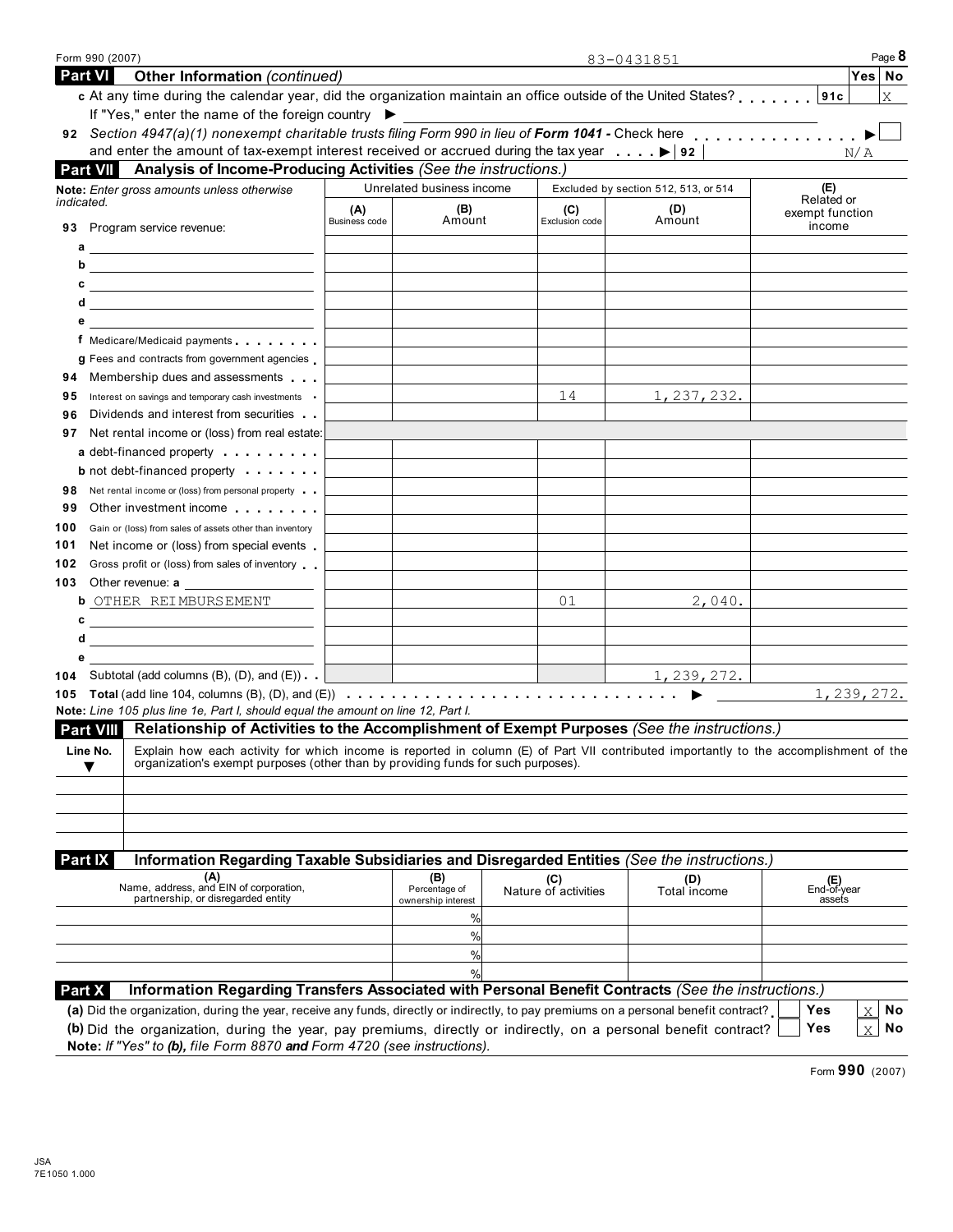| Form 990 (2007)                                                        |                                                      |                                                                             | <u>83-0431851</u>                                                                                                                                                                                                                                                                                                      |                                                        | Page 9                  |
|------------------------------------------------------------------------|------------------------------------------------------|-----------------------------------------------------------------------------|------------------------------------------------------------------------------------------------------------------------------------------------------------------------------------------------------------------------------------------------------------------------------------------------------------------------|--------------------------------------------------------|-------------------------|
| Part XI                                                                |                                                      | controlling organization as defined in section 512(b)(13).                  | Information Regarding Transfers To and From Controlled Entities. Complete only if the organization is a                                                                                                                                                                                                                |                                                        |                         |
| 106                                                                    |                                                      | the Code? If "Yes," complete the schedule below for each controlled entity. | Did the reporting organization make any transfers to a controlled entity as defined in section 512(b)(13) of                                                                                                                                                                                                           |                                                        | Yes<br>No.<br>X.        |
|                                                                        | (A)<br>Name, address, of each<br>controlled entity   | (B)<br><b>Employer Identification</b><br>Number                             | (C)<br>Description of<br>transfer                                                                                                                                                                                                                                                                                      | (D)<br>Amount of transfer                              |                         |
| а                                                                      |                                                      |                                                                             |                                                                                                                                                                                                                                                                                                                        |                                                        |                         |
| b                                                                      |                                                      |                                                                             |                                                                                                                                                                                                                                                                                                                        |                                                        |                         |
| c                                                                      |                                                      |                                                                             |                                                                                                                                                                                                                                                                                                                        |                                                        |                         |
|                                                                        | <b>Totals</b>                                        |                                                                             |                                                                                                                                                                                                                                                                                                                        |                                                        |                         |
| 107                                                                    |                                                      |                                                                             | Did the reporting organization receive any transfers from a controlled entity as defined in section<br>512(b)(13) of the Code? If "Yes," complete the schedule below for each controlled entity.                                                                                                                       |                                                        | <b>Yes</b><br>No.<br>X. |
|                                                                        | (A)<br>Name, address, of each<br>controlled entity   | (B)<br><b>Employer Identification</b><br>Number                             | (C)<br>Description of<br>transfer                                                                                                                                                                                                                                                                                      | (D)<br>Amount of transfer                              |                         |
| а                                                                      |                                                      |                                                                             |                                                                                                                                                                                                                                                                                                                        |                                                        |                         |
| b                                                                      |                                                      |                                                                             |                                                                                                                                                                                                                                                                                                                        |                                                        |                         |
| ္၀                                                                     |                                                      |                                                                             |                                                                                                                                                                                                                                                                                                                        |                                                        |                         |
|                                                                        | Totals                                               |                                                                             |                                                                                                                                                                                                                                                                                                                        |                                                        |                         |
|                                                                        |                                                      |                                                                             |                                                                                                                                                                                                                                                                                                                        |                                                        | Yes<br>No               |
|                                                                        |                                                      | rents, royalties, and annuities described in question 107 above?            | Did the organization have a binding written contract in effect on August 17, 2006, covering the interest,                                                                                                                                                                                                              |                                                        |                         |
|                                                                        | Signature of officer                                 |                                                                             | Under penalties of perjury, I declare that Lhave examined this return, including accompanying schedules and statements, and to the best of my knowledge<br>and belief, it is true, correct, and compared to prepared (other than officer) is based on all information of which preparer has any knowledge.<br>06/30/08 |                                                        | N /la                   |
|                                                                        | CHRISTOPHER J. ELIAS<br>Type or print name and title | CHAIR                                                                       | Date                                                                                                                                                                                                                                                                                                                   |                                                        |                         |
|                                                                        | Preparer's<br>signature<br>Firm's name (or wours     |                                                                             | Date<br>Check if<br>self-<br>7<br>$\propto$<br>employed P                                                                                                                                                                                                                                                              | Preparer's SSN or PTIN (See Gen. Inst. X)<br>P00000565 |                         |
| 108<br><b>Please</b><br>Sign<br>Here<br>Paid<br>Preparer's<br>Use Only | if self-employed),<br>address, and ZIP               | CLARK NUBER<br>P.S<br>10900 NE 4TH.<br>SUITE 1700                           | EIN                                                                                                                                                                                                                                                                                                                    | 91-1194016<br>Phone no.<br>425 454-4919                |                         |

**JSA** 

.<br>International completed and the completed international control of the complete of the complete of the complete of the complete of the complete of the complete of the complete of the complete of the complete of the compl

 $\lambda$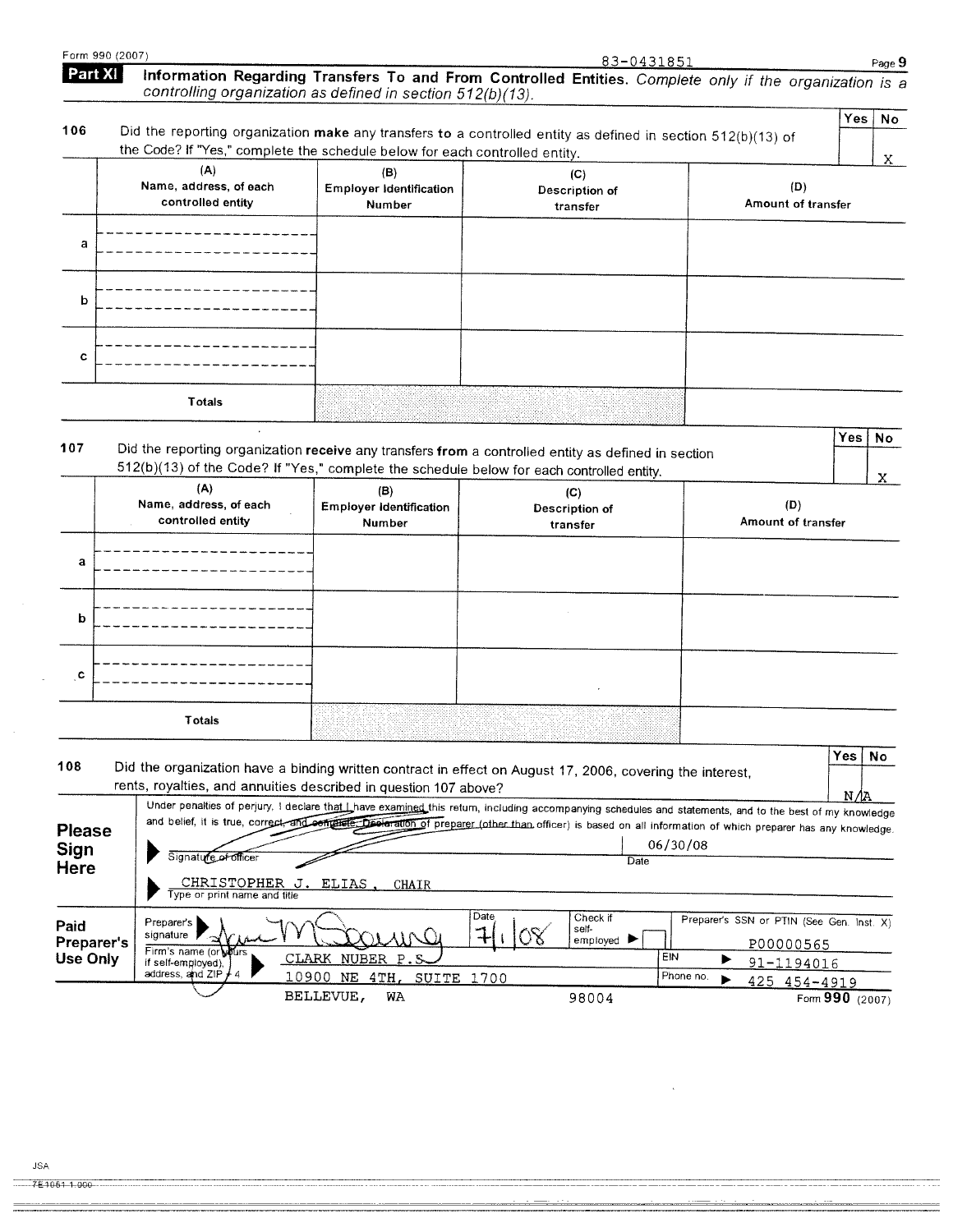# **SCHEDULE A Companization Exempt Under Section 501(c)(3)** OMB No. 1545-0047

(Form 990 or 990-EZ) (Except Private Foundation) and Section 501(e), 501(f), 501(k), 501(n),<br>or 4947(a)(1) Nonexempt Charitable Trust<br>Department of the Treasury (Supplementary Information - (See separate instructions.)

**Department of the Treasury and Supplementary Information - (See separate instructions.)**<br>Internal Revenue Service ▶ MUST be completed by the above organizations and attached to their Form 990 or 990-EZ<br>Name of the orga

PATH VACCINE SOLUTIONS

| 83-0431851 |
|------------|
|            |

| Part I<br>Compensation of the Five Highest Paid Employees Other Than Officers, Directors, and Trustees<br>(See page 1 of the instructions. List each one. If there are none, enter "None.") |                                                             |                     |                                                                           |                                                |
|---------------------------------------------------------------------------------------------------------------------------------------------------------------------------------------------|-------------------------------------------------------------|---------------------|---------------------------------------------------------------------------|------------------------------------------------|
| (a) Name and address of each employee paid more<br>than \$50,000                                                                                                                            | (b) Title and average hours<br>per week devoted to position | (c) Compensation    | (d) Contributions to<br>employee benefit plans &<br>deferred compensation | (e) Expense<br>account and other<br>allowances |
| NONE                                                                                                                                                                                        |                                                             |                     |                                                                           |                                                |
|                                                                                                                                                                                             |                                                             |                     |                                                                           |                                                |
|                                                                                                                                                                                             |                                                             |                     |                                                                           |                                                |
|                                                                                                                                                                                             |                                                             |                     |                                                                           |                                                |
|                                                                                                                                                                                             |                                                             |                     |                                                                           |                                                |
| Total number of other employees paid over \$50,000 . ▶<br>Part II-A Compensation of the Five Highest Paid Independent Contractors for Professional Services                                 |                                                             |                     |                                                                           |                                                |
| (See page 2 of the instructions. List each one (whether individuals or firms). If there are none, enter "None.")                                                                            |                                                             |                     |                                                                           |                                                |
| (a) Name and address of each independent contractor paid more than \$50,000                                                                                                                 |                                                             | (b) Type of service |                                                                           | (c) Compensation                               |
| SEE STATEMENT 15                                                                                                                                                                            |                                                             |                     |                                                                           |                                                |
|                                                                                                                                                                                             |                                                             |                     |                                                                           |                                                |
|                                                                                                                                                                                             |                                                             |                     |                                                                           |                                                |
|                                                                                                                                                                                             |                                                             |                     |                                                                           |                                                |
|                                                                                                                                                                                             |                                                             |                     |                                                                           |                                                |
| Total number of others receiving over \$50,000 for                                                                                                                                          |                                                             |                     |                                                                           |                                                |
| Part II-B Compensation of the Five Highest Paid Independent Contractors for Other Services                                                                                                  | $\Omega$                                                    |                     |                                                                           |                                                |
| (List each contractor who performed services other than professional services, whether individuals or<br>firms. If there are none, enter "None." See page 2 of the instructions.)           |                                                             |                     |                                                                           |                                                |
| (a) Name and address of each independent contractor paid more than \$50,000                                                                                                                 |                                                             | (b) Type of service |                                                                           | (c) Compensation                               |
| NONE                                                                                                                                                                                        |                                                             |                     |                                                                           |                                                |
|                                                                                                                                                                                             |                                                             |                     |                                                                           |                                                |
|                                                                                                                                                                                             |                                                             |                     |                                                                           |                                                |
|                                                                                                                                                                                             |                                                             |                     |                                                                           |                                                |
|                                                                                                                                                                                             |                                                             |                     |                                                                           |                                                |
|                                                                                                                                                                                             |                                                             |                     |                                                                           |                                                |
| Total number of other contractors receiving over<br>\$50,000 for other services $\qquad \qquad \cdots \qquad \qquad$                                                                        |                                                             |                     |                                                                           |                                                |

**For Paperwork Reduction Act Notice, see the Instructions for Form 990 and Form 990-EZ. Schedule A (Form 990 or 990-EZ) 2007**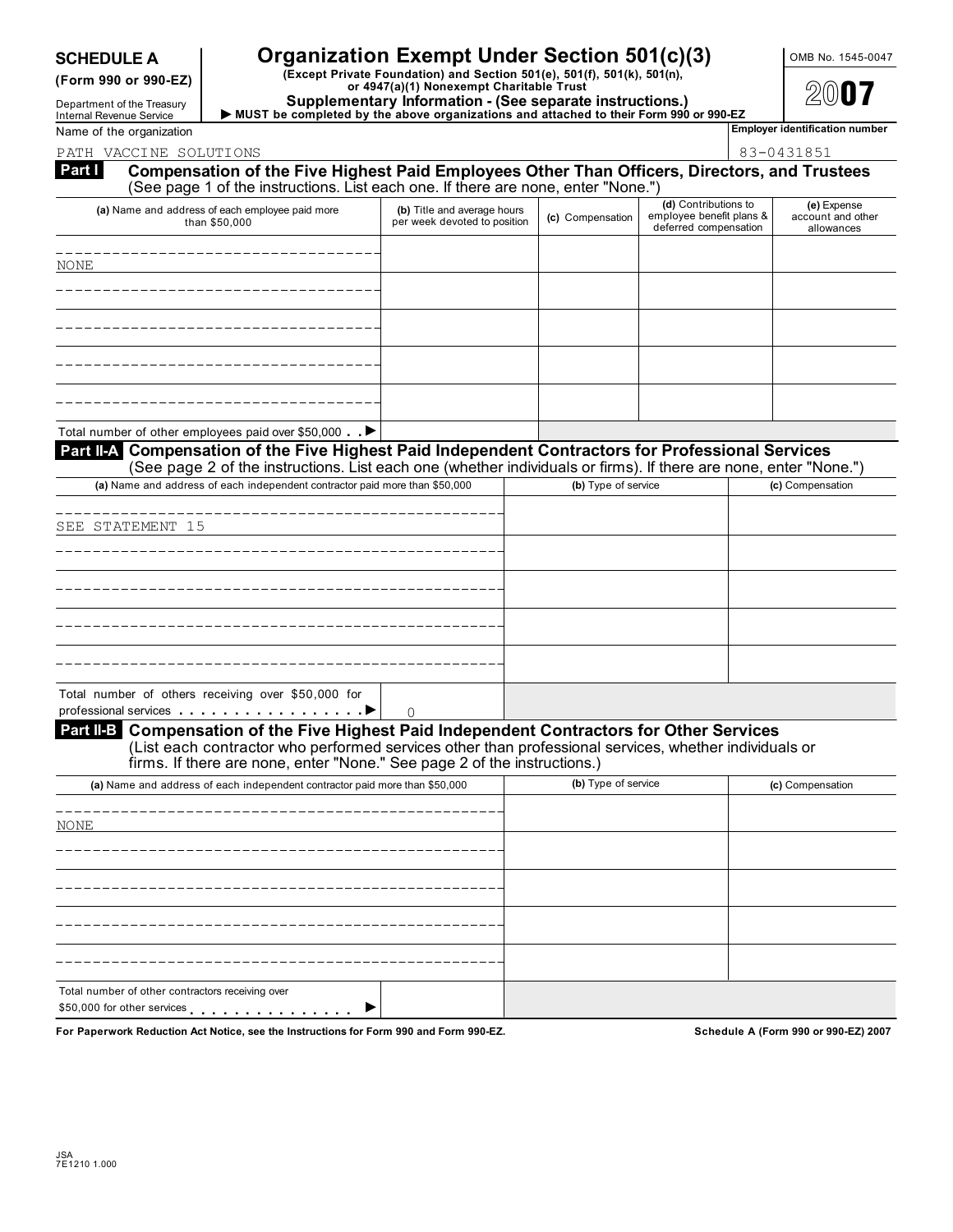|    | Part III<br><b>Statements About Activities (See page 2 of the instructions.)</b>                                                                                                                                                                                                                                                                                                                                                                                                                         | Yes | No          |
|----|----------------------------------------------------------------------------------------------------------------------------------------------------------------------------------------------------------------------------------------------------------------------------------------------------------------------------------------------------------------------------------------------------------------------------------------------------------------------------------------------------------|-----|-------------|
| 1  | During the year, has the organization attempted to influence national, state, or local legislation, including any<br>attempt to influence public opinion on a legislative matter or referendum? If "Yes," enter the total expenses paid<br>1                                                                                                                                                                                                                                                             |     | Χ           |
|    | Organizations that made an election under section 501(h) by filing Form 5768 must complete Part VI-A. Other<br>organizations checking "Yes" must complete Part VI-B AND attach a statement giving a detailed description of<br>the lobbying activities.                                                                                                                                                                                                                                                  |     |             |
| 2  | During the year, has the organization, either directly or indirectly, engaged in any of the following acts with any<br>substantial contributors, trustees, directors, officers, creators, key employees, or members of their families, or<br>with any taxable organization with which any such person is affiliated as an officer, director, trustee, majority<br>owner, or principal beneficiary? (If the answer to any question is "Yes," attach a detailed statement explaining the<br>transactions.) |     |             |
|    | 2a                                                                                                                                                                                                                                                                                                                                                                                                                                                                                                       |     | X           |
|    | 2b                                                                                                                                                                                                                                                                                                                                                                                                                                                                                                       |     | X           |
|    | 2c                                                                                                                                                                                                                                                                                                                                                                                                                                                                                                       |     | X           |
|    | 2 d<br>Payment of compensation (or payment or reimbursement of expenses if more than \$1,000)?                                                                                                                                                                                                                                                                                                                                                                                                           |     | X           |
|    | 2е                                                                                                                                                                                                                                                                                                                                                                                                                                                                                                       |     | X           |
| За | Did the organization make grants for scholarships, fellowships, student loans, etc.? (If "Yes," attach an explanation<br>Зa<br>of how the organization determines that recipients qualify to receive payments.) $\ldots$ , $\ldots$ , $\ldots$ , $\ldots$ , $\ldots$ , $\ldots$                                                                                                                                                                                                                          |     | X           |
|    | 3b<br>Did the organization have a section 403(b) annuity plan for its employees? $\ldots \ldots \ldots \ldots \ldots \ldots \ldots \ldots$                                                                                                                                                                                                                                                                                                                                                               |     | X           |
|    | Did the organization receive or hold an easement for conservation purposes, including easements to preserve open<br>3c<br>space, the environment, historic land areas or historic structures? If "Yes," attach a detailed statement entranced by $\cdots$                                                                                                                                                                                                                                                |     | X           |
|    | 3 d<br>Did the organization provide credit counseling, debt management, credit repair, or debt negotiation services?                                                                                                                                                                                                                                                                                                                                                                                     |     | $X_{-}$     |
|    | Did the organization maintain any donor advised funds? If "Yes," complete lines 4b through 4g. If "No," complete<br>4a                                                                                                                                                                                                                                                                                                                                                                                   |     | X           |
| b  | Did the organization make any taxable distributions under section 4966?<br>4b                                                                                                                                                                                                                                                                                                                                                                                                                            | N/R |             |
| c  | 4 C                                                                                                                                                                                                                                                                                                                                                                                                                                                                                                      | N/A |             |
| d  | Enter the total number or donor advised funds owned at the end of the tax year enters in the state of the tax year                                                                                                                                                                                                                                                                                                                                                                                       |     | <b>NONE</b> |
| е  | Enter the aggregate value of assets held in all donor advised funds owned at the end of the tax year                                                                                                                                                                                                                                                                                                                                                                                                     |     | <b>NONE</b> |
| f  | Enter the total number of separate funds or accounts owned at the end of the tax year (excluding donor advised<br>funds included on line 4d) where donors have the rights to provide advice on the distribution or investment of                                                                                                                                                                                                                                                                         |     | NONE        |
|    |                                                                                                                                                                                                                                                                                                                                                                                                                                                                                                          |     | NONE        |

**Schedule A (Form 990 or 990-EZ) 2007**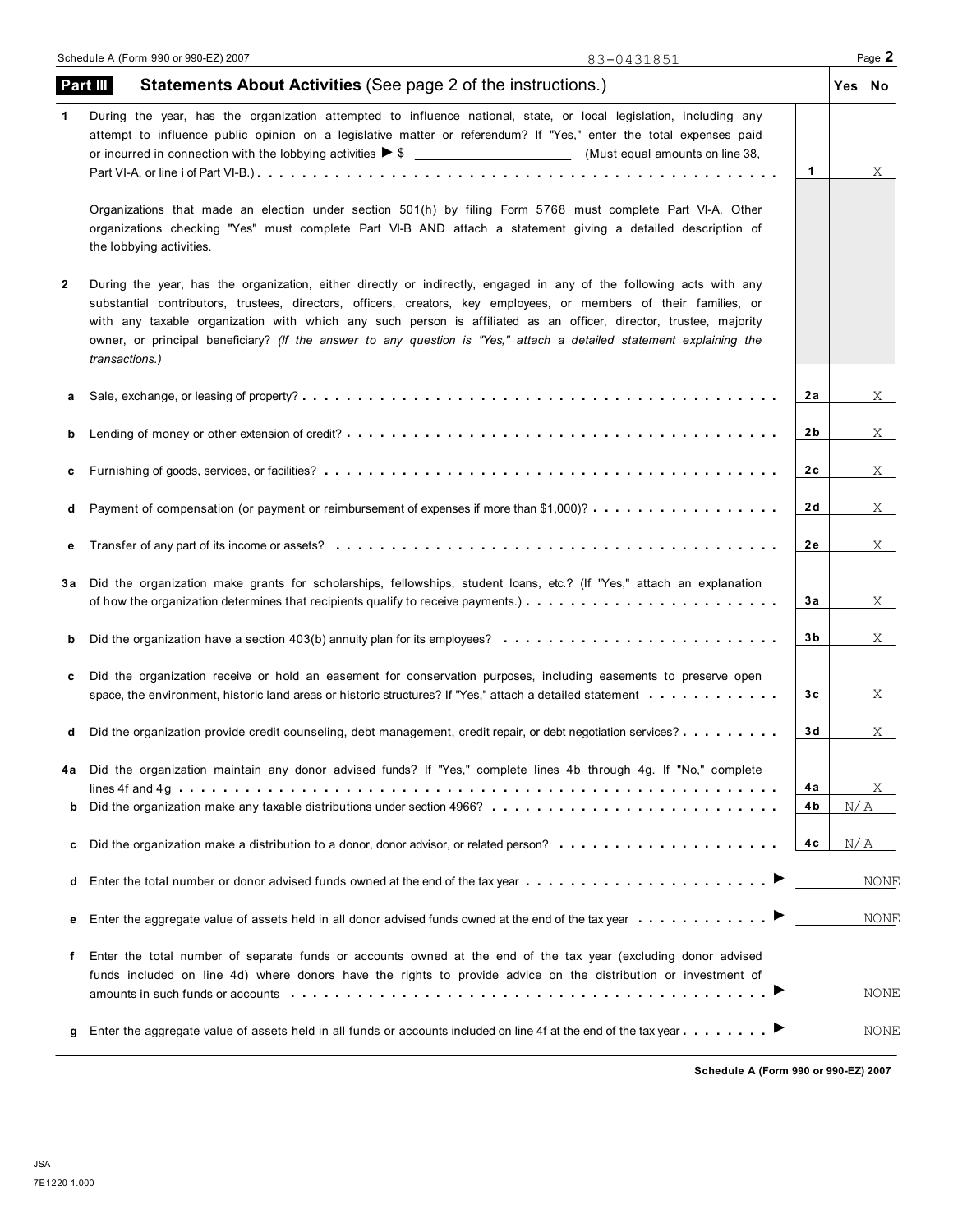| <b>Part IV</b>           | Reason for Non-Private Foundation Status (See pages 4 through 8 of the instructions.)                                                                                                                                                                                                                                                                                                                                                                                                                                                                                                                                                                                                                                                                                     |                                                          |                                                                                                   |                  |                                                                                                               |                             |
|--------------------------|---------------------------------------------------------------------------------------------------------------------------------------------------------------------------------------------------------------------------------------------------------------------------------------------------------------------------------------------------------------------------------------------------------------------------------------------------------------------------------------------------------------------------------------------------------------------------------------------------------------------------------------------------------------------------------------------------------------------------------------------------------------------------|----------------------------------------------------------|---------------------------------------------------------------------------------------------------|------------------|---------------------------------------------------------------------------------------------------------------|-----------------------------|
|                          | I certify that the organization is not a private foundation because it is: (Please check only ONE applicable box.)                                                                                                                                                                                                                                                                                                                                                                                                                                                                                                                                                                                                                                                        |                                                          |                                                                                                   |                  |                                                                                                               |                             |
| 5                        | A church, convention of churches, or association of churches. Section 170(b)(1)(A)(i).                                                                                                                                                                                                                                                                                                                                                                                                                                                                                                                                                                                                                                                                                    |                                                          |                                                                                                   |                  |                                                                                                               |                             |
| 6                        | A school. Section 170(b)(1)(A)(ii). (Also complete Part V.)                                                                                                                                                                                                                                                                                                                                                                                                                                                                                                                                                                                                                                                                                                               |                                                          |                                                                                                   |                  |                                                                                                               |                             |
| 7                        | A hospital or a cooperative hospital service organization. Section 170(b)(1)(A)(iii).                                                                                                                                                                                                                                                                                                                                                                                                                                                                                                                                                                                                                                                                                     |                                                          |                                                                                                   |                  |                                                                                                               |                             |
| 8                        | A federal, state, or local government or governmental unit. Section 170(b)(1)(A)(v).                                                                                                                                                                                                                                                                                                                                                                                                                                                                                                                                                                                                                                                                                      |                                                          |                                                                                                   |                  |                                                                                                               |                             |
| 9                        | A medical research organization operated in conjunction with a hospital. Section 170(b)(1)(A)(iii). Enter the hospital's name, city,<br>and state $\triangleright$                                                                                                                                                                                                                                                                                                                                                                                                                                                                                                                                                                                                        |                                                          |                                                                                                   |                  |                                                                                                               |                             |
| 10                       | An organization operated for the benefit of a college or university owned or operated by a governmental unit. Section 170(b)(1)(A)(iv).<br>(Also complete the Support Schedule in Part IV-A.)                                                                                                                                                                                                                                                                                                                                                                                                                                                                                                                                                                             |                                                          |                                                                                                   |                  |                                                                                                               |                             |
| 11a                      | An organization that normally receives a substantial part of its support from a governmental unit or from the general public. Section<br>170(b)(1)(A)(vi). (Also complete the Support Schedule in Part IV-A.)                                                                                                                                                                                                                                                                                                                                                                                                                                                                                                                                                             |                                                          |                                                                                                   |                  |                                                                                                               |                             |
| 11 <sub>b</sub>          | A community trust. Section 170(b)(1)(A)(vi). (Also complete the Support Schedule in Part IV-A.)                                                                                                                                                                                                                                                                                                                                                                                                                                                                                                                                                                                                                                                                           |                                                          |                                                                                                   |                  |                                                                                                               |                             |
| 12<br>$\mathbf{X}$<br>13 | An organization that normally receives: (1) more than 33 1/3% of its support from contributions, membership fees, and gross receipts from<br>activities related to its charitable, etc., functions - subject to certain exceptions, and (2) no more than 33 1/3% of its support from gross<br>investment income and unrelated business taxable income (less section 511 tax) from businesses acquired by the organization after June 30,<br>1975. See section 509(a)(2). (Also complete the <b>Support Schedule</b> in Part IV-A.)<br>An organization that is not controlled by any disqualified persons (other than foundation managers) and otherwise meets the<br>requirements of section 509(a)(3). Check the box that describes the type of supporting organization: |                                                          |                                                                                                   |                  |                                                                                                               |                             |
|                          | Type I<br>$\overline{X}$<br>Type II                                                                                                                                                                                                                                                                                                                                                                                                                                                                                                                                                                                                                                                                                                                                       |                                                          | Type III - Functionally Integrated                                                                | Type III - Other |                                                                                                               |                             |
|                          | Provide the following information about the supported organizations. (See page 8 of the instructions.)                                                                                                                                                                                                                                                                                                                                                                                                                                                                                                                                                                                                                                                                    |                                                          |                                                                                                   |                  |                                                                                                               |                             |
|                          | (a)<br>Name(s) of supported organization(s)                                                                                                                                                                                                                                                                                                                                                                                                                                                                                                                                                                                                                                                                                                                               | (b)<br><b>Employer</b><br>identification<br>number (EIN) | (c)<br>Type of<br>organization<br>(described in lines<br>5 through 12<br>above or IRC<br>section) |                  | (d)<br>Is the supported<br>organization listed in<br>the supporting<br>organization's<br>governing documents? | (e)<br>Amount of<br>support |
|                          |                                                                                                                                                                                                                                                                                                                                                                                                                                                                                                                                                                                                                                                                                                                                                                           |                                                          |                                                                                                   | Yes              | No.                                                                                                           |                             |
|                          | SEE STATEMENT 16                                                                                                                                                                                                                                                                                                                                                                                                                                                                                                                                                                                                                                                                                                                                                          |                                                          |                                                                                                   |                  |                                                                                                               |                             |
|                          |                                                                                                                                                                                                                                                                                                                                                                                                                                                                                                                                                                                                                                                                                                                                                                           |                                                          |                                                                                                   |                  |                                                                                                               |                             |
|                          |                                                                                                                                                                                                                                                                                                                                                                                                                                                                                                                                                                                                                                                                                                                                                                           |                                                          |                                                                                                   |                  |                                                                                                               |                             |
|                          |                                                                                                                                                                                                                                                                                                                                                                                                                                                                                                                                                                                                                                                                                                                                                                           |                                                          |                                                                                                   |                  |                                                                                                               |                             |
|                          | Total                                                                                                                                                                                                                                                                                                                                                                                                                                                                                                                                                                                                                                                                                                                                                                     |                                                          |                                                                                                   |                  |                                                                                                               | 8,641,038.                  |
|                          | An organization organized and operated to test for public safety. Section 509(a)(4). (See page 8 of the instructions.)                                                                                                                                                                                                                                                                                                                                                                                                                                                                                                                                                                                                                                                    |                                                          |                                                                                                   |                  |                                                                                                               |                             |

**Schedule A (Form 990 or 990-EZ) 2007**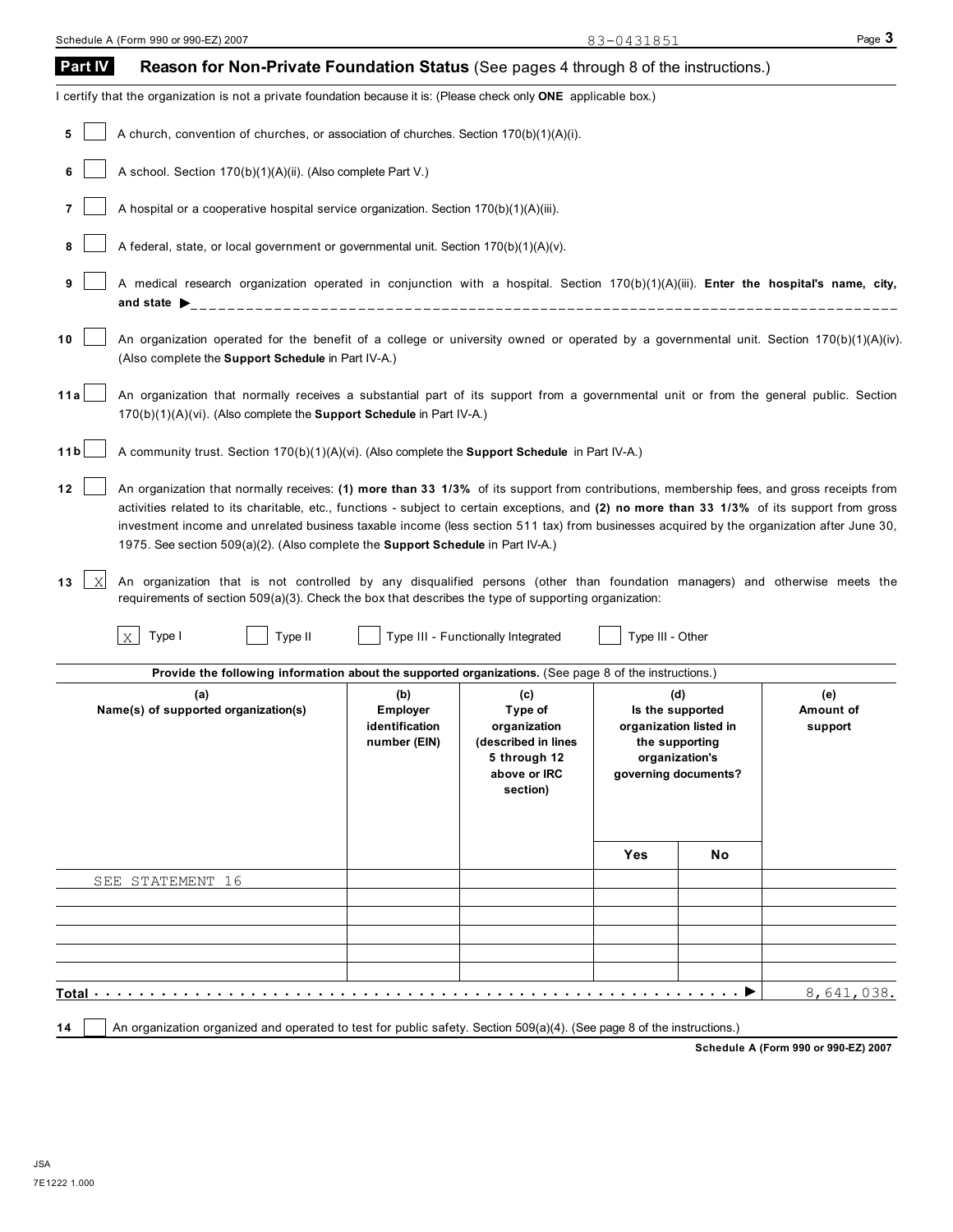|    | Schedule A (Form 990 or 990-EZ) 2007                                                                                                                                                                                                                          |                                                                                  |                                   | 83-0431851 |            | Page 4         |
|----|---------------------------------------------------------------------------------------------------------------------------------------------------------------------------------------------------------------------------------------------------------------|----------------------------------------------------------------------------------|-----------------------------------|------------|------------|----------------|
|    | Part IV-A Support Schedule (Complete only if you checked a box on line 10, 11, or 12.) Use cash method of accounting.                                                                                                                                         |                                                                                  |                                   |            |            |                |
|    | Note: You may use the worksheet in the instructions for converting from the accrual to the cash method of accounting.                                                                                                                                         |                                                                                  |                                   |            |            | NOT APPLICABLE |
|    | Calendar year (or fiscal year beginning in)                                                                                                                                                                                                                   | (a) 2006                                                                         | (b) 2005                          | (c) 2004   | $(d)$ 2003 | (e) Total      |
|    | 15 Gifts, grants, and contributions received. (Do<br>not include unusual grants. See line 28.)                                                                                                                                                                |                                                                                  |                                   |            |            |                |
|    | 16 Membership fees received <b>the contract of the set of the set of the set of the set of the set of the set of the set of the set of the set of the set of the set of the set of the set of the set of the set of the set of t</b>                          |                                                                                  |                                   |            |            |                |
|    | 17 Gross receipts from admissions, merchandise                                                                                                                                                                                                                |                                                                                  |                                   |            |            |                |
|    | sold or services performed, or furnishing of                                                                                                                                                                                                                  |                                                                                  |                                   |            |            |                |
|    | facilities in any activity that is related to the                                                                                                                                                                                                             |                                                                                  |                                   |            |            |                |
|    | organization's charitable, etc., purpose                                                                                                                                                                                                                      |                                                                                  |                                   |            |            |                |
|    | from interest,<br>income<br>18 Gross<br>dividends.                                                                                                                                                                                                            |                                                                                  |                                   |            |            |                |
|    | amounts received from payments on securities                                                                                                                                                                                                                  |                                                                                  |                                   |            |            |                |
|    | loans (section 512(a)(5)), rents, royalties, income<br>from similar sources, and unrelated business                                                                                                                                                           |                                                                                  |                                   |            |            |                |
|    | taxable income (less section 511 taxes) from                                                                                                                                                                                                                  |                                                                                  |                                   |            |            |                |
|    | businesses acquired by the organization after                                                                                                                                                                                                                 |                                                                                  |                                   |            |            |                |
|    | June 30, 1975 $\ldots$ $\ldots$ $\ldots$ $\ldots$ $\ldots$                                                                                                                                                                                                    |                                                                                  |                                   |            |            |                |
|    | 19 Net income from unrelated business activities                                                                                                                                                                                                              |                                                                                  |                                   |            |            |                |
|    | not included in line 18 and a series of the series of the series of the series of the series of the series of                                                                                                                                                 |                                                                                  |                                   |            |            |                |
|    | <b>20</b> Tax revenues levied for the organization's benefit                                                                                                                                                                                                  |                                                                                  |                                   |            |            |                |
|    | and either paid to it or expended on its                                                                                                                                                                                                                      |                                                                                  |                                   |            |            |                |
|    |                                                                                                                                                                                                                                                               |                                                                                  |                                   |            |            |                |
| 21 | The value of services or facilities furnished to                                                                                                                                                                                                              |                                                                                  |                                   |            |            |                |
|    | the organization by a governmental unit                                                                                                                                                                                                                       |                                                                                  |                                   |            |            |                |
|    | without charge. Do not include the value of                                                                                                                                                                                                                   |                                                                                  |                                   |            |            |                |
|    | services or facilities generally furnished to the                                                                                                                                                                                                             |                                                                                  |                                   |            |            |                |
|    | public without charge expansion of the set of the set of the set of the set of the set of the set of the set o                                                                                                                                                |                                                                                  |                                   |            |            |                |
|    | 22 Other income. Attach a schedule. Do not                                                                                                                                                                                                                    |                                                                                  |                                   |            |            |                |
|    | include gain or (loss) from sale of capital assets                                                                                                                                                                                                            |                                                                                  |                                   |            |            |                |
| 23 | Total of lines 15 through 22                                                                                                                                                                                                                                  |                                                                                  |                                   |            |            |                |
| 24 | Line 23 minus line $17$ , $17$ , $17$ , $17$ , $17$ , $17$ , $17$ , $17$                                                                                                                                                                                      |                                                                                  |                                   |            |            |                |
| 25 | Enter 1% of line 23.                                                                                                                                                                                                                                          |                                                                                  |                                   |            |            |                |
|    | 26 Organizations described on lines 10 or 11:                                                                                                                                                                                                                 | <b>a</b> Enter 2% of amount in column (e), line 24 NOT APPLICABLE $\blacksquare$ |                                   |            | 26a        |                |
|    | <b>b</b> Prepare a list for your records to show the name of and amount contributed by each person (other than a                                                                                                                                              |                                                                                  |                                   |            |            |                |
|    | governmental unit or publicly supported organization) whose total gifts for 2003 through 2006 exceeded the                                                                                                                                                    |                                                                                  |                                   |            |            |                |
|    | amount shown in line 26a. Do not file this list with your return. Enter the total of all these excess amounts                                                                                                                                                 |                                                                                  |                                   |            | 26 b       |                |
|    |                                                                                                                                                                                                                                                               |                                                                                  |                                   |            | 26c<br>▶   |                |
|    | d Add: Amounts from column (e) for lines: 18                                                                                                                                                                                                                  | 19                                                                               | <u> Albanya (Albanya Albanya)</u> |            |            |                |
|    | 22                                                                                                                                                                                                                                                            |                                                                                  |                                   |            |            |                |
|    |                                                                                                                                                                                                                                                               |                                                                                  |                                   |            |            | %              |
|    | 27 Organizations described on line 12: a For amounts included in lines 15, 16, and 17 that were received from a "disqualified                                                                                                                                 |                                                                                  |                                   |            |            |                |
|    | person," prepare a list for your records to show the name of, and total amounts received in each year from, each "disqualified person."<br>Do not file this list with your return. Enter the sum of such amounts for each year:<br>NOT APPLICABLE             |                                                                                  |                                   |            |            |                |
|    |                                                                                                                                                                                                                                                               |                                                                                  |                                   |            |            |                |
|    | b For any amount included in line 17 that was received from each person (other than "disqualified persons"), prepare a list for your records to                                                                                                               |                                                                                  |                                   |            |            |                |
|    | show the name of, and amount received for each year, that was more than the larger of (1) the amount on line 25 for the year or (2) \$5,000.                                                                                                                  |                                                                                  |                                   |            |            |                |
|    | (Include in the list organizations described in lines 5 through 11b, as well as individuals.) Do not file this list with your return. After computing                                                                                                         |                                                                                  |                                   |            |            |                |
|    | the difference between the amount received and the larger amount described in (1) or (2), enter the sum of these differences (the excess<br>amounts) for each year:                                                                                           |                                                                                  |                                   |            |            |                |
|    |                                                                                                                                                                                                                                                               |                                                                                  |                                   |            |            |                |
|    |                                                                                                                                                                                                                                                               |                                                                                  |                                   |            |            |                |
|    |                                                                                                                                                                                                                                                               |                                                                                  |                                   |            |            |                |
|    |                                                                                                                                                                                                                                                               |                                                                                  |                                   |            |            |                |
|    | d Add: Line 27a total (eq. 127d) and line 27b total (eq. 120) and line 27b total (eq. 127d)                                                                                                                                                                   |                                                                                  |                                   |            |            |                |
| е  |                                                                                                                                                                                                                                                               |                                                                                  |                                   |            |            |                |
| f  | Total support for section 509(a)(2) test: Enter amount from line 23, column (e) $\cdots \cdots \cdots$ $\blacktriangleright$ 27f                                                                                                                              |                                                                                  |                                   |            |            |                |
| g  |                                                                                                                                                                                                                                                               |                                                                                  |                                   |            |            | $\%$           |
|    | h Investment income percentage (line 18, column (e) (numerator) divided by line 27f (denominator)) $\ldots \ldots \ldots$ $\blacktriangleright$ 27h                                                                                                           |                                                                                  |                                   |            |            | $\frac{0}{0}$  |
|    | 28 Unusual Grants: For an organization described in line 10, 11, or 12 that received any unusual grants during 2003 through 2006,                                                                                                                             |                                                                                  |                                   |            |            |                |
|    | prepare a list for your records to show, for each year, the name of the contributor, the date and amount of the grant, and a brief<br>description of the nature of the grant. Do not file this list with your return. Do not include these grants in line 15. |                                                                                  |                                   |            |            |                |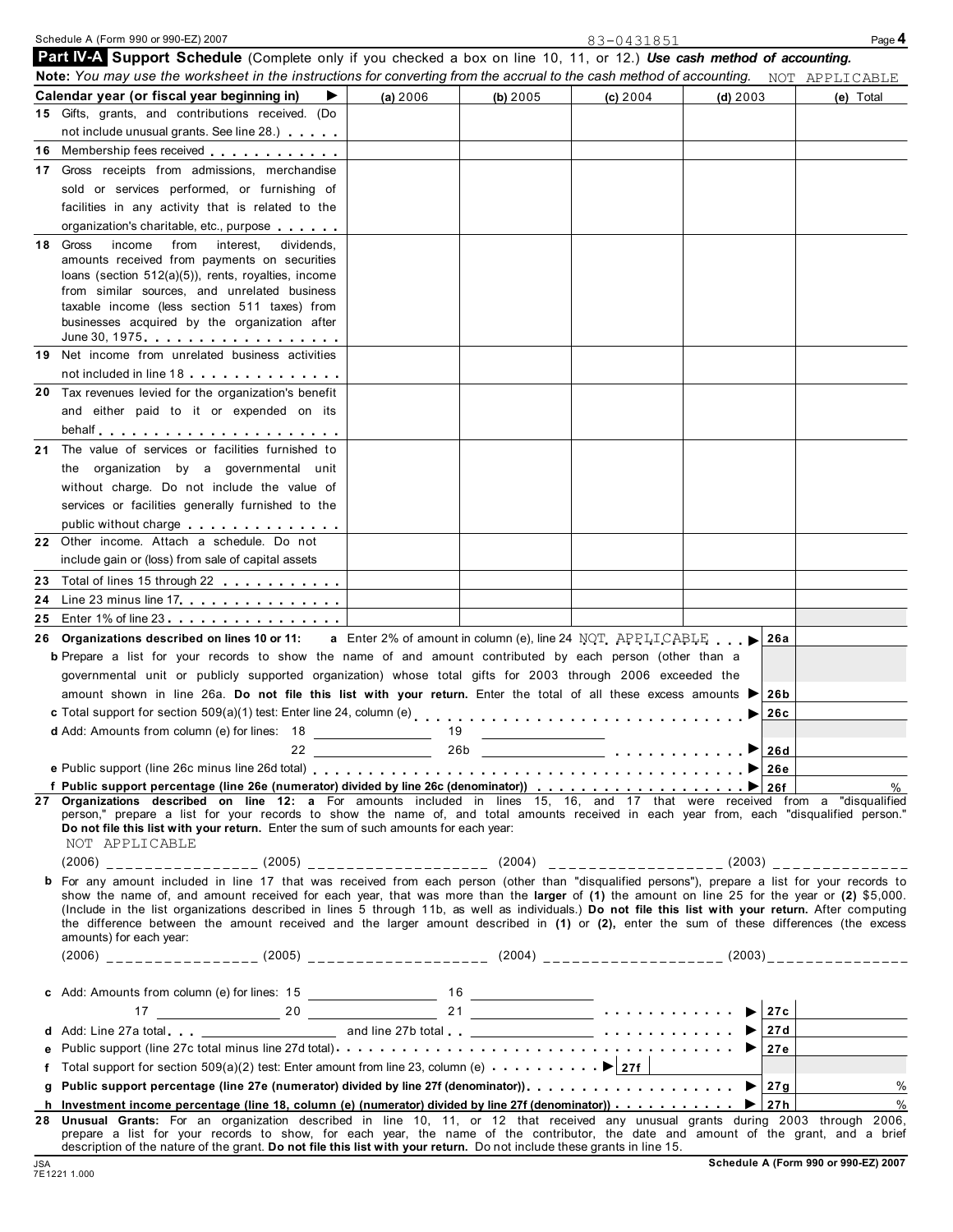Schedule A (Form 990 or 990-EZ) 2007 **Page 5 Page 1** 

83-0431851

|    | Private School Questionnaire (See page 9 of the instructions.)<br><b>Part V</b><br>NOT APPLICABLE<br>(To be completed ONLY by schools that checked the box on line 6 in Part IV)                                                 |                 |     |    |
|----|----------------------------------------------------------------------------------------------------------------------------------------------------------------------------------------------------------------------------------|-----------------|-----|----|
| 29 | Does the organization have a racially nondiscriminatory policy toward students by statement in its charter, bylaws,                                                                                                              |                 | Yes | No |
|    |                                                                                                                                                                                                                                  | 29              |     |    |
| 30 | Does the organization include a statement of its racially nondiscriminatory policy toward students in all its                                                                                                                    |                 |     |    |
|    | brochures, catalogues, and other written communications with the public dealing with student admissions,                                                                                                                         |                 |     |    |
|    | programs, and scholarships?                                                                                                                                                                                                      | 30              |     |    |
| 31 | Has the organization publicized its racially nondiscriminatory policy through newspaper or broadcast media during                                                                                                                |                 |     |    |
|    | the period of solicitation for students, or during the registration period if it has no solicitation program, in a way                                                                                                           |                 |     |    |
|    | that makes the policy known to all parts of the general community it serves?                                                                                                                                                     | 31              |     |    |
|    | If "Yes," please describe; if "No," please explain. (If you need more space, attach a separate statement.)                                                                                                                       |                 |     |    |
|    |                                                                                                                                                                                                                                  |                 |     |    |
|    |                                                                                                                                                                                                                                  |                 |     |    |
| 32 | Does the organization maintain the following:                                                                                                                                                                                    |                 |     |    |
|    | a Records indicating the racial composition of the student body, faculty, and administrative staff?<br><b>b</b> Records documenting that scholarships and other financial assistance are awarded on a racially nondiscriminatory | 32a             |     |    |
|    | basis?                                                                                                                                                                                                                           | 32 <sub>b</sub> |     |    |
|    | c Copies of all catalogues, brochures, announcements, and other written communications to the public dealing                                                                                                                     |                 |     |    |
|    | with student admissions, programs, and scholarships?                                                                                                                                                                             | 32c             |     |    |
|    |                                                                                                                                                                                                                                  | 32d             |     |    |
|    |                                                                                                                                                                                                                                  |                 |     |    |
|    | If you answered "No" to any of the above, please explain. (If you need more space, attach a separate statement.)                                                                                                                 |                 |     |    |
| 33 | ________________________<br>Does the organization discriminate by race in any way with respect to:                                                                                                                               |                 |     |    |
|    |                                                                                                                                                                                                                                  |                 |     |    |
|    |                                                                                                                                                                                                                                  | 33a             |     |    |
|    |                                                                                                                                                                                                                                  |                 |     |    |
|    | <b>b</b> Admissions policies?                                                                                                                                                                                                    | 33 <sub>b</sub> |     |    |
|    |                                                                                                                                                                                                                                  |                 |     |    |
|    | c Employment of faculty or administrative staff?                                                                                                                                                                                 | 33c             |     |    |
|    |                                                                                                                                                                                                                                  |                 |     |    |
|    | d Scholarships or other financial assistance?                                                                                                                                                                                    | 33d             |     |    |
|    | e Educational policies?                                                                                                                                                                                                          | 33e             |     |    |
|    |                                                                                                                                                                                                                                  |                 |     |    |
|    | f Use of facilities?                                                                                                                                                                                                             | 33f             |     |    |
|    |                                                                                                                                                                                                                                  |                 |     |    |
|    | g Athletic programs?                                                                                                                                                                                                             | 33g             |     |    |
|    | h Other extracurricular activities?                                                                                                                                                                                              | 33h             |     |    |
|    |                                                                                                                                                                                                                                  |                 |     |    |
|    | If you answered "Yes" to any of the above, please explain. (If you need more space, attach a separate statement.)                                                                                                                |                 |     |    |
|    |                                                                                                                                                                                                                                  |                 |     |    |
|    | 34 a Does the organization receive any financial aid or assistance from a governmental agency?<br>di di di di di di di di di di di d                                                                                             | 34a             |     |    |
|    |                                                                                                                                                                                                                                  |                 |     |    |
|    |                                                                                                                                                                                                                                  | 34b             |     |    |
|    | If you answered "Yes" to either 34a or b, please explain using an attached statement.                                                                                                                                            |                 |     |    |
| 35 | Does the organization certify that it has complied with the applicable requirements of sections 4.01 through 4.05                                                                                                                |                 |     |    |
|    | of Rev. Proc. 75-50, 1975-2 C.B. 587, covering racial nondiscrimination? If "No," attach an explanation                                                                                                                          | 35              |     |    |

**Schedule A (Form 990 or 990-EZ) 2007** JSA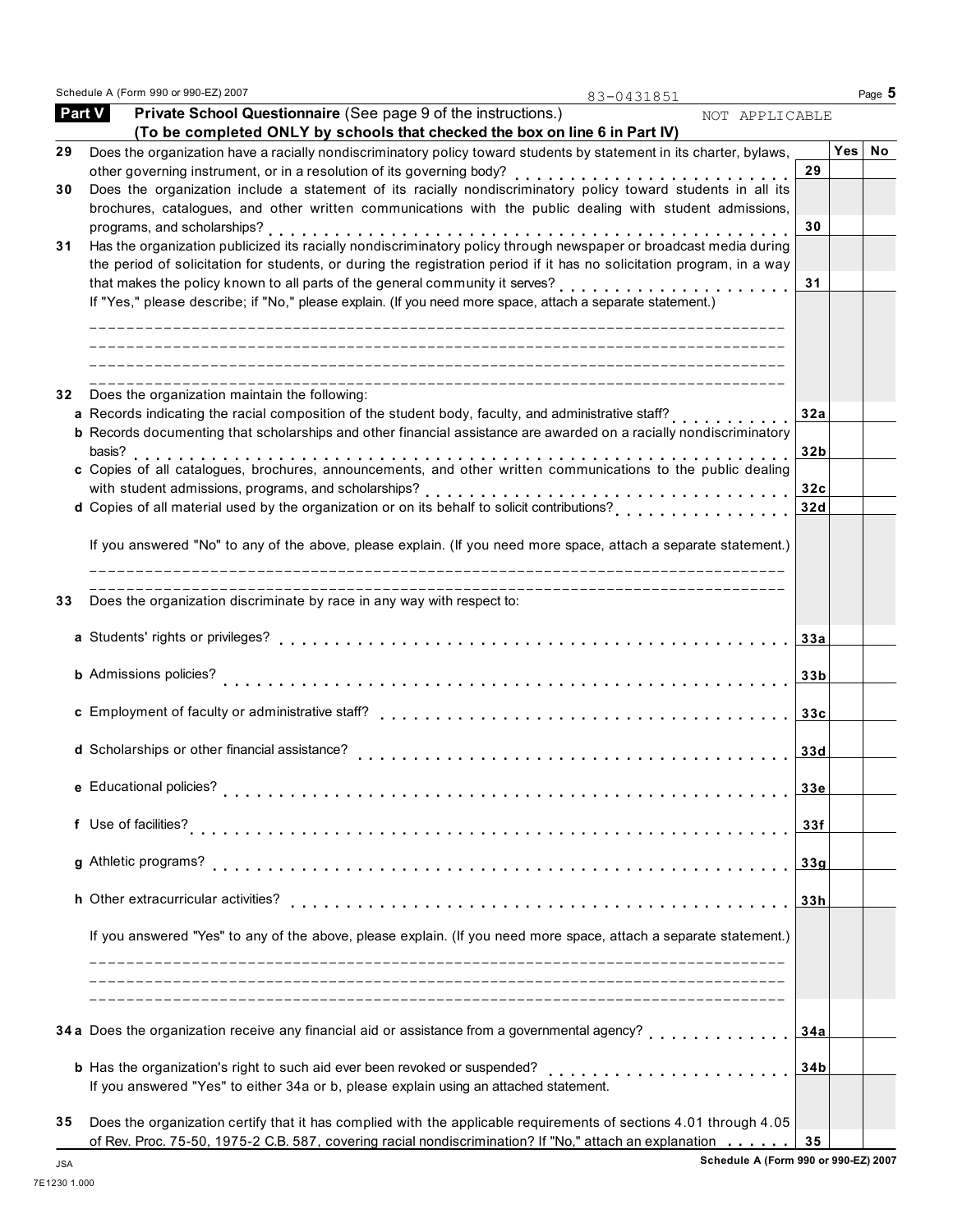| Schedule A (Form 990 or 990-EZ) 2007                                                                                                                                                                                           |                                                                                                                                                                                                                                |                                                                               |      | 83-0431851                                                 | Page 6                                     |
|--------------------------------------------------------------------------------------------------------------------------------------------------------------------------------------------------------------------------------|--------------------------------------------------------------------------------------------------------------------------------------------------------------------------------------------------------------------------------|-------------------------------------------------------------------------------|------|------------------------------------------------------------|--------------------------------------------|
| <b>Part VI-A</b>                                                                                                                                                                                                               | Lobbying Expenditures by Electing Public Charities (See page 11 of the instructions.)                                                                                                                                          |                                                                               |      |                                                            |                                            |
|                                                                                                                                                                                                                                | (To be completed ONLY by an eligible organization that filed Form 5768) NOT APPLICABLE                                                                                                                                         |                                                                               |      |                                                            |                                            |
| Check $\triangleright$ a                                                                                                                                                                                                       | if the organization belongs to an affiliated group.                                                                                                                                                                            | Check $\blacktriangleright$ b                                                 |      | if you checked "a" and "limited control" provisions apply. |                                            |
|                                                                                                                                                                                                                                | <b>Limits on Lobbying Expenditures</b>                                                                                                                                                                                         |                                                                               |      | (a)<br>Affiliated group<br>totals                          | (b)<br>To be completed<br>for all electing |
|                                                                                                                                                                                                                                | (The term "expenditures" means amounts paid or incurred.)                                                                                                                                                                      |                                                                               |      |                                                            | organizations                              |
| 36                                                                                                                                                                                                                             | Total lobbying expenditures to influence public opinion (grassroots lobbying)                                                                                                                                                  |                                                                               |      | 36                                                         |                                            |
| 37                                                                                                                                                                                                                             | Total lobbying expenditures to influence a legislative body (direct lobbying)                                                                                                                                                  |                                                                               |      | 37                                                         |                                            |
| 38                                                                                                                                                                                                                             |                                                                                                                                                                                                                                |                                                                               |      | 38                                                         |                                            |
| 39                                                                                                                                                                                                                             |                                                                                                                                                                                                                                |                                                                               |      | 39                                                         |                                            |
| 40                                                                                                                                                                                                                             |                                                                                                                                                                                                                                |                                                                               |      | 40                                                         |                                            |
| 41                                                                                                                                                                                                                             | Lobbying nontaxable amount. Enter the amount from the following table -                                                                                                                                                        |                                                                               |      |                                                            |                                            |
| If the amount on line 40 is -                                                                                                                                                                                                  |                                                                                                                                                                                                                                | The lobbying nontaxable amount is -                                           |      |                                                            |                                            |
|                                                                                                                                                                                                                                | Not over \$500,000 contact the amount on line 40 contact the 40 contact to 40 contact the 40 contact to 40 contact the 40 contact to 40 contact the 40 contact to 40 contact the 40 contact to 40 contact the 40 contact to 40 |                                                                               |      |                                                            |                                            |
|                                                                                                                                                                                                                                | Over \$500,000 but not over \$1,000,000 \$100,000 plus 15% of the excess over \$500,000                                                                                                                                        |                                                                               |      |                                                            |                                            |
|                                                                                                                                                                                                                                | Over \$1,000,000 but not over \$1,500,000 \$175,000 plus 10% of the excess over \$1,000,000                                                                                                                                    |                                                                               |      | 41                                                         |                                            |
|                                                                                                                                                                                                                                | Over \$1,500,000 but not over \$17,000,000 \$225,000 plus 5% of the excess over \$1,500,000                                                                                                                                    |                                                                               |      |                                                            |                                            |
|                                                                                                                                                                                                                                |                                                                                                                                                                                                                                |                                                                               |      |                                                            |                                            |
| 42                                                                                                                                                                                                                             |                                                                                                                                                                                                                                |                                                                               |      | 42                                                         |                                            |
| 43                                                                                                                                                                                                                             | Subtract line 42 from line 36. Enter -0- if line 42 is more than line 36                                                                                                                                                       |                                                                               | .    | 43                                                         |                                            |
| 44                                                                                                                                                                                                                             | Subtract line 41 from line 38. Enter -0- if line 41 is more than line 38                                                                                                                                                       |                                                                               |      | 44                                                         |                                            |
|                                                                                                                                                                                                                                | Caution: If there is an amount on either line 43 or line 44, you must file Form 4720.                                                                                                                                          |                                                                               |      |                                                            |                                            |
|                                                                                                                                                                                                                                |                                                                                                                                                                                                                                | 4-Year Averaging Period Under Section 501(h)                                  |      |                                                            |                                            |
|                                                                                                                                                                                                                                | (Some organizations that made a section 501(h) election do not have to complete all of the five columns below.                                                                                                                 |                                                                               |      |                                                            |                                            |
|                                                                                                                                                                                                                                |                                                                                                                                                                                                                                | See the instructions for lines 45 through 50 on page 13 of the instructions.) |      |                                                            |                                            |
|                                                                                                                                                                                                                                |                                                                                                                                                                                                                                |                                                                               |      | Lobbying Expenditures During 4-Year Averaging Period       |                                            |
| Calendar year (or fiscal                                                                                                                                                                                                       | (a)                                                                                                                                                                                                                            | (b)                                                                           | (c)  | (d)                                                        | (e)                                        |
| year beginning in) ▶                                                                                                                                                                                                           | 2007                                                                                                                                                                                                                           | 2006                                                                          | 2005 | 2004                                                       | Total                                      |
| Lobbying nontaxable                                                                                                                                                                                                            |                                                                                                                                                                                                                                |                                                                               |      |                                                            |                                            |
| 45 amount and the set of the set of the set of the set of the set of the set of the set of the set of the set of the set of the set of the set of the set of the set of the set of the set of the set of the set of the set of |                                                                                                                                                                                                                                |                                                                               |      |                                                            |                                            |
| Lobbying ceiling amount                                                                                                                                                                                                        |                                                                                                                                                                                                                                |                                                                               |      |                                                            |                                            |
| 46 (150% of line 45(e))                                                                                                                                                                                                        |                                                                                                                                                                                                                                |                                                                               |      |                                                            |                                            |
|                                                                                                                                                                                                                                |                                                                                                                                                                                                                                |                                                                               |      |                                                            |                                            |
| 47 Total lobbying expenditures                                                                                                                                                                                                 |                                                                                                                                                                                                                                |                                                                               |      |                                                            |                                            |
| Grassroots nontaxable                                                                                                                                                                                                          |                                                                                                                                                                                                                                |                                                                               |      |                                                            |                                            |
| 48 amount                                                                                                                                                                                                                      |                                                                                                                                                                                                                                |                                                                               |      |                                                            |                                            |
| Grassroots ceiling amount                                                                                                                                                                                                      |                                                                                                                                                                                                                                |                                                                               |      |                                                            |                                            |
| 49 $(150\% \text{ of line } 48(e))$                                                                                                                                                                                            |                                                                                                                                                                                                                                |                                                                               |      |                                                            |                                            |
| Grassroots lobbying                                                                                                                                                                                                            |                                                                                                                                                                                                                                |                                                                               |      |                                                            |                                            |
| expenditures<br>50                                                                                                                                                                                                             | <b>Lobbying Activity by Nonelecting Public Charities</b>                                                                                                                                                                       |                                                                               |      |                                                            |                                            |
| <b>Part VI-B</b>                                                                                                                                                                                                               | (For reporting only by organizations that did not complete Part VI-A) (See page 13 of the instructions.)                                                                                                                       |                                                                               |      | NOT APPLICABLE                                             |                                            |
|                                                                                                                                                                                                                                | During the year, did the organization attempt to influence national, state or local legislation, including any                                                                                                                 |                                                                               |      |                                                            |                                            |

| During the year, did the organization attempt to influence national, state or local legislation, including any<br>attempt to influence public opinion on a legislative matter or referendum, through the use of: |                                                                                                                 |  | No.<br>Yes⊺ | Amount |
|------------------------------------------------------------------------------------------------------------------------------------------------------------------------------------------------------------------|-----------------------------------------------------------------------------------------------------------------|--|-------------|--------|
|                                                                                                                                                                                                                  |                                                                                                                 |  |             |        |
|                                                                                                                                                                                                                  |                                                                                                                 |  |             |        |
|                                                                                                                                                                                                                  | <b>b</b> Paid staff or management (Include compensation in expenses reported on lines c through h.)             |  |             |        |
|                                                                                                                                                                                                                  |                                                                                                                 |  |             |        |
|                                                                                                                                                                                                                  | d Mailings to members, legislators, or the public                                                               |  |             |        |
|                                                                                                                                                                                                                  |                                                                                                                 |  |             |        |
|                                                                                                                                                                                                                  | f Grants to other organizations for lobbying purposes                                                           |  |             |        |
|                                                                                                                                                                                                                  | g Direct contact with legislators, their staffs, government officials, or a legislative body                    |  |             |        |
|                                                                                                                                                                                                                  | h Rallies, demonstrations, seminars, conventions, speeches, lectures, or any other means                        |  |             |        |
|                                                                                                                                                                                                                  | i Total lobbying expenditures (Add lines c through h.) [1] [1] Total Louis Louis Louis Louis Louis Louis Louis  |  |             |        |
|                                                                                                                                                                                                                  | If "Yes" to any of the above, also attach a statement giving a detailed description of the lobbying activities. |  |             |        |

**Schedule A (Form 990 or 990-EZ) 2007**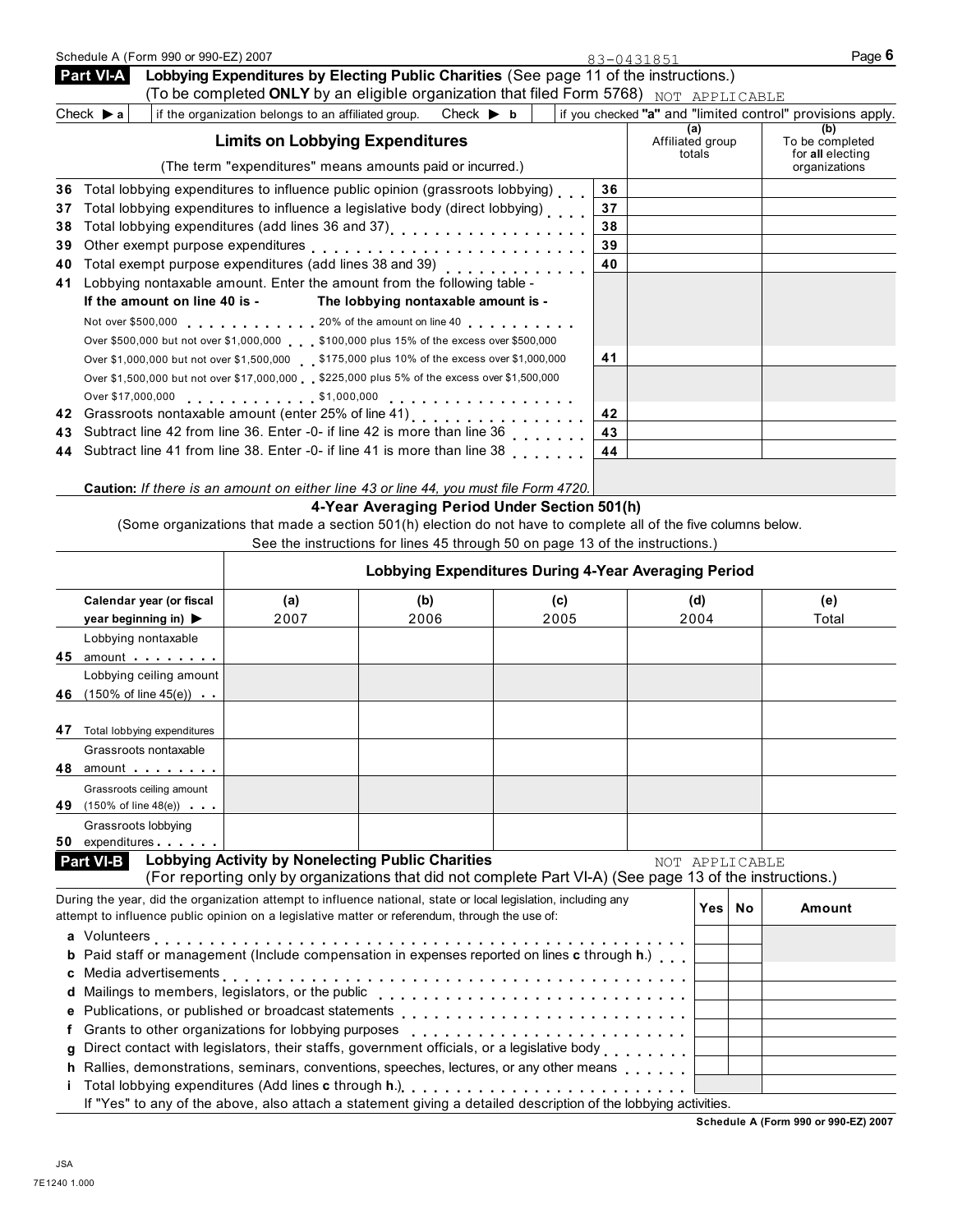| b If "Yes," complete the following schedule: | 52a Is the organization directly or indirectly affiliated with, or related to, one or more tax-exempt organizations<br>described in section 501(c) of the Code (other than section 501(c)(3)) or in section 527? | $\mathbb{X}$ No<br>Yes<br>▶          |
|----------------------------------------------|------------------------------------------------------------------------------------------------------------------------------------------------------------------------------------------------------------------|--------------------------------------|
| (a)<br>Name of organization                  | (b)<br>Type of organization                                                                                                                                                                                      | (c)<br>Description of relationship   |
| N/A                                          |                                                                                                                                                                                                                  |                                      |
|                                              |                                                                                                                                                                                                                  |                                      |
|                                              |                                                                                                                                                                                                                  |                                      |
|                                              |                                                                                                                                                                                                                  |                                      |
|                                              |                                                                                                                                                                                                                  |                                      |
|                                              |                                                                                                                                                                                                                  |                                      |
|                                              |                                                                                                                                                                                                                  |                                      |
|                                              |                                                                                                                                                                                                                  | Schedule A (Form 990 or 990-EZ) 2007 |
| <b>JSA</b>                                   |                                                                                                                                                                                                                  |                                      |
| 7E1250 1.000                                 |                                                                                                                                                                                                                  |                                      |
|                                              |                                                                                                                                                                                                                  |                                      |

| <b>Exempt Organizations</b> (See page 14 of the instructions.)                                                                           |        |      |              |
|------------------------------------------------------------------------------------------------------------------------------------------|--------|------|--------------|
| 51 Did the reporting organization directly or indirectly engage in any of the following with any other organization described in section |        |      |              |
| 501(c) of the Code (other than section 501(c)(3) organizations) or in section 527, relating to political organizations?                  |        |      |              |
| a Transfers from the reporting organization to a noncharitable exempt organization of:                                                   |        | Yes⊺ | No           |
|                                                                                                                                          |        |      | X            |
|                                                                                                                                          | a(ii)  |      | X            |
| <b>b</b> Other transactions:                                                                                                             |        |      |              |
| Sales or exchanges of assets with a noncharitable exempt organization $\ldots \ldots \ldots \ldots$<br>(i)                               | b(i)   |      | X            |
| Purchases of assets from a noncharitable exempt organization entity entity enterstanding production of the b(ii)<br>(ii)                 |        |      | $\mathsf{X}$ |
| (iii)                                                                                                                                    | b(iii) |      | X            |
| (iv)                                                                                                                                     | b(iv)  |      | X            |
| Loans or loan guarantees $\ldots \ldots \ldots \ldots \ldots \ldots \ldots \ldots \ldots \ldots \ldots \ldots$<br>(v)                    | b(v)   |      | $\mathbf{X}$ |
|                                                                                                                                          | b(vi)  |      | X            |
| c Sharing of facilities, equipment, mailing lists, other assets, or paid employees                                                       | c      |      |              |

**Part VII** Information Regarding Transfers To and Transactions and Relationships With Noncharitable

| d If the answer to any of the above is "Yes," complete the following schedule. Column (b) should always show the fair market value of the |
|-------------------------------------------------------------------------------------------------------------------------------------------|
| goods, other assets, or services given by the reporting organization. If the organization received less than fair market value in any     |
| transaction or sharing arrangement, show in column (d) the value of the goods, other assets, or services received:                        |

Line no. Amount involved Name of noncharitable exempt organization Bescription of transfers, transactions, and sharing arrangements

|                                                     | 52a Is the organization directly or indirectly affiliated with, or related to, one or more tax-exempt organizations<br>described in section 501(c) of the Code (other than section 501(c)(3)) or in section 527? | $\times$ No<br>Yes I |  |  |  |  |  |  |
|-----------------------------------------------------|------------------------------------------------------------------------------------------------------------------------------------------------------------------------------------------------------------------|----------------------|--|--|--|--|--|--|
| <b>b</b> If "Yes." complete the following schedule: |                                                                                                                                                                                                                  |                      |  |  |  |  |  |  |

| <u> 1980 - An t-Alban Alban Ann an t-Alban Ann an t-Alban Ann an t-Alban Ann an t-Alban Ann an t-Alban Ann an t-A</u> |        |
|-----------------------------------------------------------------------------------------------------------------------|--------|
|                                                                                                                       |        |
| <u> La Carlo de la Carlo de la Carlo de la Carlo de la Carlo de la Carlo de la Carlo de la Carlo de la Carlo de l</u> |        |
|                                                                                                                       | ______ |

**(a) (b) (c) (d)**

N/A

|                                                                                              | יש גווט טוקטווובמגוסה מווסטנון טו וווטווסטנון מהווומנטט וווגה, טו וטומנטט נט, טווט טו וווטוס נמא טאטווואַנ טוקמ |  |  |  |  |
|----------------------------------------------------------------------------------------------|-----------------------------------------------------------------------------------------------------------------|--|--|--|--|
| described in section 501(c) of the Code (other than section $501(c)(3)$ ) or in section 527? |                                                                                                                 |  |  |  |  |
| <b>b</b> If "Yes," complete the following schedule:                                          |                                                                                                                 |  |  |  |  |
|                                                                                              | (h)                                                                                                             |  |  |  |  |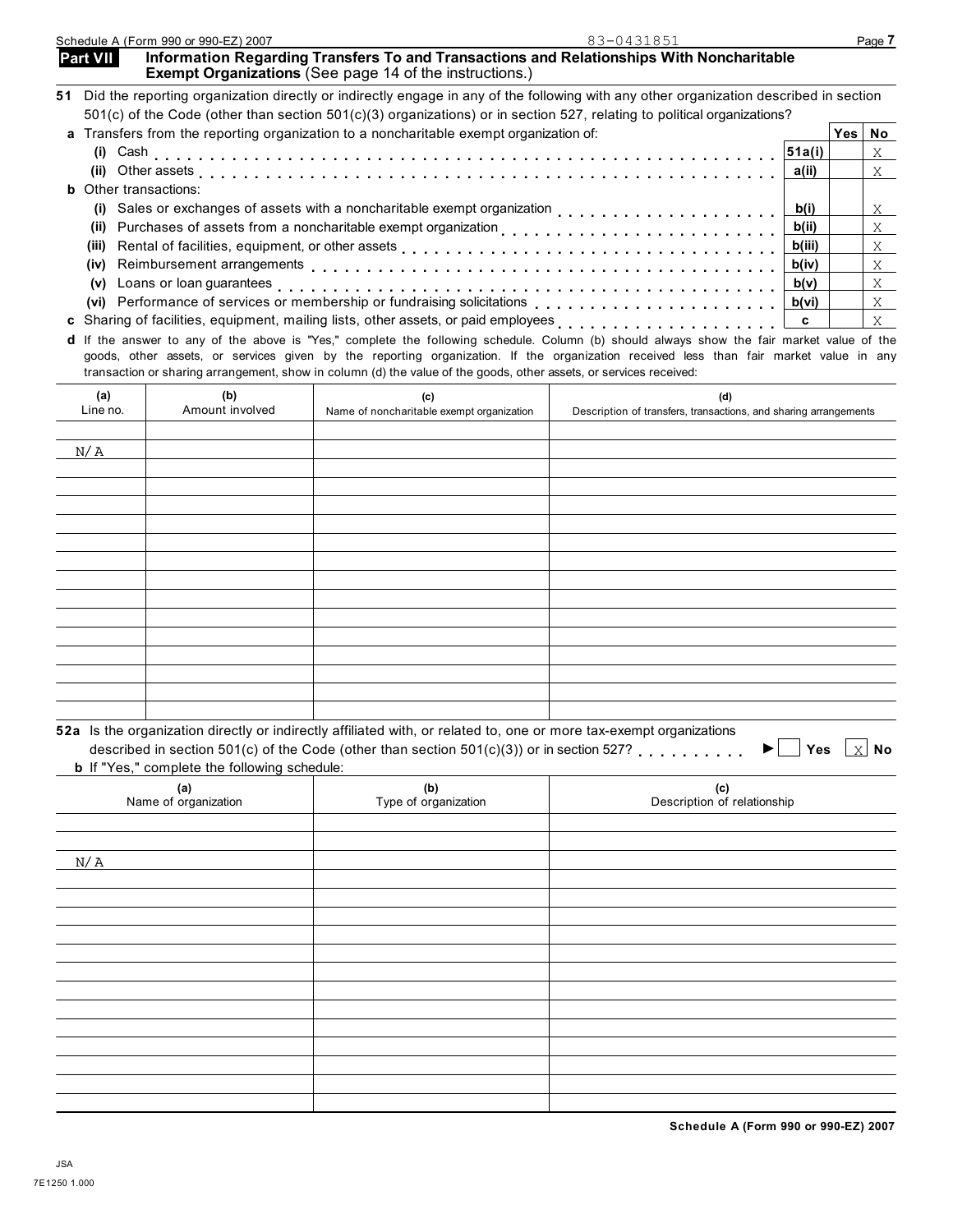**(Form 990, 990-EZ,**

# Internal Revenue Service

# **Schedule B**  $\left\vert \right\vert$  **Schedule of Contributors**  $\left\vert \right\vert$   $\right\vert$   $\left\vert \right\vert$   $\right\vert$   $\left\vert \right\vert$   $\left\vert \right\vert$   $\left\vert \right\vert$   $\left\vert \right\vert$   $\left\vert \right\vert$   $\left\vert \right\vert$   $\left\vert \right\vert$   $\left\vert \right\vert$   $\left\vert \right\vert$   $\left\vert \right\vert$   $\left\vert \right\vert$   $\left\vert \right\vert$   $\left$

2007

## **or 990-PF)**<br>Department of the Treasury **Contained Act Supplementary Information for** line 1 of Form 990, 990-EZ, and 990-PF (see instructions)

**Name of organization Employer identification number**

PATH VACCINE SOLUTIONS

| 83-0431851 |  |
|------------|--|
|            |  |

| Organization type (check one): |  |  |
|--------------------------------|--|--|
|                                |  |  |

| Filers of:         | Section:                                                                    |
|--------------------|-----------------------------------------------------------------------------|
| Form 990 or 990-EZ | $\underline{\times}$ 501(c)( <sup>3</sup> ) (enter number) organization     |
|                    | $4947(a)(1)$ nonexempt charitable trust not treated as a private foundation |
|                    | 527 political organization                                                  |
| Form 990-PF        | 501(c)(3) exempt private foundation                                         |
|                    | 4947(a)(1) nonexempt charitable trust treated as a private foundation       |
|                    | 501(c)(3) taxable private foundation                                        |

Check if your organization is covered by the **General Rule** or a **Special Rule.** (**Note:** *Only a section 501(c)(7), (8), or (10) organization can check boxes for both the General Rule and a Special Rule - see instructions.)*

## **General Rule -**

 $\boxtimes$  For organizations filing Form 990, 990-EZ, or 990-PF that received, during the year, \$5,000 or more (in money or property) from any one contributor. (Complete Parts I and II.)

## **Special Rules -**

For a section 501(c)(3) organization filing Form 990, or Form 990-EZ, that met the 331/3% support test of the regulations under sections 509(a)(1)/170(b)(1)(A)(vi), and received from any one contributor, during the year, a contribution of the greater of \$5,000 or 2% of the amount on line 1 of these forms. (Complete Parts I and II.)

For a section 501(c)(7), (8), or (10) organization filing Form 990, or Form 990-EZ, that received from any one contributor, during the year, aggregate contributions or bequests of more than \$1,000 for use *exclusively* for religious, charitable, scientific, literary, or educational purposes, or the prevention of cruelty to children or animals. (Complete Parts I, II, and III.)

For a section 501(c)(7), (8), or (10) organization filing Form 990, or Form 990-EZ, that received from any one contributor, during the year, some contributions for use *exclusively* for religious, charitable, etc., purposes, but these contributions did not aggregate to more than \$1,000. (If this box is checked, enter here the total contributions that were received during the year for an *exclusively* religious, charitable, etc., purpose. Do not complete any of the Parts unless the **General Rule** applies to this organization because it received nonexclusively religious, charitable, etc., contributions of \$5,000 or more during the year.)  $\ldots$   $\ldots$   $\ldots$   $\ldots$   $\ldots$   $\ldots$   $\ldots$   $\ldots$   $\ldots$   $\ldots$   $\ldots$   $\ldots$   $\ldots$   $\ldots$   $\blacktriangleright$   $\mathcal{S}_{-}$ 

**Caution:** *Organizations that are not covered by the General Rule and/or the Special Rules do not file Schedule B (Form 990, 990-EZ, or 990-PF), but they must check the box in the heading of their Form 990, Form 990-EZ, or on line 2 of their Form 990-PF, to certify that they do not meet the filing requirements of Schedule B (Form 990, 990-EZ, or 990-PF).*

**For Paperwork Reduction Act Notice, see the Instructions for Form 990, Form 990-EZ, and Form 990-PF.**

**Schedule B (Form 990, 990-EZ, or 990-PF) (2007)**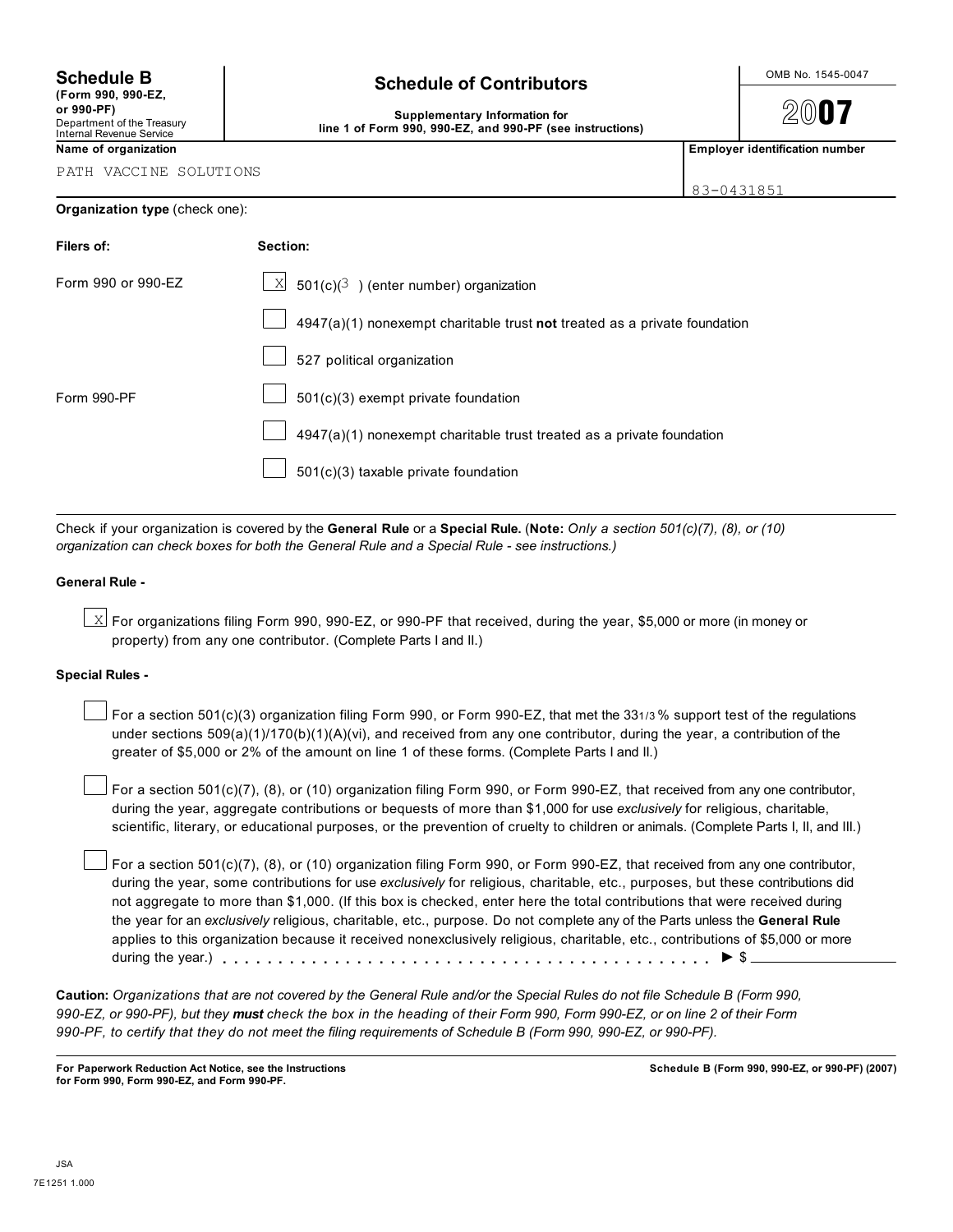## **Name of organization Employer identification number** PATH VACCINE SOLUTIONS

83-0431851

# **Part I** Contributors (See Specific Instructions.)

| (a) | (b)                        | (c)                            | (d)                                                                                            |
|-----|----------------------------|--------------------------------|------------------------------------------------------------------------------------------------|
| No. | Name, address, and ZIP + 4 | <b>Aggregate contributions</b> | Type of contribution                                                                           |
|     |                            | \$<br>88,750,500.              | Χ<br>Person<br>Payroll<br>Noncash<br>(Complete Part II if there is<br>a noncash contribution.) |
| (a) | (b)                        | (c)                            | (d)                                                                                            |
| No. | Name, address, and ZIP + 4 | <b>Aggregate contributions</b> | Type of contribution                                                                           |
|     |                            | \$                             | Person<br>Payroll<br>Noncash<br>(Complete Part II if there is<br>a noncash contribution.)      |
| (a) | (b)                        | (c)                            | (d)                                                                                            |
| No. | Name, address, and ZIP + 4 | <b>Aggregate contributions</b> | Type of contribution                                                                           |
|     |                            | \$                             | Person<br>Payroll<br>Noncash<br>(Complete Part II if there is<br>a noncash contribution.)      |
| (a) | (b)                        | (c)                            | (d)                                                                                            |
| No. | Name, address, and ZIP + 4 | <b>Aggregate contributions</b> | Type of contribution                                                                           |
|     |                            | \$                             | Person<br>Payroll<br>Noncash<br>(Complete Part II if there is<br>a noncash contribution.)      |
| (a) | (b)                        | (c)                            | (d)                                                                                            |
| No. | Name, address, and ZIP + 4 | <b>Aggregate contributions</b> | Type of contribution                                                                           |
|     |                            | \$                             | Person<br>Payroll<br>Noncash<br>(Complete Part II if there is<br>a noncash contribution.)      |
| (a) | (b)                        | (c)                            | (d)                                                                                            |
| No. | Name, address, and ZIP + 4 | <b>Aggregate contributions</b> | Type of contribution                                                                           |
|     |                            | \$                             | Person<br>Payroll<br>Noncash<br>(Complete Part II if there is<br>a noncash contribution.)      |

**Schedule B (Form 990, 990-EZ, or 990-PF) (2007)** JSA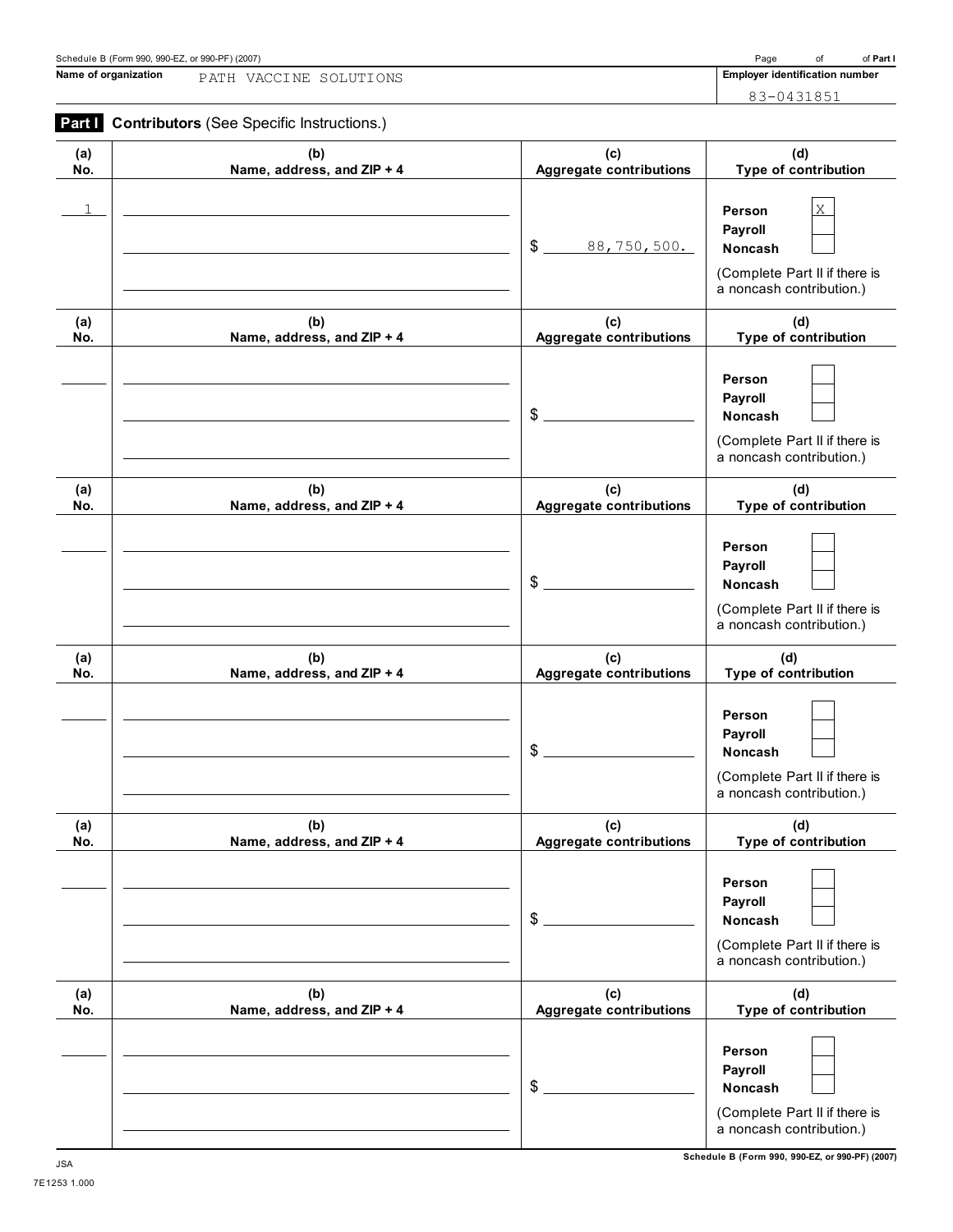FORM 990 - GENERAL EXPLANATION ATTACHMENT =========================================

REVENUE REPORTING FORM 990, LINE 1E AND SCHEDULE B, PART I

DURING 2007, PATH VACCINE SOLUTIONS (PVS) RECEIVED RESTRICTED GRANTS. SOME OF THESE GRANTS ARE TO BE PAID OVER A PERIOD OF YEARS. IN ACCORDANCE WITH GAAP, PVS RECORDED THE GRANT AT ITS NET PRESENT VALUE ON ITS STATEMENT OF ACTIVITIES. THE TOTAL CONTRIBUTION REVENUE AMOUNT REPORTED ON FORM 990, PART 1, LINE 1E REFLECTS THE CONTRIBUTION RECORDED AT ITS DISCOUNTED VALUE. IN COMPLIANCE WITH IRS INSTRUCTIONS, SCHEDULE B, PART I REPORTS THE TOTAL GROSS VALUE OF THE GRANT. THE DIFFERENCE BETWEEN THE AMOUNT REPORTED ON PART I CONTIBUTION REVENUE AND SCHEDULE B IS THE CURRENT YEAR DISCOUNT RATE APPLIED TO THE CONTRIBUTION TO RECORD THE CONTRIBUTION AT NET PRESENT VALUE.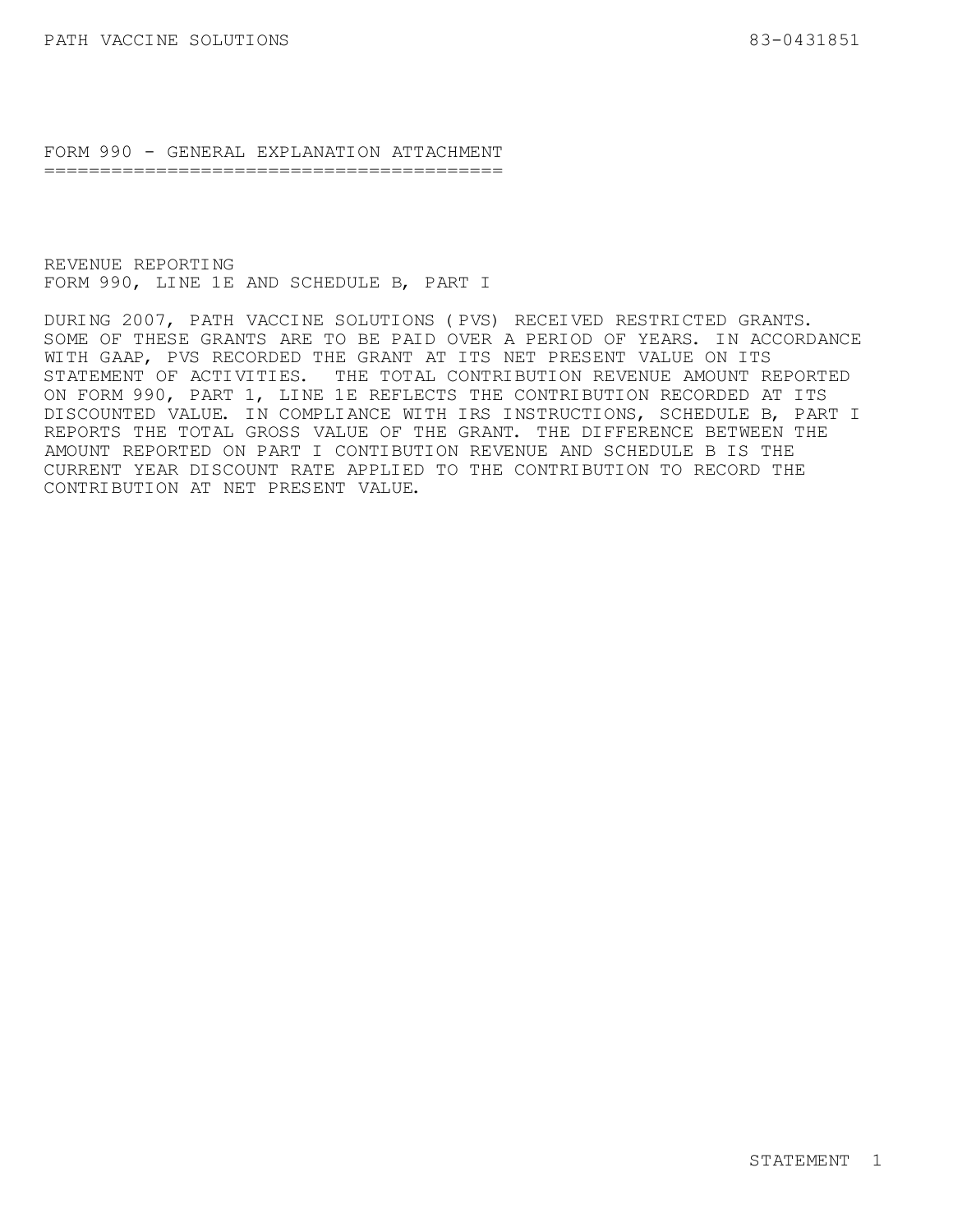## FORM 990, PART II - OTHER EXPENSES

==================================

| <b>DESCRIPTION</b>                                                                                                                                                                                                                                                  | TOTAL      | PROGRAM<br>SERVICES | MANAGEMENT<br>AND GENERAL |
|---------------------------------------------------------------------------------------------------------------------------------------------------------------------------------------------------------------------------------------------------------------------|------------|---------------------|---------------------------|
| ADMIN SERVICE AGREEMENT -<br>PATH VACCINE SOLUTIONS<br>(PVS)<br>HAS SIGNED AN ADMINISTRATIVE<br>SERVICES AGREEMENT WITH PATH.<br>UNDER THIS AGREEMENT, PVS PAID<br>PATH FOR PROGRAM & PROGRAM<br>MANAGEMENT EXPENSES AND FOR<br>MANAGEMENT AND GENERAL<br>EXPENSES. | 8,641,038. | 7,661,691.          | 979, 347.                 |
| TOTALS                                                                                                                                                                                                                                                              | 8,641,038. | 7,661,691.          | 979, 347.                 |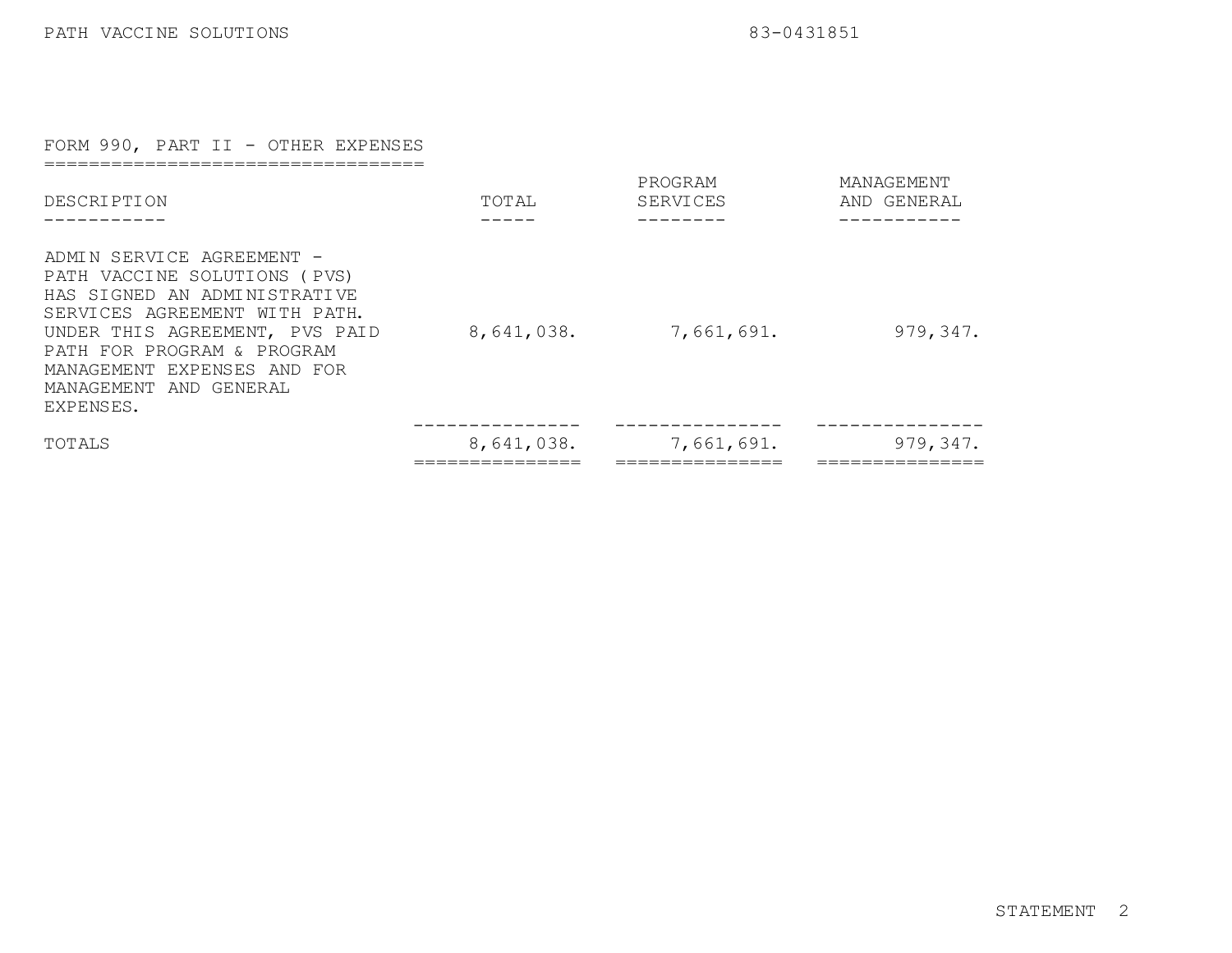FORM 990, PART III - ORGANIZATION'S PRIMARY EXEMPT PURPOSE ==========================================================

THE MISSION OF PATH VACCINE SOLUTIONS (PVS) IS TO IMPROVE THE HEALTH OF CHILDREN LIVING IN LOW-INCOME COUNTRIES BY ACCELERATING THE DEVELOPMENT OF VACCINES THAT WILL BE EFFECTIVE AND AFFORDABLE IN COUNTRIES THAT NEED THEM MOST. FROM INITIAL DISCOVERY THROUGH CLINICAL TRIALS, PVS WORKS WITH COMMERCIAL PARTNERS, SUCH AS VACCINE MANUFACTURERS AND BIOTECHNOLOGY FIRMS, AND NONPROFIT PARTNERS, SUCH AS UNIVERSITIES AND RESEARCH INSTITUTIONS, TO SHORTEN THE TIMELINE FOR VACCINE DEVELOPMENT.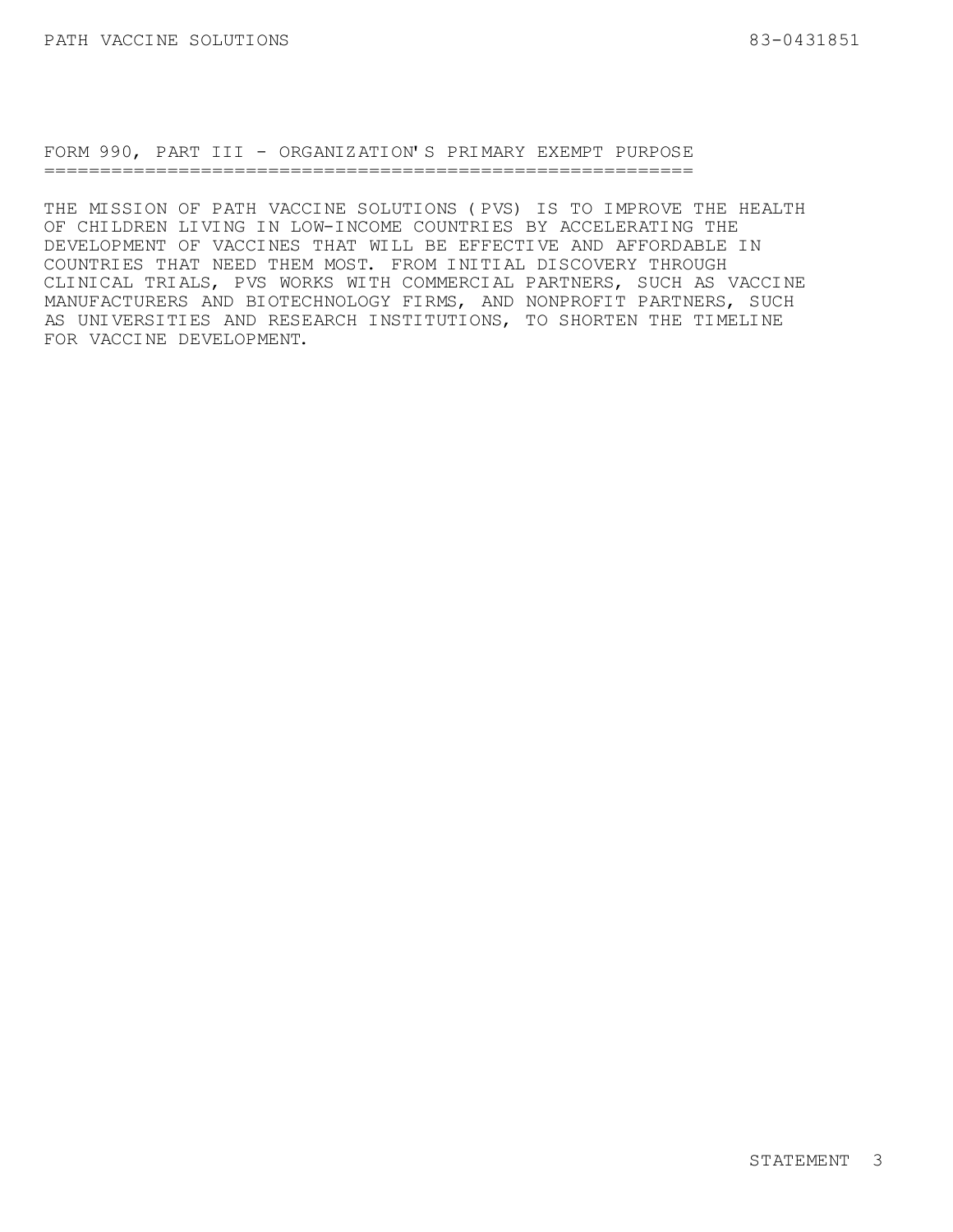FORM 990, PART III - PROGRAM SERVICE ACCOMPLISHMENTS ====================================================

#### PROGRAM SERVICE ACCOMPLISHMENT A --------------------------------

SINCE ITS INCEPTION IN 2006, PVS HAS MADE IMPORTANT STRIDES IN COMBATING THE LEADING CAUSES OF CHILDHOOD DEATHS AMONG CHILDREN UNDER AGE FIVE-PNEUMONIA AND DIARRHEA-THROUGH ITS WORK TO DEVELOP SAFE, EFFICACIOUS, AND AFFORDABLE PNEUMOCOCCAL, ROTAVIRUS, SHIGELLA, AND ENTEROTOXIGENIC ESCHERICHIA COLI (ETEC) VACCINES. ADDITIONALLY, PVS HAS BEGUN WORK TO COMBAT A WORLDWIDE INFLUENZA THREAT THROUGH ANALYSIS OF GLOBAL MANUFACTURING CAPACITY FOR INFLUENZA VACCINE AND SUPPORT FOR NEW INFLUENZA VACCINES THAT ARE SAFE, AFFORDABLE, AND COULD MORE EASILY BE SCALED UP IN THE EVENT OF A PANDEMIC. IN 2007, PVS CREATED AN ELECTRONIC NEWSLETTER, VACCINES FOR THE FUTURE, TO PROVIDE PROJECT STAKEHOLDERS AND THE VACCINE DEVELOPMENT COMMUNITY WITH REGULAR UPDATES ON ITS EFFORTS.

PNEUMOCOCCAL VACCINE DEVELOPMENT ACCOMPLISHMENTS INCLUDE COMPLETING SEVERAL NEW AGREEMENTS TO CONDUCT PNEUMOCOCCAL PROTEIN RESEARCH AS WELL AS SEQUENCING THE GENOMES OF FIVE GEOGRAPHICALLY DIVERSE S. PNEUMONIAE STRAINS. ADDITIONALLY, PVS COMPLETED AN ECONOMIC DRIVER AND COST-PROFILE ANALYSIS TO DETERMINE COST-EFFECTIVE VACCINES FOR DEVELOPING-WORLD POPULATIONS AND REVIEWED 45 LETTERS OF INTENT RECEIVED FROM ITS 2006 REQUEST FOR PROPOSALS.

ROTAVIRUS VACCINE DEVELOPMENT EFFORTS INCLUDE COMPLETING PRODUCT DEVELOPMENT PLANS FOR TWO HUMAN-BOVINE REASSORTANT VACCINE (BRV) MANUFACTURING PARTNERS AND ESTABLISHING THE BRV CONSULTATIVE GROUP. PVS ALSO HELD THE FIRST PARTNER/TRAINING MEETING FOR ALL BRV MANUFACTURERS TO FACILITATE TECHNOLOGY SHARING AND ASSISTANCE ON ROTAVIRUS VACCINE DEVELOPMENT.

ENTERIC VACCINE DEVELOPMENT EFFORTS INCLUDE ISSUING A REQUEST FOR PROPOSALS FOR ENTERIC VACCINE DEVELOPMENT AND SUPPORTIVE RESEARCH ACTIVITIES, AS WELL AS ESTABLISHING A SCIENTIFIC ADVISORY BOARD. PVS ALSO ESTABLISHED A RESEARCH AGREEMENT WITH ACE BIOSCIENCES TO DEVELOP TEMPERATURE-STABLE ETEC VACCINE FORMULATIONS, AND SEVERAL OTHER AGREEMENTS ARE EXPECTED IN THE COMING YEAR.

INFLUENZA VACCINE DEVELOPMENT ACTIVITIES INCLUDE COMPLETING A SUPPLY AND DEMAND ASSESSMENT AND TECHNICAL EVALUATION OF POTENTIAL NEW PANDEMIC INFLUENZA VACCINES. PVS SUCCESSFULLY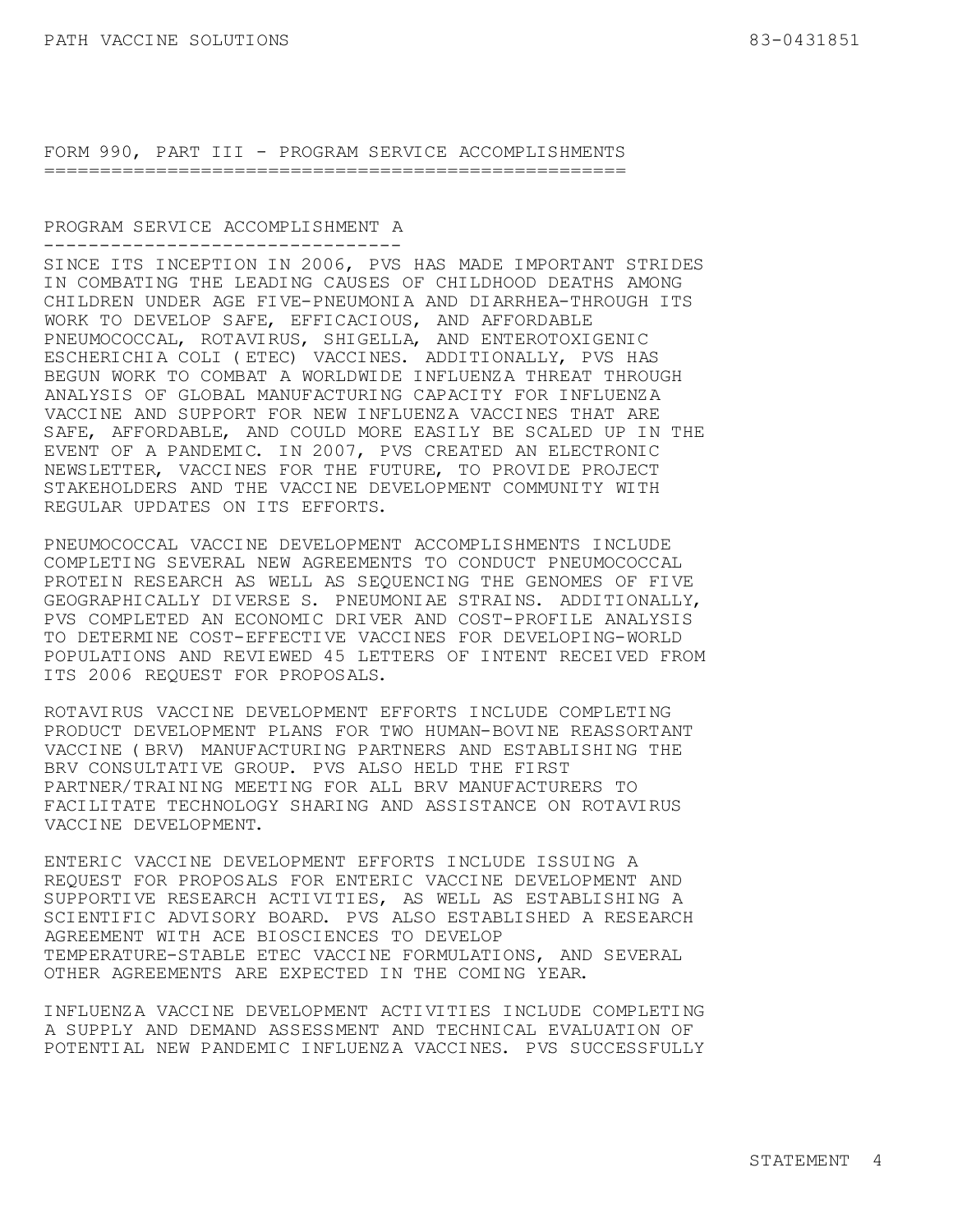FORM 990, PART III - PROGRAM SERVICE ACCOMPLISHMENTS ====================================================

SUBMITTED A PROPOSAL TO THE BILL & MELINDA GATES FOUNDATION TO DEVELOP NEW VACCINES AGAINST INFLUENZA THAT WOULD ADDRESS BOTH SEASONAL AND PANDEMIC VACCINE NEEDS. ADDITIONALLY, PVS ESTABLISHED A SCIENTIFIC ADVISORY BOARD AND ISSUED A REQUEST FOR PROPOSALS FOR INFLUENZA VACCINE DEVELOPMENT.

FOR MORE INFORMATION ABOUT PATH VACCINE SOLUTIONS, PLEASE VISIT WWW.PATH.ORG OR CONTACT PVS@PATH.ORG.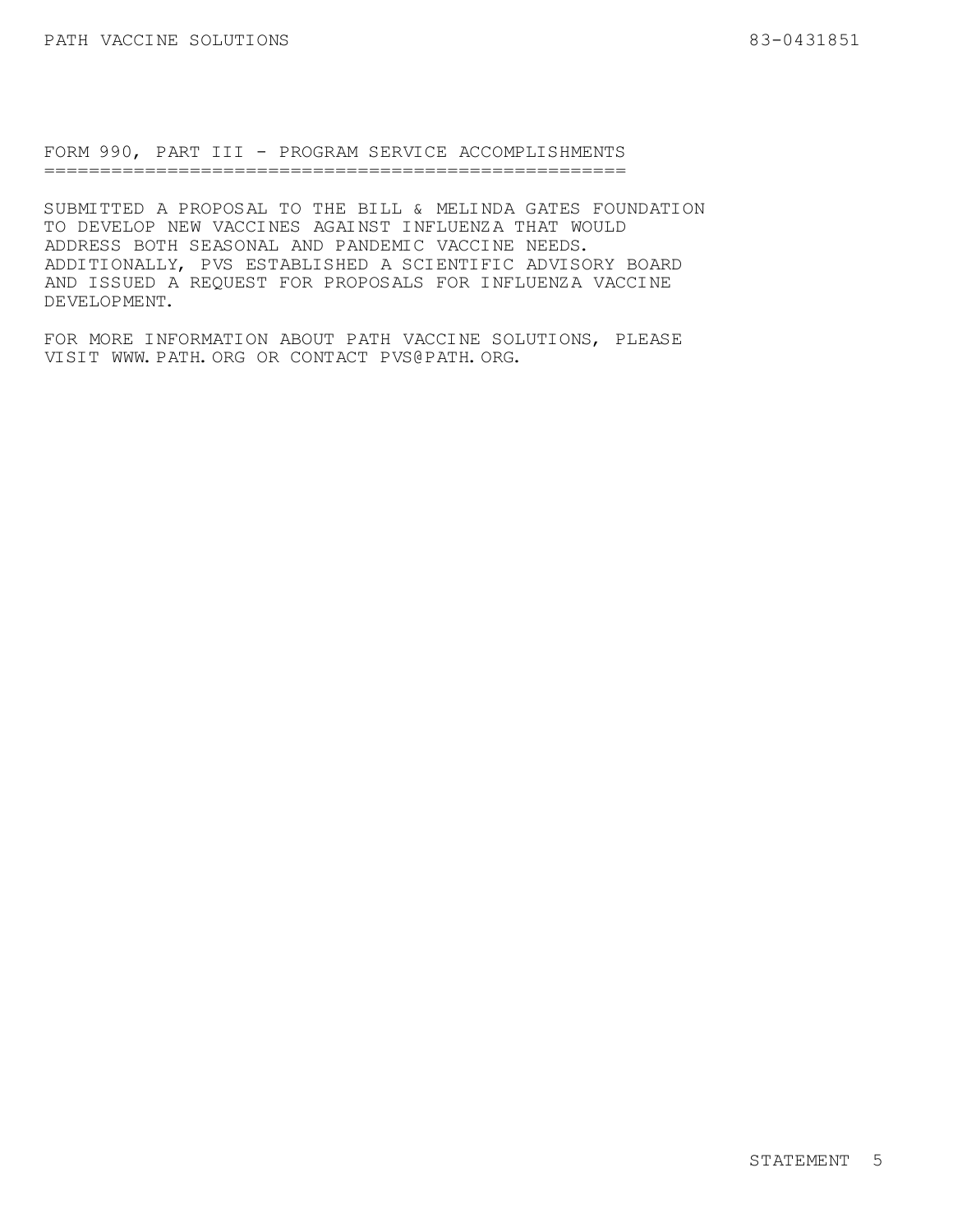FORM 990, PART IV-A - OTHER REVENUE ON BOOKS BUT NOT ON RETURN ==============================================================

| <b>DESCRIPTION</b>                                                                                                                                           | AMOUNT       |
|--------------------------------------------------------------------------------------------------------------------------------------------------------------|--------------|
|                                                                                                                                                              |              |
| REVENUE REPORTED ON FORM 990<br>FOR PROGRAM FOR APPROPRIATE<br>TECHNOLOGY IN HEALTH (PATH).<br>PVS AND PATH PRODUCE<br>CONSOLIDATED FINANCIAL<br>STATEMENTS. | 202,678,097. |
| TOTAL                                                                                                                                                        | 202,678,097. |
|                                                                                                                                                              |              |

STATEMENT 6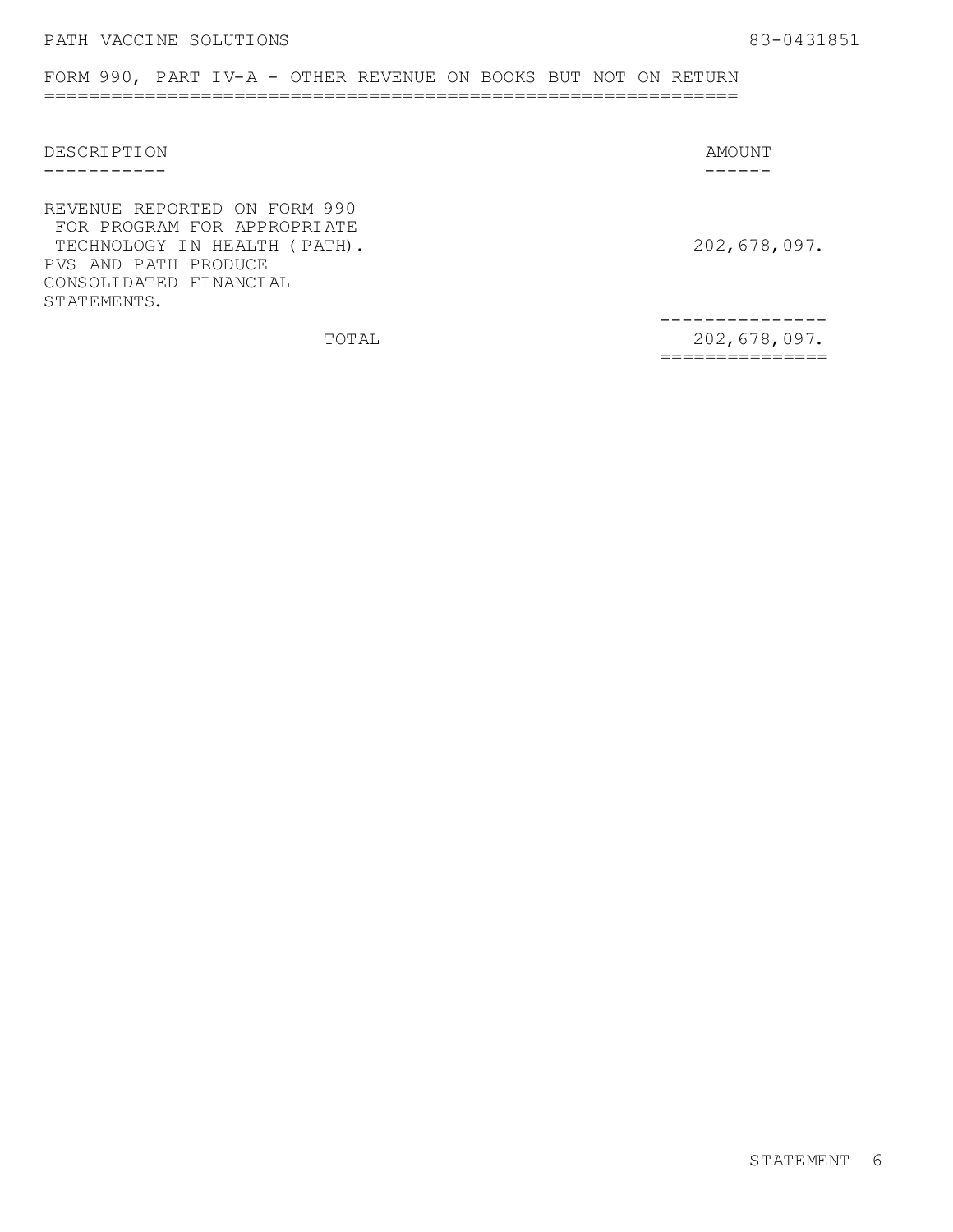### FORM 990, PART IV-B - OTHER EXPENSES ON BOOKS BUT NOT ON RETURN ===============================================================

| DESCRIPTION                                                                                                                                                   | AMOUNT                              |
|---------------------------------------------------------------------------------------------------------------------------------------------------------------|-------------------------------------|
|                                                                                                                                                               |                                     |
| EXPENSES REPORTED ON FORM 990<br>FOR PROGRAM FOR APPROPRIATE<br>TECHNOLOGY IN HEALTH (PATH).<br>PVS AND PATH PRODUCE<br>CONSOLIDATED FINANCIAL<br>STATEMENTS. | 141,891,240.                        |
| DISCOUNT ON GRANTS RECEIVABLE                                                                                                                                 |                                     |
| RECORDED FOR GAAP PURPOSES                                                                                                                                    | 1,695,000.                          |
| TOTAL                                                                                                                                                         | _ _ _ _ _ _ _ _ _ _<br>143,586,240. |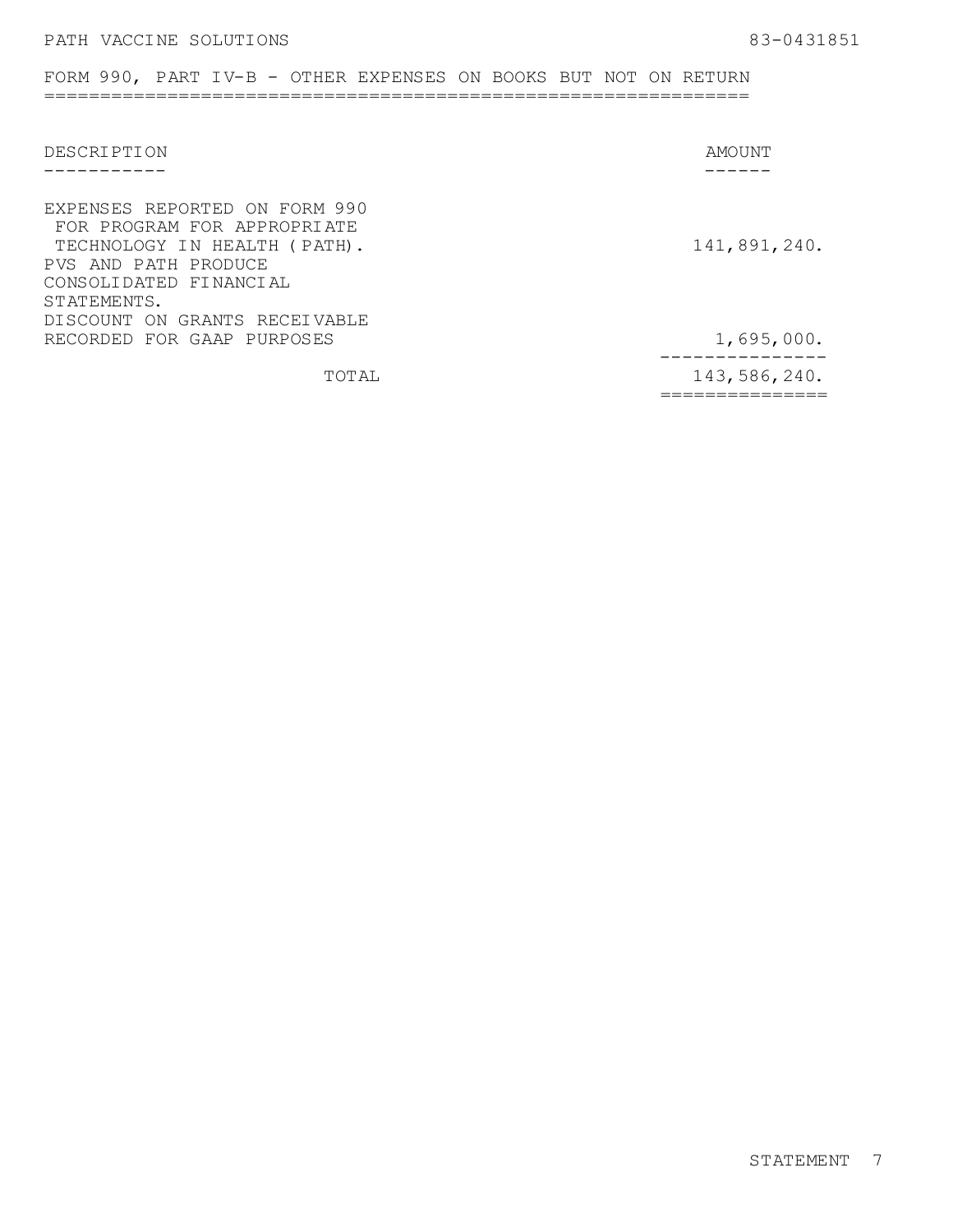### PATH VACCINE SOLUTIONS 83-0431851

### FORM 990, PART V-A - CURRENT OFFICERS, DIRECTORS, AND TRUSTEES

==============================================================

| NAME AND ADDRESS<br>--------------                              | TITLE AND AVERAGE HOURS PER<br>WEEK DEVOTED TO POSITION<br>------------------------ | COMPENSATION<br>------------ | CONTRIBUTIONS<br>TO EMPLOYEE<br>BENEFIT PLANS<br>---------- | EXPENSE ACCT<br>AND OTHER<br>ALLOWANCES<br>---------- |
|-----------------------------------------------------------------|-------------------------------------------------------------------------------------|------------------------------|-------------------------------------------------------------|-------------------------------------------------------|
| CHRISTOPHER J ELIAS<br>1455 NW LEARY WAY<br>SEATTLE, WA 98107   | CHAIR<br>2.00                                                                       | NONE                         | <b>NONE</b>                                                 | <b>NONE</b>                                           |
| REGINA RABINOVICH<br>1455 NW LEARY WAY<br>SEATTLE, WA 98107     | VICE CHAIR<br>2.00                                                                  | NONE                         | <b>NONE</b>                                                 | <b>NONE</b>                                           |
| DAVID ALLI<br>1455 NW LEARY WAY<br>SEATTLE, WA 98107            | SECRETARY<br>2.00                                                                   | NONE                         | NONE                                                        | NONE                                                  |
| ERIC G WALKER<br>1455 NW LEARY WAY<br>SEATTLE, WA 98107         | TREASURER<br>2.00                                                                   | NONE                         | NONE                                                        | <b>NONE</b>                                           |
| DOUG HOLTZMAN<br>1455 NW LEARY WAY<br>SEATTLE, WA 98107         | DI RECTOR<br>2.00                                                                   | NONE                         | NONE                                                        | NONE                                                  |
| JAN AGOSTI<br>1455 NW LEARY WAY<br>SEATTLE, WA 98107            | <b>DIRECTOR</b><br>2.00                                                             | <b>NONE</b>                  | <b>NONE</b>                                                 | <b>NONE</b>                                           |
| <b>JACKIE SHERRIS</b><br>1455 NW LEARY WAY<br>SEATTLE, WA 98107 | <b>DIRECTOR</b><br>2.00                                                             | <b>NONE</b>                  | <b>NONE</b>                                                 | <b>NONE</b>                                           |
| SCOTT JACKSON<br>1455 NW LEARY WAY<br>SEATTLE, WA 98107         | DI RECTOR<br>2.00                                                                   | NONE                         | NONE                                                        | <b>NONE</b>                                           |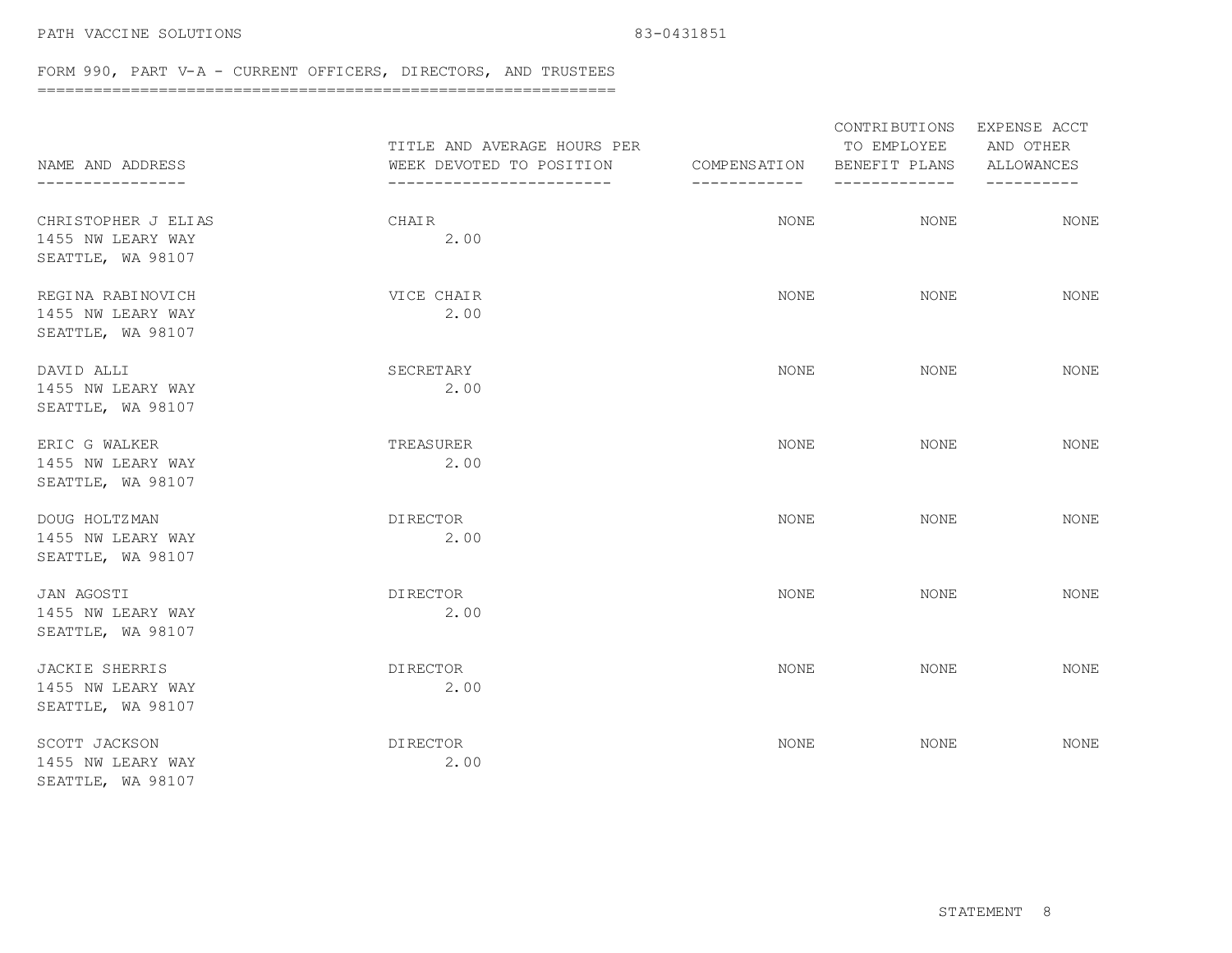### PATH VACCINE SOLUTIONS 83-0431851

FORM 990, PART V-A - CURRENT OFFICERS, DIRECTORS, AND TRUSTEES

==============================================================

|                  | GRAND TOTALS                | <b>NONE</b>   | <b>NONE</b>   | <b>NONE</b>  |
|------------------|-----------------------------|---------------|---------------|--------------|
|                  |                             |               |               |              |
|                  |                             |               |               |              |
| NAME AND ADDRESS | WEEK DEVOTED TO POSITION    | COMPENS ATION | BENEFIT PLANS | ALLOWANCES   |
|                  | TITLE AND AVERAGE HOURS PER |               | TO EMPLOYEE   | AND OTHER    |
|                  |                             |               | CONTRIBUTIONS | EXPENSE ACCT |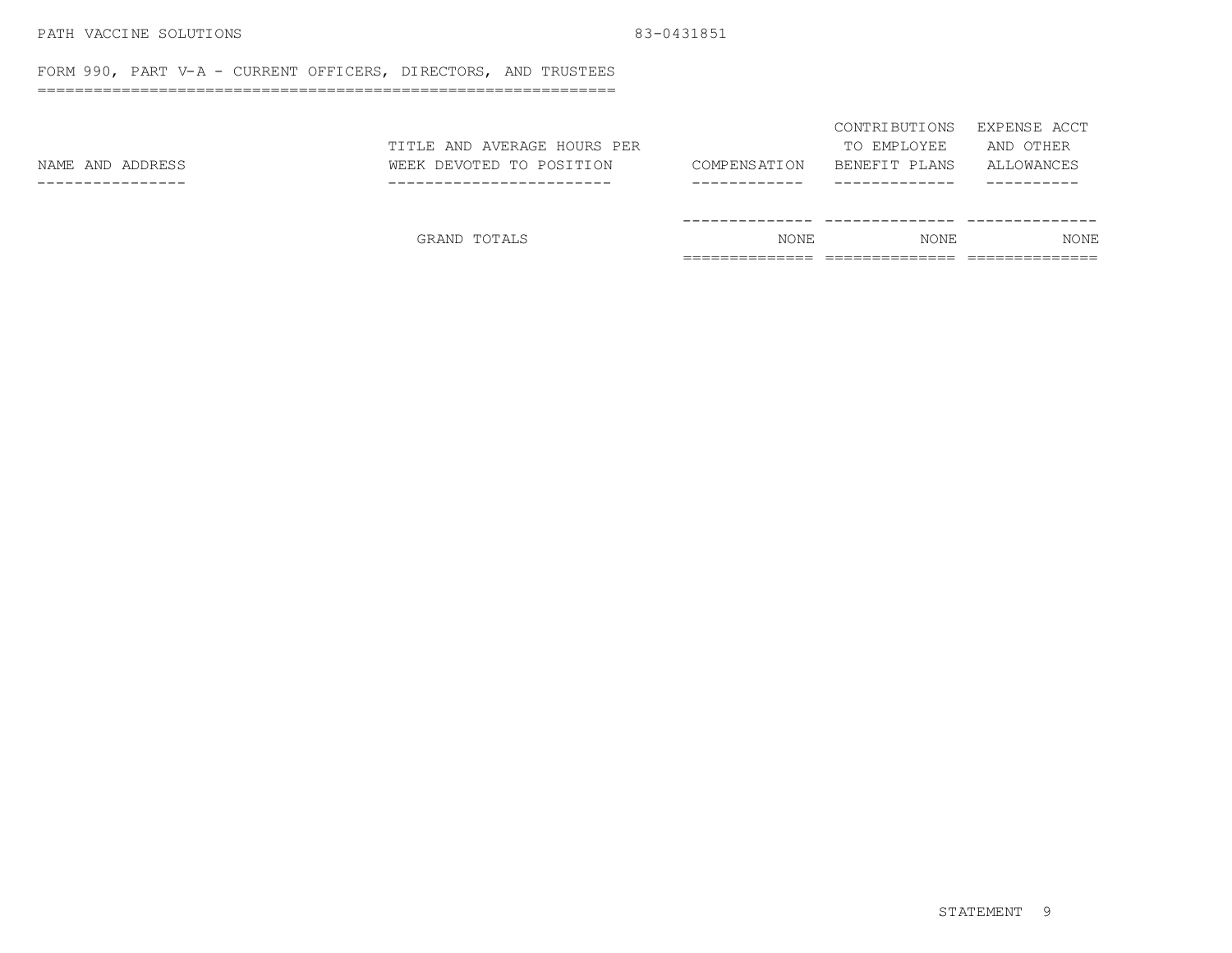#### FORM 990, PART V-A RELATIONSHIP SCHEDULE ========================================

## RELATIONSHIP SCHEDULE

---------------------

NAME OF RELATED ENTITY:

TITLE OR ROLE: PRESIDENT

NAME OF OFFICER, DIRECTOR, ETC: REGINA RABINOVICH<br>NAME OF RELATED ENTITY: THE BILL AND MELINDA GATES NAME OF RELATED ENTITY:

TITLE OR ROLE: DIRECTOR RELATIONSHIP: THE RELATIONSHIP:

NAME OF RELATED ENTITY:

NAME OF RELATED ENTITY:

NAME OF OFFICER, DIRECTOR, ETC: DOUG HOLTZMAN

NAME OF OFFICER, DIRECTOR, ETC: JAN AGOSTI<br>NAME OF RELATED ENTITY: THE BILL & MELINDA GATES NAME OF RELATED ENTITY:

RELATIONSHIP: EMPLOYEE

NAME OF RELATED ENTITY:

NAME OF OFFICER, DIRECTOR, ETC: SCOTT JACKSON

NAME OF OFFICER, DIRECTOR, ETC: CHRISTOPHER J ELIAS<br>NAME OF RELATED ENTITY: PROGRAM FOR APPROPRIATE TECHNOLOGY IN HEALTH (PATH) EMPLOYEE OF PATH

FOUNDATION (BMGF)

NAME OF OFFICER, DIRECTOR, ETC: DAVID ALLI<br>NAME OF RELATED ENTITY: PROGRAM FOR APPROPRIATE TECHNOLOGY IN HEALTH (PATH) TITLE OR ROLE: SR ADMINISTRATIVE OFFICER RELATIONSHIP: EMPLOYEE OF PATH

NAME OF OFFICER, DIRECTOR, ETC: ERIC G WALKER<br>NAME OF RELATED ENTITY: PROGRAM FOR APPROPRIATE TECHNOLOGY IN HEALTH (PATH) TITLE OR ROLE: VICE PRESIDENT RELATIONSHIP: EMPLOYEE OF PATH

NAME OF RELATED ENTITY: THE BILL AND MELINDA GATES FOUNDATION (BMGF) TITLE OR ROLE: SENIOR PROGRAM OFFICER RELATIONSHIP: EMPLOYEE OF BMGF

FOUNDATION (BMGF) TITLE OR ROLE: SENIOR PROGRAM OFFICER

NAME OF OFFICER, DIRECTOR, ETC: JACKIE SHERRIS<br>NAME OF RELATED ENTITY: PROGRAM FOR APPROPRIATE TECHNOLOGY IN HEALTH (PATH) TITLE OR ROLE: VICE PRESIDENT RELATIONSHIP: THE RELATIONSHIP: EMPLOYEE OF PATH

NAME OF RELATED ENTITY: PROGRAM FOR APPROPRIATE TECHNOLOGY IN HEALTH (PATH)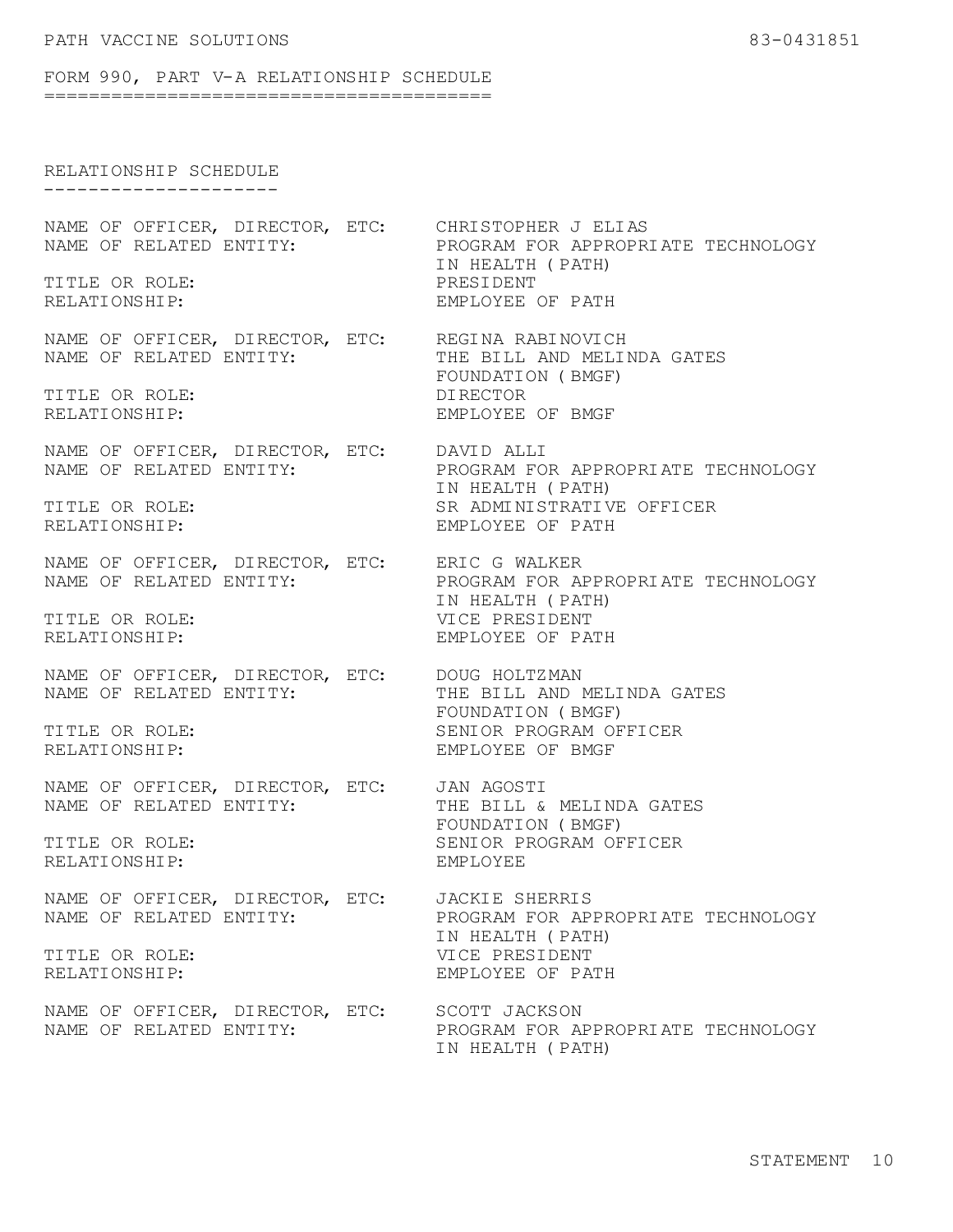FORM 990, PART V-A RELATIONSHIP SCHEDULE ========================================

## RELATIONSHIP SCHEDULE

--------------------<br>TITLE OR ROLE: TITLE OR ROLE:<br>
RELATIONSHIP: EMPLOYEE OF PAT

EMPLOYEE OF PATH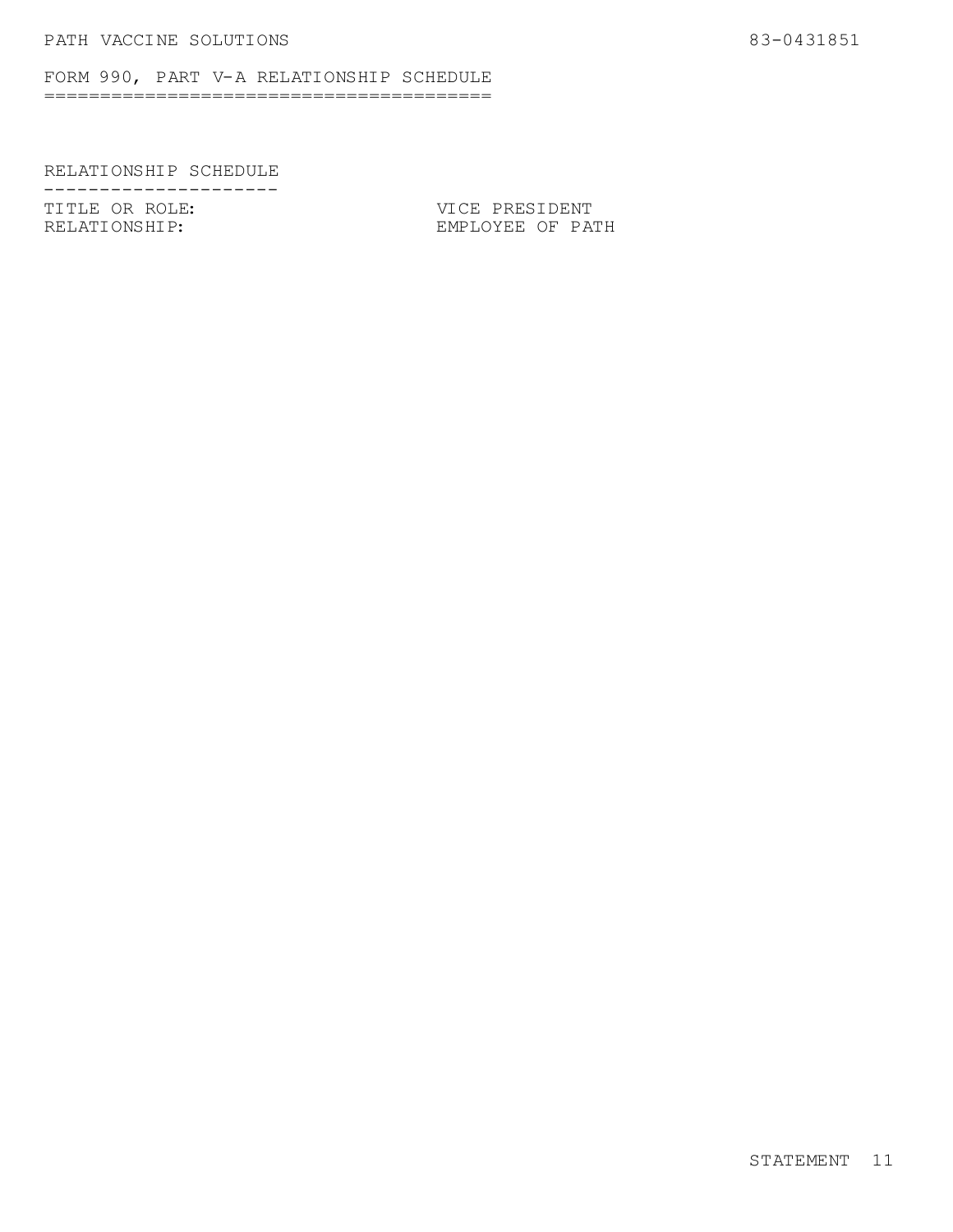## PATH VACCINE SOLUTIONS 83-0431851

# FORM 990, PART V-A COMPENSATION PROVIDED BY RELATED ORGANIZATION

================================================================

| NAME, ORGANIZATION NAME, RELATIONSHIP EMPLOYER ID #                                                                    |            |          | CONTRIBUTIONS<br>TO EMPLOYEE AND OTHER<br>COMPENSATION BENEFIT PLANS ALLOWANCES | EXPENSE ACCT |
|------------------------------------------------------------------------------------------------------------------------|------------|----------|---------------------------------------------------------------------------------|--------------|
| CHRISTOPHER J ELIAS<br>PROGRAM FOR APPROPRIATE TECHNOLOGY                                                              |            |          |                                                                                 |              |
| IN HEALTH (PATH)<br>SUPPORTED ORGANIZATION<br>DEFERRED BENEFITS                                                        | 91-1157127 | 314,812. | 8,131.<br>25,500.                                                               | 91,241.      |
| DAVID ALLI<br>PROGRAM FOR APPROPRIATE TECHNOLOGY<br>IN HEALTH (PATH)<br>SUPPORTED ORGANIZATION<br>DEFERRED BENEFITS    | 91-1157127 | 124,017. | 7,867.<br>13,208.                                                               | NONE         |
| ERIC G WALKER<br>PROGRAM FOR APPROPRIATE TECHNOLOGY<br>IN HEALTH (PATH)<br>SUPPORTED ORGANIZATION<br>DEFERRED BENEFITS | 91-1157127 | 189,923. | 8,123.<br>21,520.                                                               | 225.         |

JACKIE SHERRIS PROGRAM FOR APPROPRIATE TECHNOLOGY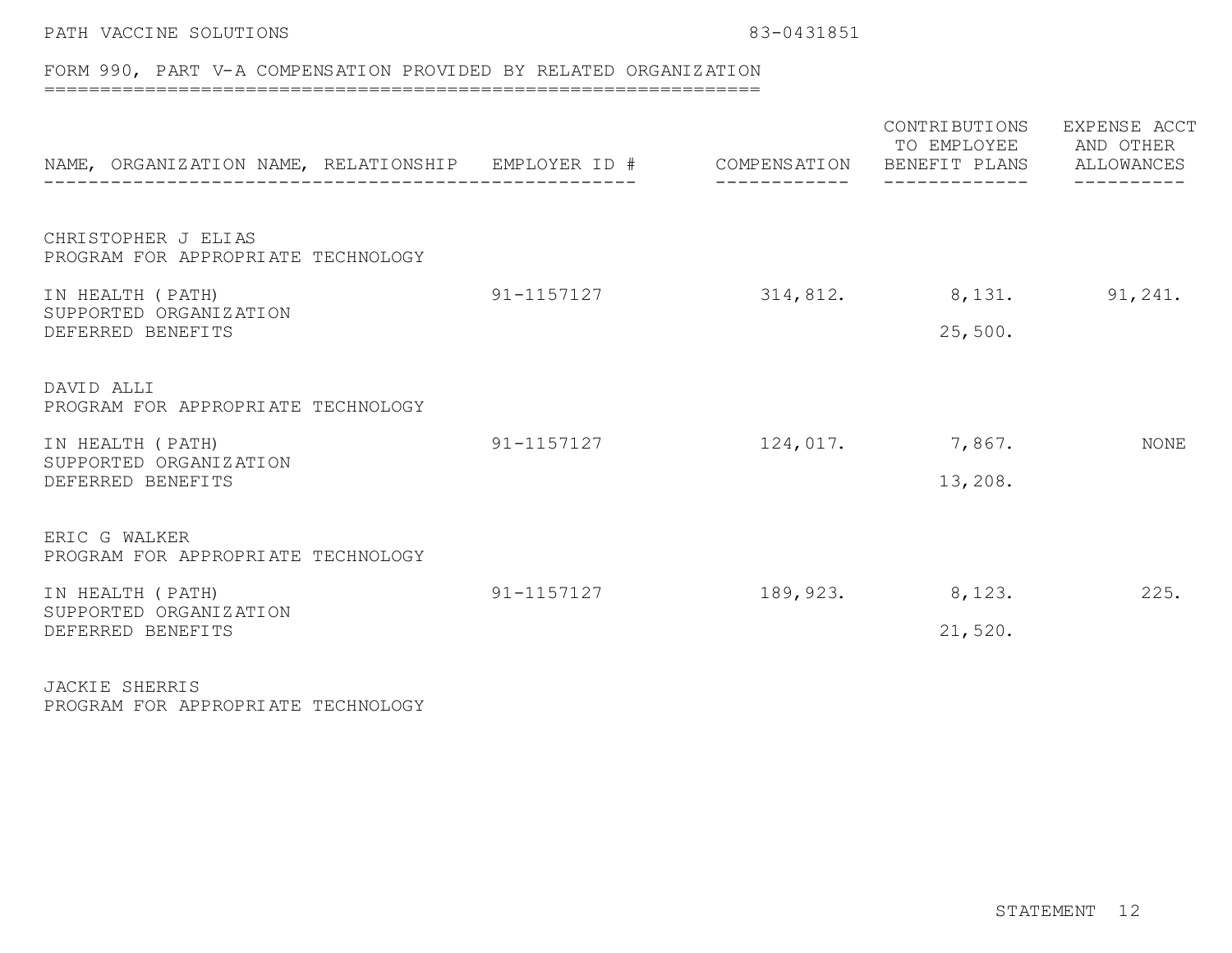PATH VACCINE SOLUTIONS 83-0431851

## FORM 990, PART V-A COMPENSATION PROVIDED BY RELATED ORGANIZATION

================================================================

| NAME, ORGANIZATION NAME, RELATIONSHIP               | EMPLOYER ID # | COMPENSATION | CONTRIBUTIONS<br>TO EMPLOYEE<br>BENEFIT PLANS | EXPENSE ACCT<br>AND OTHER<br>ALLOWANCES |
|-----------------------------------------------------|---------------|--------------|-----------------------------------------------|-----------------------------------------|
| IN HEALTH (PATH)<br>SUPPORTED ORGANIZATION          | 91-1157127    | 206,728.     | 2,545.                                        | NONE                                    |
| DEFERRED BENEFITS                                   |               |              | 17,842.                                       |                                         |
| SCOTT JACKSON<br>PROGRAM FOR APPROPRIATE TECHNOLOGY |               |              |                                               |                                         |
| IN HEALTH (PATH)                                    | 91-1157127    | 181, 235.    | 8,176.                                        | NONE                                    |
| SUPPORTED ORGANIZATION<br>DEFERRED BENEFITS         |               |              | 24, 264.                                      |                                         |
|                                                     |               |              |                                               |                                         |
|                                                     | GRAND TOTALS  |              | $1,016,715.$ 137, 176. 91, 466.               |                                         |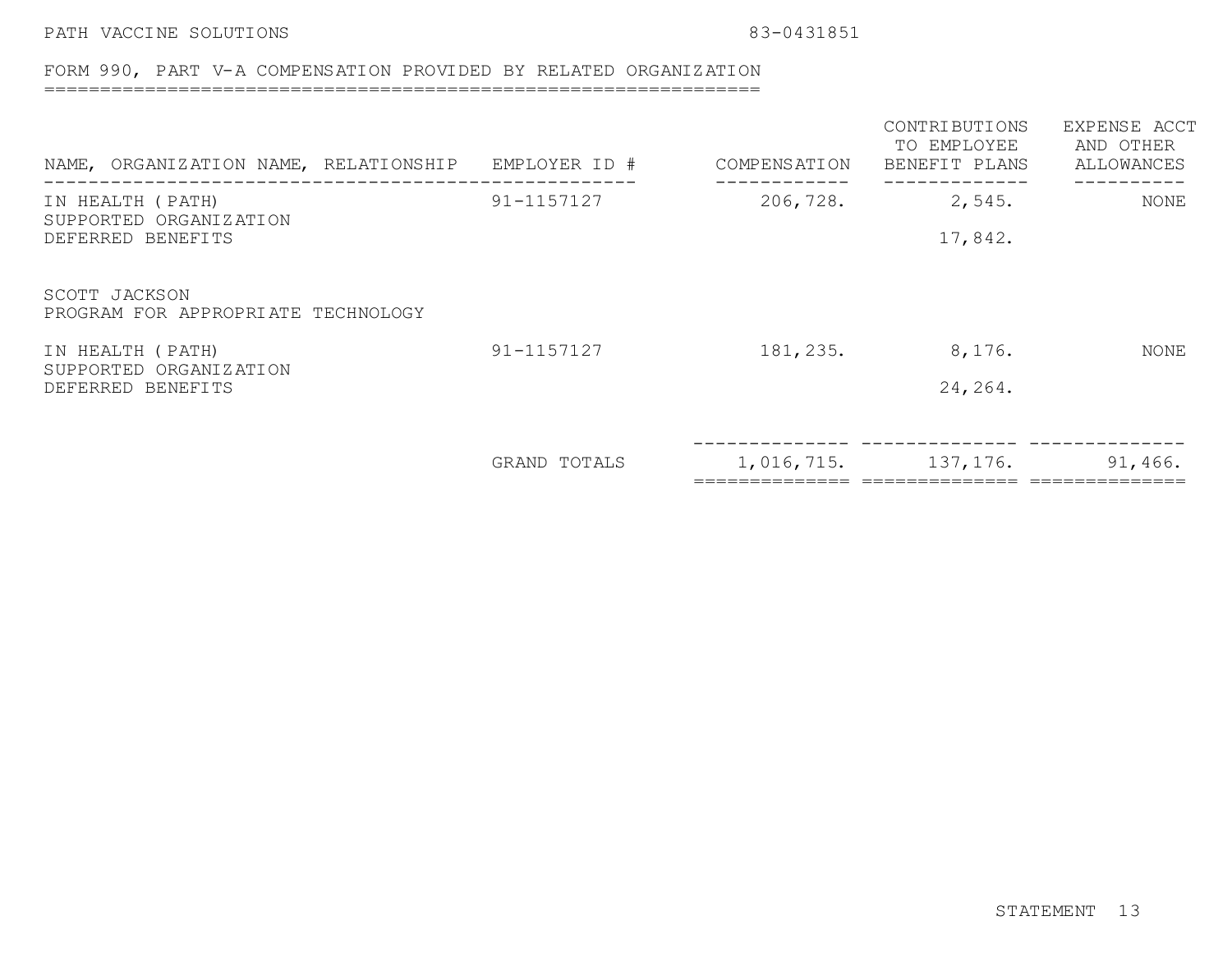FORM 990, PART VI - CHANGES TO ORGANIZING OR GOVERNING DOCUMENT ===============================================================

EFILE USERS: SEE ATTACHED ADOBE PDF PAPER USERS: SEE ATTACHMENT A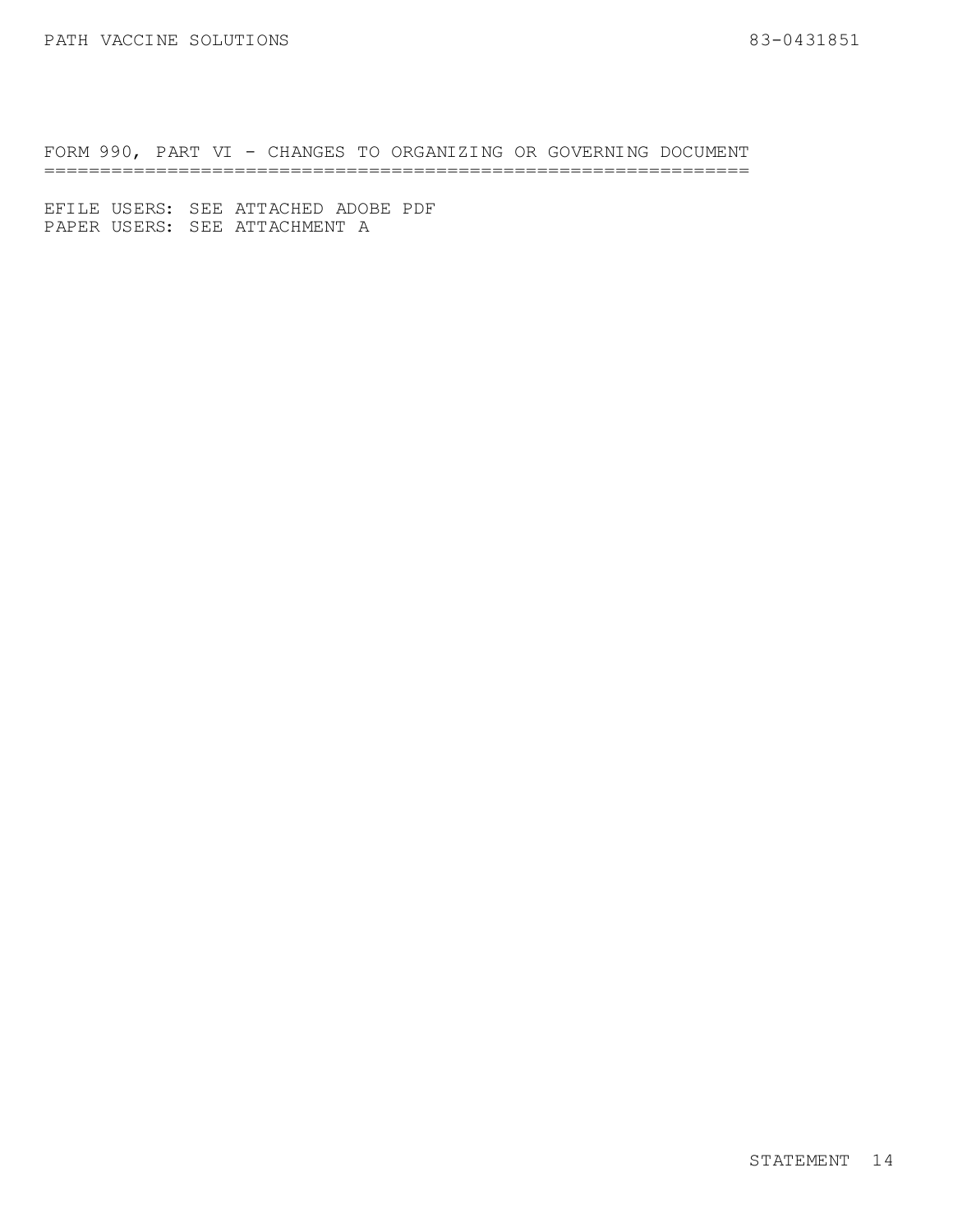SCH. A, PART II-A COMPENSATION OF THE 5 HIGHEST PAID FOR PROF. SERV. ====================================================================

NAME AND ADDRESS ----------------

TYPE OF SERVICE --------------- COMPENSATION ------------

1455 NW LEARY WAY SEATTLE, WA 98107

PATH BATH SUBCONTRACTOR SVCS 8,641,038.

TOTAL COMPENSATION 8,641,038.

------------ ============